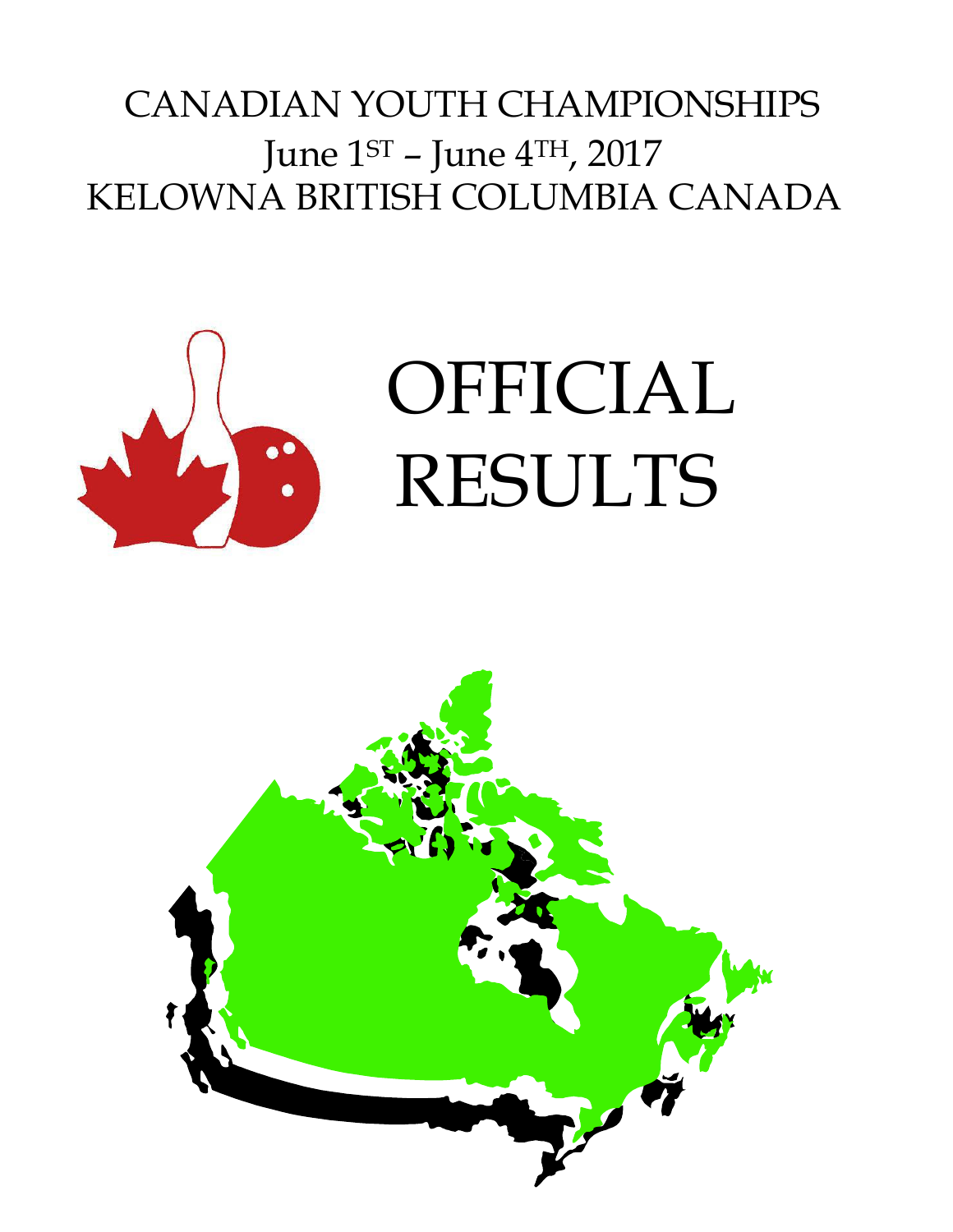| 35ème Championnat Nationaux des Jeunes Fédération Canadienne des Dix Quilles |                         |                      |                                              |                         |                                      |  |  |  |  |
|------------------------------------------------------------------------------|-------------------------|----------------------|----------------------------------------------|-------------------------|--------------------------------------|--|--|--|--|
| 35th Annual Canadian Tenpin Federation National Youth Championship           |                         |                      |                                              |                         |                                      |  |  |  |  |
|                                                                              |                         |                      | Kelowna British Columbia - June 1 to 4, 2017 |                         |                                      |  |  |  |  |
|                                                                              |                         |                      |                                              |                         |                                      |  |  |  |  |
|                                                                              | <b>ALBERTA</b>          |                      |                                              | <b>BRITISH COLUMBIA</b> |                                      |  |  |  |  |
| Alexa Hauser                                                                 | <b>Bantam</b>           | Tommy Ho             | Jordan Singer                                | <b>Bantam</b>           | Ty Clowers                           |  |  |  |  |
| Molly Nimchuk                                                                | Junior                  | Dawson Daley         | Amy Buchanan                                 | Junior                  | David Swailes                        |  |  |  |  |
| Kaytlynn Insko                                                               | Intermediate            | Austyn Ducharme      | <b>Courtney Collins</b>                      | Intermediate            | Darin Tsu                            |  |  |  |  |
| Gemma Oxley                                                                  | Senior                  | David Sanchez        | Courtney Hamann                              | Senior                  | Christopher Gutierrez                |  |  |  |  |
| Ted Bailey                                                                   | Coaches                 | Richard Rodgers      | Katie Panganiban                             | Coaches                 | <b>Brent Pinnell</b>                 |  |  |  |  |
| Carla Bilyea                                                                 | <b>Manager</b>          |                      | Mark Westerberg                              | <b>Manager</b>          |                                      |  |  |  |  |
|                                                                              |                         |                      |                                              |                         |                                      |  |  |  |  |
|                                                                              | <b>MANITOBA</b>         |                      |                                              | <b>SASKATCHEWAN</b>     |                                      |  |  |  |  |
| Rhea Amante                                                                  | <b>Bantam</b>           | Matthew Jones        | Samantha Bloss                               | <b>Bantam</b>           | Andre Odpaga                         |  |  |  |  |
| Kristen Jolly                                                                | Junior                  | <b>Israel Potter</b> | Jaymie Reimer                                | Junior                  | Dalton Hellebrand                    |  |  |  |  |
| Brittney Rocan                                                               | Intermediate            | Justin Omaga         | Kelsi Beauchamp                              | Intermediate            | John Espanol                         |  |  |  |  |
| Marissa Naylor                                                               | <b>Senior</b>           | Liam Naylor          | Mariah Pho                                   | <b>Senior</b>           | Aaron Doherty                        |  |  |  |  |
| Mike Boroskae                                                                | Coaches                 | Randy Kostenuk       | <b>Blaine Boyle</b>                          | Coaches                 | TJ Bilan                             |  |  |  |  |
| Elaine Yamron                                                                | <b>Manager</b>          |                      | Patrice Beauchamp                            | <b>Manager</b>          |                                      |  |  |  |  |
|                                                                              |                         |                      |                                              |                         |                                      |  |  |  |  |
|                                                                              | <b>QUÉBEC</b>           |                      |                                              | <b>SOUTHERN ONTARIO</b> |                                      |  |  |  |  |
| Koralie Normandin                                                            | <b>Bantam</b>           | Alexis Bélanger      | Samantha Cirillo                             | <b>Bantam</b>           | Nicholas Fung                        |  |  |  |  |
| Naomie Erbetta                                                               | Junior                  | Alexandre Gareau     | Brianna Villeneuve                           | Junior                  | Michael Williams                     |  |  |  |  |
| Kristina Fortin                                                              | Intermediate            | Gabriel Rousseau     | Dakota Faichnie                              | Intermediate            | Lucas Holland                        |  |  |  |  |
| Karine Bouchard                                                              | <b>Senior</b>           | Alexandre Côté       | Miranda Panas                                | <b>Senior</b>           | James Koo                            |  |  |  |  |
| David Poupart                                                                | Coaches                 |                      | Melissa Legault                              | Coaches                 | Chris Woolcock                       |  |  |  |  |
| Alain LeBlond                                                                | <b>Manager</b>          |                      |                                              | <b>Manager</b>          |                                      |  |  |  |  |
|                                                                              |                         |                      |                                              |                         |                                      |  |  |  |  |
|                                                                              | <b>NORTHERN ONTARIO</b> |                      |                                              | <b>NEW BRUNSWICK</b>    |                                      |  |  |  |  |
| Miah Duplassie                                                               | <b>Bantam</b>           | Hailan Laporte       | Natiska Lecouteur                            | <b>Bantam</b>           | Maxime Landry                        |  |  |  |  |
| Ema Bowen                                                                    | Junior                  | <b>Tyson Baxter</b>  | Marie-Kim Robichaud                          | Junior                  | Jason Rousselle                      |  |  |  |  |
| Hayleigh Hayes-Sheen                                                         | Intermediate            | Joshua Woolley       | Gabrielle Albert-St-Laurent                  |                         | Intermediate Yanick Duguay-Galluchon |  |  |  |  |
| Brittany Woolley                                                             | Senior                  | Aaron Craig          | Stephanie Vienneau                           | Senior                  | Michael Chiasson                     |  |  |  |  |
| Linda Cella                                                                  | Coaches                 | Melanie Ingram       | Elaine Vienneau                              | Coaches                 | Donald Theriault                     |  |  |  |  |
| Lisa Woolley                                                                 | <b>Manager</b>          |                      | Bianda Doiron                                | <b>Manager</b>          |                                      |  |  |  |  |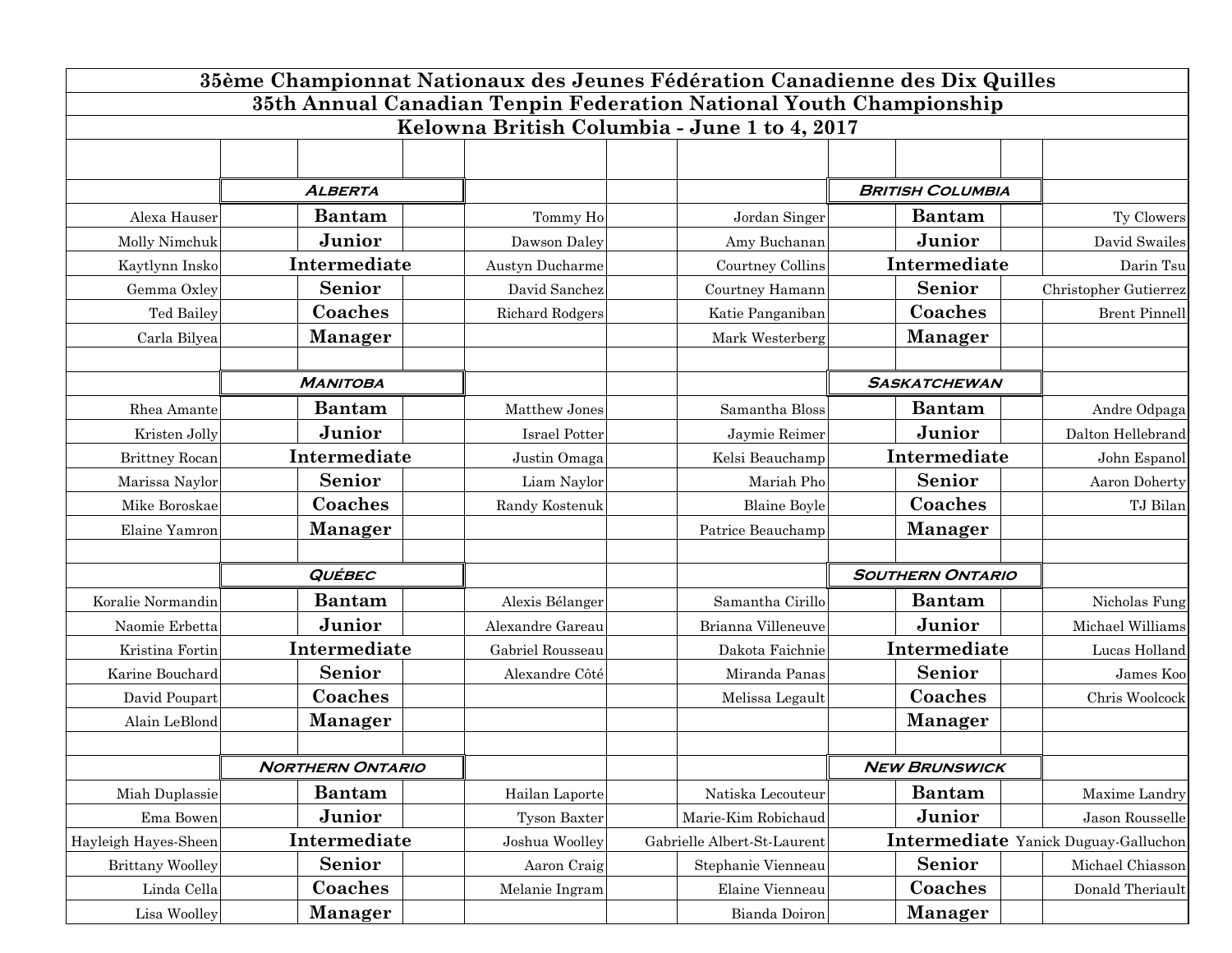### **Medal Winners - - - Team Event**

| Girls                     |               | <b>Boys</b>             |  |
|---------------------------|---------------|-------------------------|--|
| Manitoba                  | Gold          | Southern Ontario        |  |
| <b>Rhea Amante</b>        |               | Nicholas Fung           |  |
| Kristen Jolly             |               | <b>Michael Williams</b> |  |
| <b>Brittney Rocan</b>     |               | Lucas Holland           |  |
| Marissa Naylor            |               | James Koo               |  |
|                           |               |                         |  |
|                           |               |                         |  |
|                           |               |                         |  |
| Southern Ontario          | <b>Silver</b> | Manitoba                |  |
| Samantha Cirillo          |               | <b>Matthew Jones</b>    |  |
| <b>Brianna Villeneuve</b> |               | <i>Israel Potter</i>    |  |
| Dakota Faichnie           |               | Justin Omaga            |  |
| Miranda Panas             |               | Liam Naylor             |  |
|                           |               |                         |  |
|                           |               |                         |  |
|                           |               |                         |  |

| Koralie Normandin<br>Tommy Ho<br>Naomie Erbetta<br>Dawson Daley<br><b>Austyn Ducharme</b><br>Kristina Fortin | Québec                 | <b>Bronze</b> | Alberta       |
|--------------------------------------------------------------------------------------------------------------|------------------------|---------------|---------------|
|                                                                                                              |                        |               |               |
|                                                                                                              |                        |               |               |
|                                                                                                              |                        |               |               |
|                                                                                                              | <b>Karine Bouchard</b> |               | David Sanchez |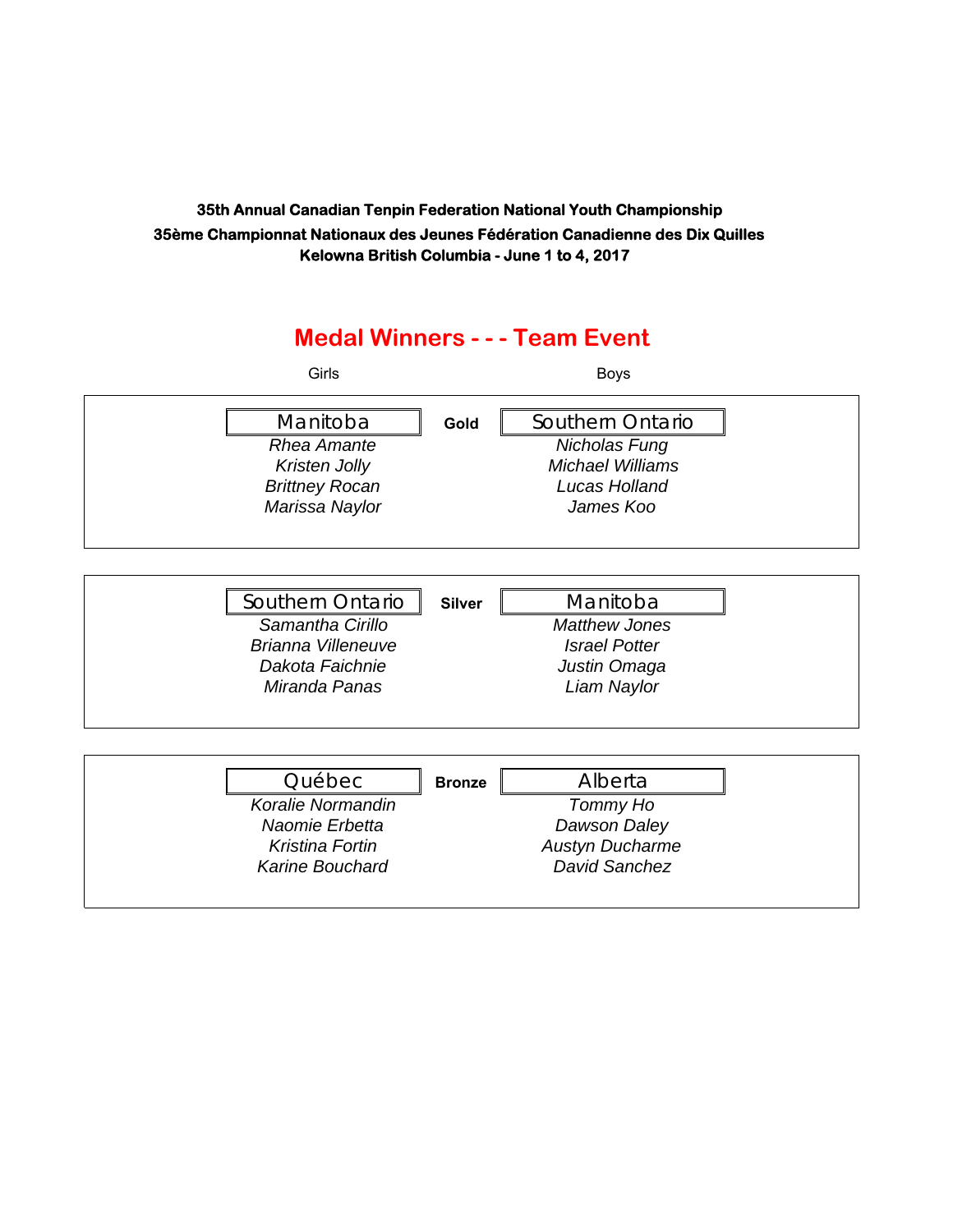# 2017 Teams Matches

| <b>BOYS</b>             | Alberta          |     | British Columbia<br>Manitoba | New Brunswick |            | Northern Ontario<br>Quebec | Saskatchewan |     | Southern Ontario<br>Points | Rolloffe      |
|-------------------------|------------------|-----|------------------------------|---------------|------------|----------------------------|--------------|-----|----------------------------|---------------|
| Alberta                 |                  | 625 | 724                          | 754           | <b>Z61</b> | $\underline{753}$          | <b>783</b>   | 746 | 4.00872                    | <b>Bronze</b> |
| <b>British Columbia</b> | 681              |     | 633                          | 699           | 691        | <b>Z06</b>                 | 681          | 663 | 4.00678                    | 5th           |
| <b>Manitoba</b>         | 757              | 850 |                              | 673           | 634        | 639                        | <b>749</b>   | 652 | 5                          | Silver        |
| <b>New Brunswick</b>    | 641              | 554 | 536                          |               | 640        | 644                        | 606          | 691 | $\overline{2}$             |               |
| <b>Northern Ontario</b> | 681              | 703 | 621                          | 654           | ő          | 621                        | 672          | 794 | 3                          |               |
| Québec                  | 736              | 697 | <b>748</b>                   | 807           | <b>Z92</b> |                            | 833          | 707 | 4.00853                    | 4th           |
| Saskatchewan            | 585              | 595 | 613                          | 599           | 618        | 581                        |              | 733 | 0                          |               |
| <b>Southern Ontario</b> | $\overline{111}$ | 851 | 689                          | 681           | 834        | <b>ZZ9</b>                 | <b>781</b>   |     | 6                          | Gold          |

| <b>GIRLS</b>            | Alberte    |            | British Columbia<br>Manitoba | New Brunswick |            | Northern Ontario<br>Quebec | Seattletchewan |     | Southern Ontario<br>Points | Rohoffe       |
|-------------------------|------------|------------|------------------------------|---------------|------------|----------------------------|----------------|-----|----------------------------|---------------|
| Alberta                 |            | 556        | 605                          | 657           | 719        | 743                        | 686            | 636 | 4                          |               |
| <b>British Columbia</b> | 594        |            | 625                          | 652           | 624        | 581                        | 628            | 566 | $\overline{4}$             |               |
| <b>Manitoba</b>         | <b>Z30</b> | <b>Z06</b> |                              | 626           | <b>Z88</b> | 735                        | <b>734</b>     | Z55 | 6.0071                     | Gold          |
| <b>New Brunswick</b>    | 598        | 641        | 504                          |               | 568        | 613                        | 677            | 592 |                            |               |
| <b>Northern Ontario</b> | 604        | 578        | 764                          | 606           |            | 588                        | 584            | 626 | 1                          |               |
| Québec                  | 718        | 615        | <u>744</u>                   | 657           | 664        | Č                          | 635            | 636 | 5                          | <b>Bronze</b> |
| Saskatchewan            | 543        | 588        | 576                          | 631           | 640        | 587                        |                | 598 |                            |               |
| <b>Southern Ontario</b> | <b>Z76</b> | 697        | 741                          | <b>Z30</b>    | 733        | 717                        | <b>Z04</b>     |     | 6.00682                    | Silver        |

Each row represents a team's match scores with the columns being their opponents.

A **bold double-underlined** score means the game was won.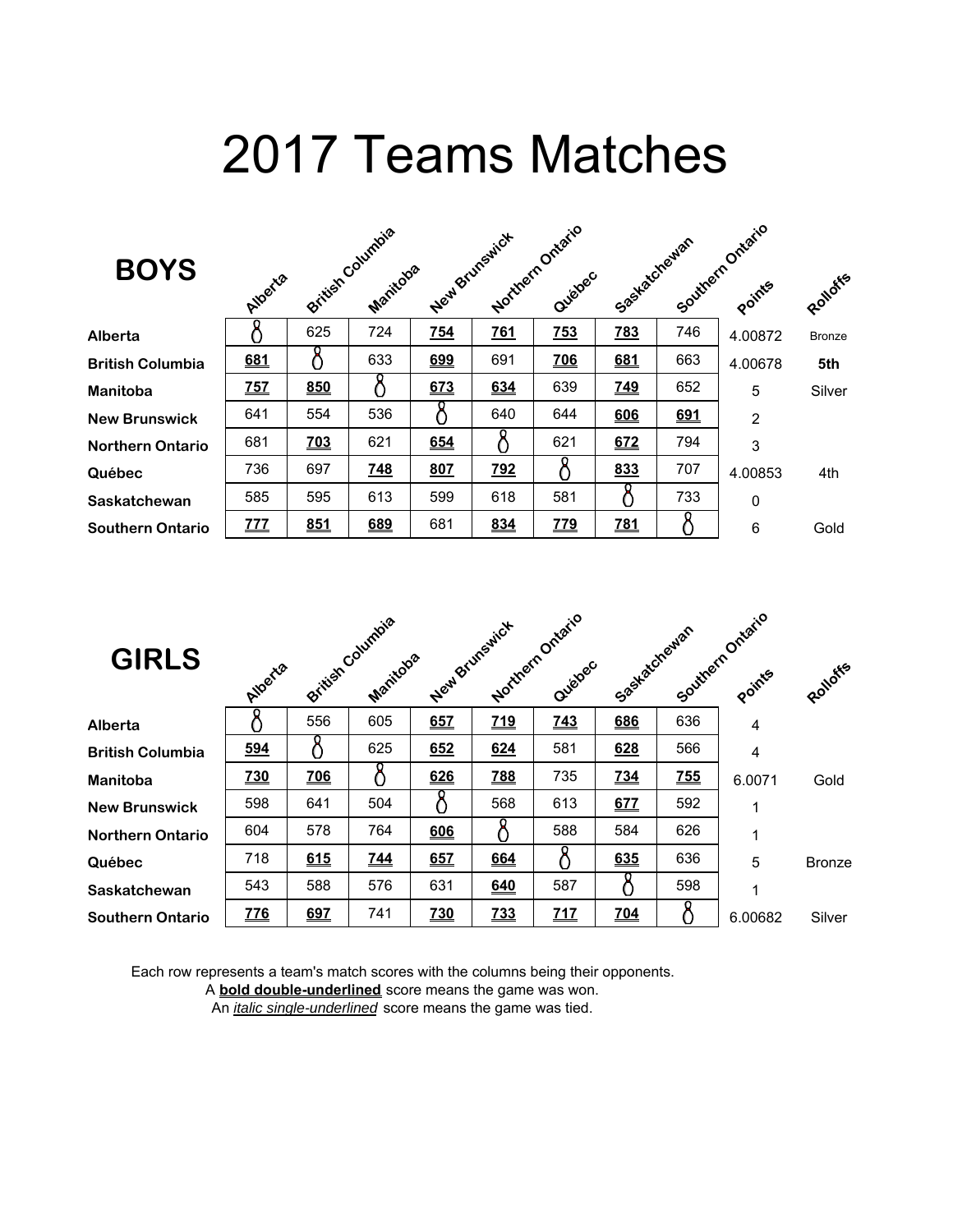

## **Team Event Records 2017 Canadian Youth Championships**

| <b>Team Game</b><br><b>Girls</b>     | 788<br><b>Rhea Amante</b><br>Kristen Jolly<br><b>Brittney Rocan</b><br>Marissa Naylor  | <b>Manitoba</b>         |
|--------------------------------------|----------------------------------------------------------------------------------------|-------------------------|
| <b>Boys</b>                          | 851<br>Nicholas Fung<br><b>Michael Williams</b><br>Lucas Holland<br>James Koo          | <b>Southern Ontario</b> |
| <b>7-Game Series</b><br><b>Girls</b> | 5074<br><b>Rhea Amante</b><br>Kristen Jolly<br><b>Brittney Rocan</b><br>Marissa Naylor | <b>Manitoba</b>         |
| <b>Boys</b>                          | 5320                                                                                   | Québec                  |

Alexis Bélanger Alexandre Gareau Gabriel Rousseau Alexandre Côté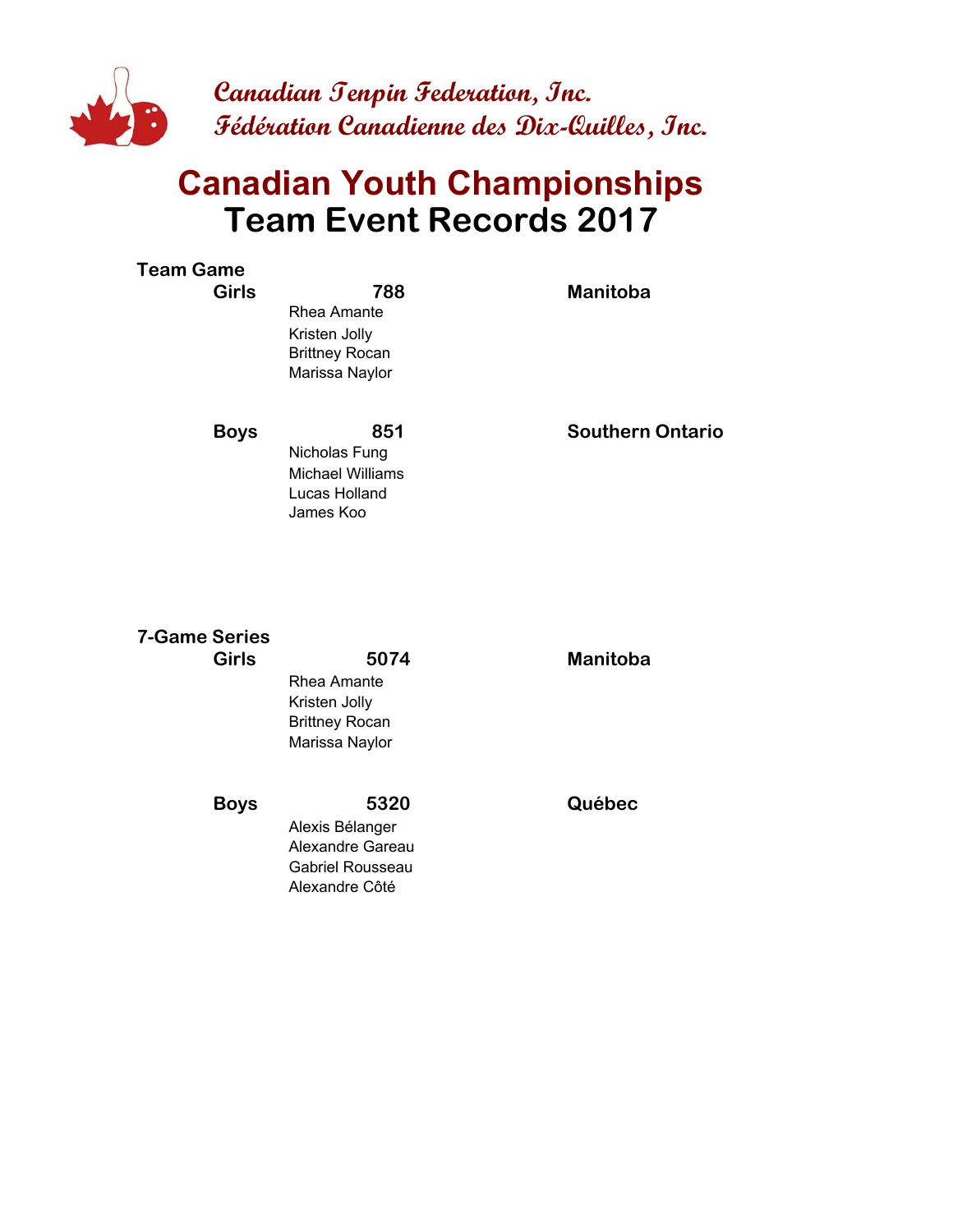

# **Team Event Individual Records 2017 Canadian Youth Championships**

#### **Single Game**

| 204 | <b>Koralie Normandin</b> | Québec                  |
|-----|--------------------------|-------------------------|
| 213 | <b>Ty Clowers</b>        | <b>British Columbia</b> |
| 236 | <b>Kristen Jolly</b>     | Manitoba                |
| 246 | <b>Michael Williams</b>  | Southern Ontario        |
| 249 | <b>Brittney Rocan</b>    | Manitoba                |
| 278 | <b>Austyn Ducharme</b>   | Alberta                 |
| 247 | <b>Marissa Naylor</b>    | Manitoba                |
| 278 | James Koo                | Southern Ontario        |
|     |                          |                         |

#### **Event Average (6 games prior to 2003, 7 games for 2003 and after)**

|                                         | Bantam Girl 152.9 Koralie Normandin      | Québec           |
|-----------------------------------------|------------------------------------------|------------------|
|                                         | Bantam Boy 168.1 Alexis Bélanger         | Québec           |
|                                         |                                          |                  |
| Junior Girl 185.1 Kristen Jolly         |                                          | Manitoba         |
|                                         | <b>Junior Boy</b> 196.1 Michael Williams | Southern Ontario |
|                                         |                                          |                  |
| Intermediate Girl 199.3 Dakota Faichnie |                                          | Southern Ontario |
| Intermediate Boy 213.4 Austyn Ducharme  |                                          | Alberta          |
|                                         |                                          |                  |
|                                         | Senior Girl 214.6 Miranda Panas          | Southern Ontario |
| Senior Boy 218.9 James Koo              |                                          | Southern Ontario |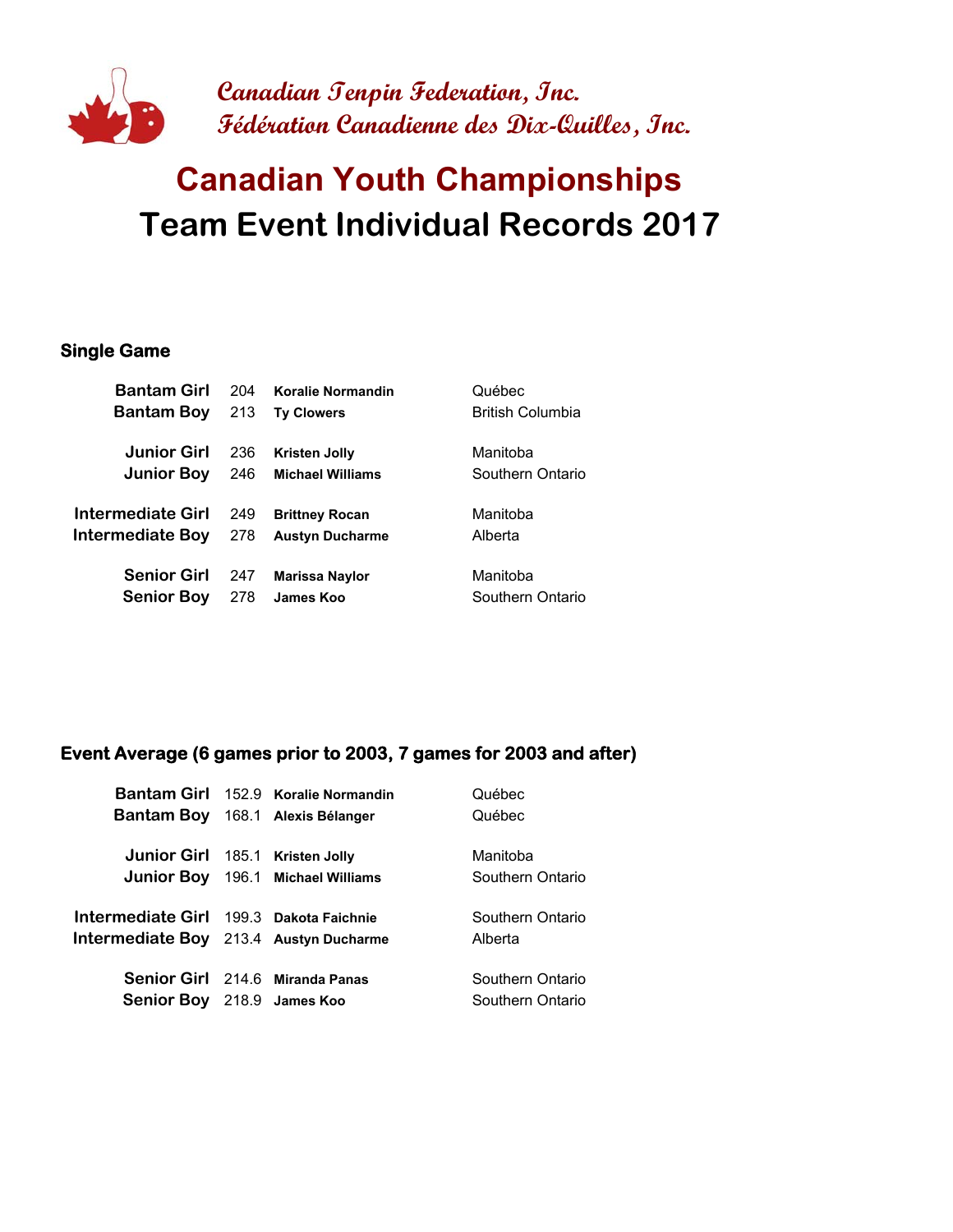### **Medal Winners - - - Doubles Event**

| <b>Bantam</b><br><b>Division</b> |                                | Girls                     | <b>Boys</b>             |  |  |
|----------------------------------|--------------------------------|---------------------------|-------------------------|--|--|
|                                  |                                |                           |                         |  |  |
| Gold                             | Québec<br><b>New Brunswick</b> | Koralie Normandin         | Alexis Bélanger         |  |  |
| <b>Silver</b>                    |                                | Natiska Lecouteur         | <b>Maxime Landry</b>    |  |  |
| <b>Bronze</b>                    | <b>British Columbia</b>        | Jordan Singer             | Ty Clowers              |  |  |
| Junior<br><b>Division</b>        |                                |                           |                         |  |  |
| Gold                             | Southern Ontario               | <b>Brianna Villeneuve</b> | <b>Michael Williams</b> |  |  |
| <b>Silver</b>                    | Québec                         | Naomie Erbetta            | Alexandre Gareau        |  |  |
| <b>Bronze</b>                    | Manitoba                       | Kristen Jolly             | <b>Israel Potter</b>    |  |  |
| Intermediate<br><b>Division</b>  |                                |                           |                         |  |  |
| Gold                             | Québec                         | <b>Kristina Fortin</b>    | Gabriel Rousseau        |  |  |
| <b>Silver</b>                    | Alberta                        | Kaytlynn Insko            | <b>Austyn Ducharme</b>  |  |  |
| <b>Bronze</b>                    | <b>British Columbia</b>        | <b>Courtney Collins</b>   | Darin Tsu               |  |  |
| Senior<br><b>Division</b>        |                                |                           |                         |  |  |
| Gold                             | Southern Ontario               | Miranda Panas             | James Koo               |  |  |
| <b>Silver</b>                    | Québec                         | <b>Karine Bouchard</b>    | Alexandre Côté          |  |  |
| <b>Bronze</b>                    | Manitoba                       | Marissa Naylor            | Liam Naylor             |  |  |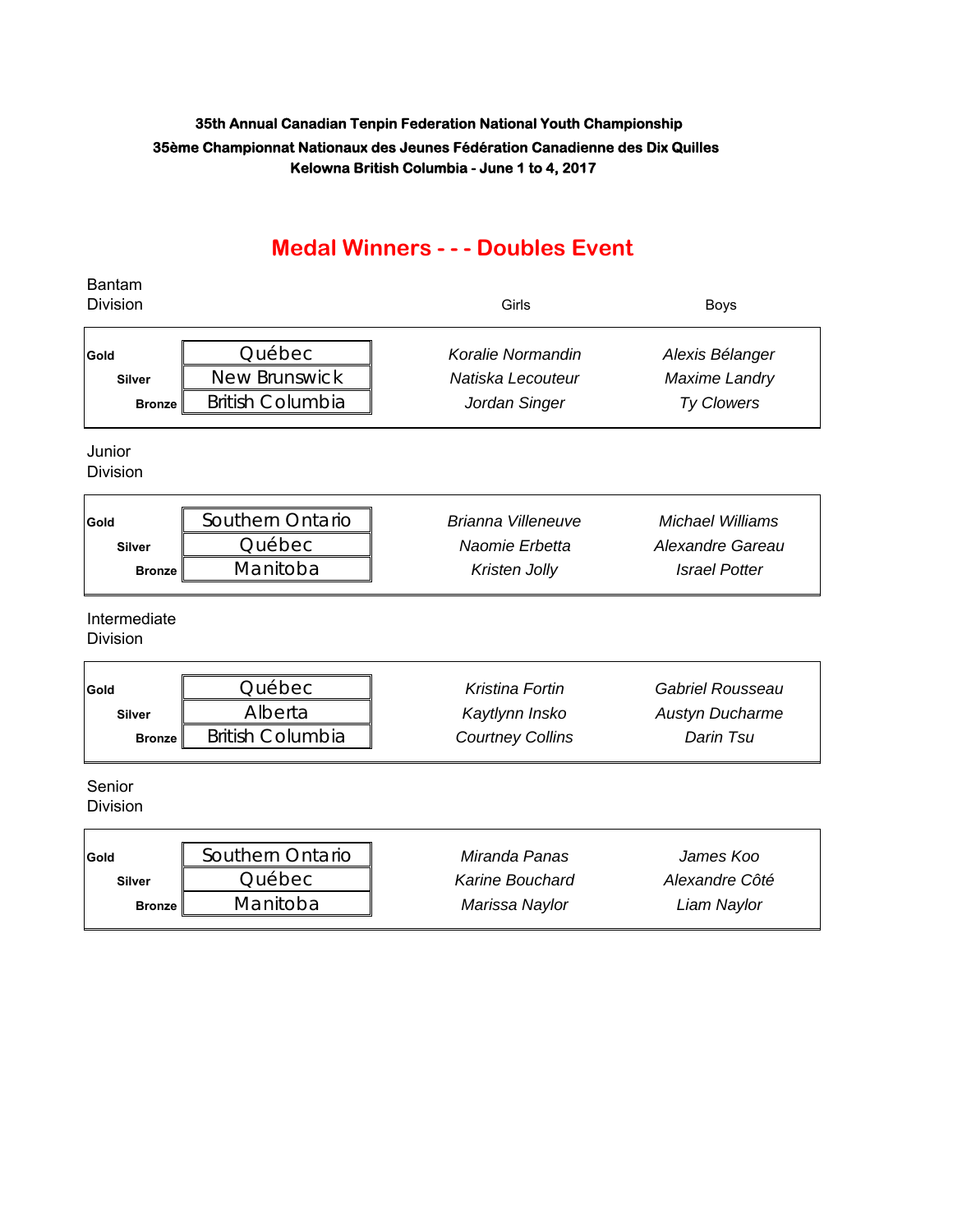# 2017 Doubles Matches

| <b>Bantam</b>           | Alberte |     | British Columbia<br>Manitoba |             | New Brunswick | Northern Ontario<br>Quebec | Saskatchewan |            | Southern Ontario<br>Points | Rolloffs      |
|-------------------------|---------|-----|------------------------------|-------------|---------------|----------------------------|--------------|------------|----------------------------|---------------|
| <b>Alberta</b>          |         | 242 | 291                          | 261         | 241           | 280                        | 277          | <u>311</u> |                            |               |
| <b>British Columbia</b> | 305     |     | 372                          | 329         | 238           | 312                        | 269          | 313        | 4                          | <b>Bornze</b> |
| Manitoba                | 314     | 260 |                              | <u> 298</u> | 260           | 299                        | 297          | 223        | 3.5                        |               |
| <b>New Brunswick</b>    | 301     | 337 | 298                          |             | 302           | 264                        | 335          | 346        | 5.5                        | Silver        |
| <b>Northern Ontario</b> | 261     | 209 | 219                          | 268         | 9             | 315                        | 268          | 280        |                            |               |
| Québec                  | 326     | 377 | 328                          | 351         | 339           |                            | 282          | 304        | 7                          | Gold          |
| Saskatchewan            | 319     | 285 | 291                          | 229         | 286           | 265                        |              | 243        | 3                          |               |
| <b>Southern Ontario</b> | 304     | 270 | 265                          | 310         | <u>295</u>    | 296                        | 304          |            | 3                          |               |

| Junior                  | Alberta |     | British Columbia<br>Manitoba |            | New Brunswick | Northern Ontario<br>Quebec | Sastatchewan |     | Southern Ontario<br>Points | Rohoffe       |
|-------------------------|---------|-----|------------------------------|------------|---------------|----------------------------|--------------|-----|----------------------------|---------------|
| Alberta                 |         | 361 | 382                          | 315        | <u>294</u>    | 320                        | 323          | 326 | 4.00299                    | 4th           |
| <b>British Columbia</b> | 366     |     | 312                          | 346        | 350           | 304                        | 280          | 329 | 3.5                        |               |
| <b>Manitoba</b>         | 313     | 338 |                              | 349        | 327           | 361                        | 334          | 296 | 4.00389                    | <b>Bronze</b> |
| <b>New Brunswick</b>    | 283     | 290 | 304                          |            | 283           | 333                        | 293          | 288 |                            |               |
| <b>Northern Ontario</b> | 284     | 350 | 383                          | 369        |               | 389                        | 350          | 265 | 3.5                        |               |
| Québec                  | 354     | 307 | 341                          | 388        | 398           |                            | 374          | 331 | 5                          | Silver        |
| <b>Saskatchewan</b>     | 264     | 264 | 229                          | 260        | 228           | 316                        |              | 240 | $\mathbf 0$                |               |
| <b>Southern Ontario</b> | 393     | 399 | 357                          | <b>356</b> | 317           | 401                        | 421          |     | 7                          | Gold          |

Each row represents a team's match scores with the columns being their opponents.

A **bold double-underlined** score means the game was won.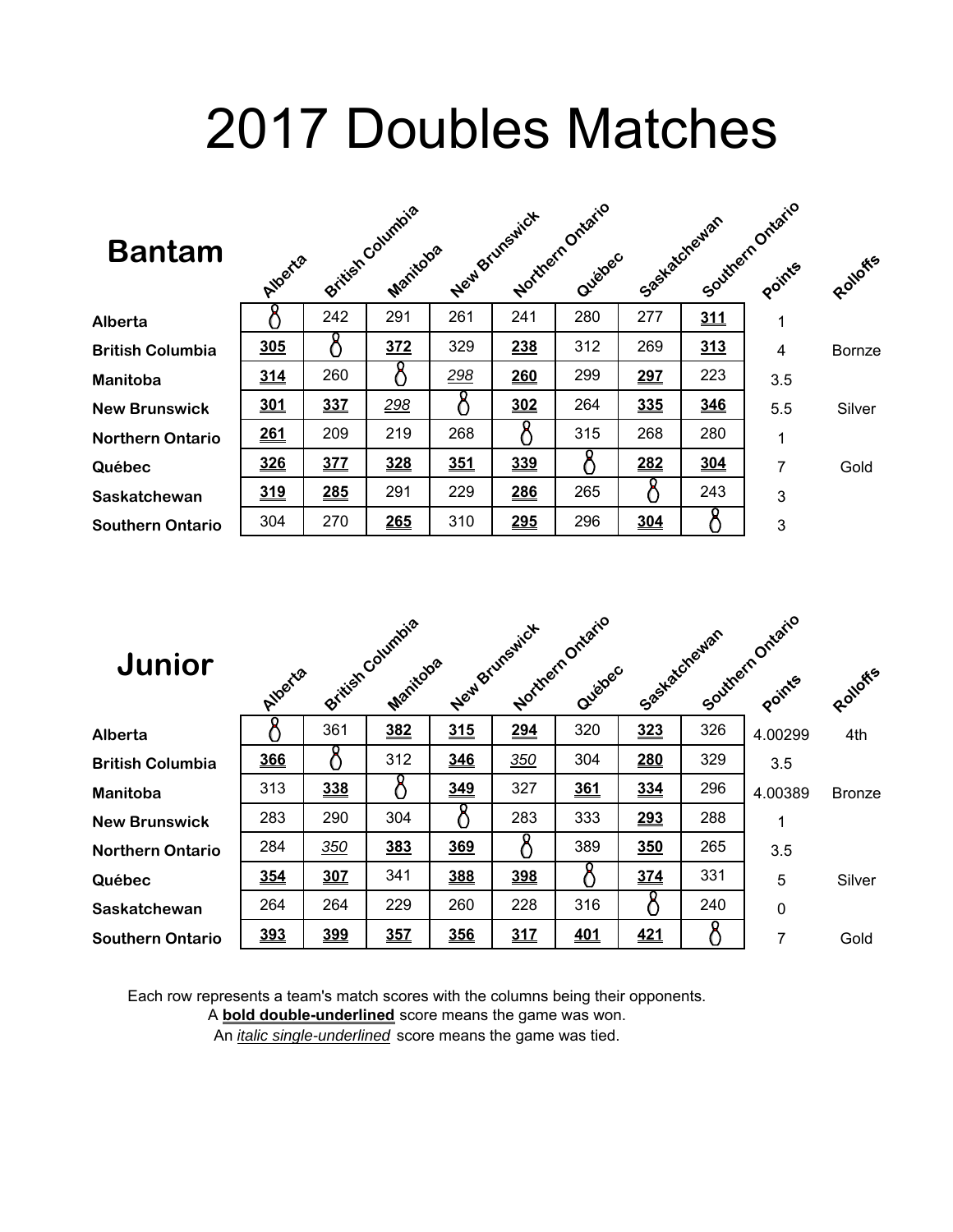# 2017 Doubles Matches

| <b>Intermediate</b>     | Alberte |            | British Columbia<br>Manitoba |            | New Bringwick | Northern Ontario<br>Quebec | Seattlefound. |     | Southern Ontario<br>Points | Rolloffs      |
|-------------------------|---------|------------|------------------------------|------------|---------------|----------------------------|---------------|-----|----------------------------|---------------|
| Alberta                 |         | 366        | <b>350</b>                   | 347        | 395           | <b>390</b>                 | <b>437</b>    | 387 | 5.00375                    | Silver        |
| <b>British Columbia</b> | 379     |            | 384                          | 334        | 286           | 258                        | 443           | 340 | 5.00336                    | <b>Bronze</b> |
| <b>Manitoba</b>         | 321     | 337        |                              | 330        | 318           | 326                        | 346           | 368 | 3                          |               |
| <b>New Brunswick</b>    | 305     | 309        | 273                          |            | 373           | 285                        | 375           | 297 | 1                          |               |
| <b>Northern Ontario</b> | 332     | <b>336</b> | 359                          | 409        |               | 368                        | 336           | 268 | 4                          |               |
| Québec                  | 357     | <b>375</b> | <b>370</b>                   | <b>380</b> | 402           |                            | 313           | 430 | $6\phantom{1}6$            | Gold          |
| Saskatchewan            | 356     | 354        | 337                          | 354        | 286           | 303                        |               | 307 | $\mathbf 0$                |               |
| <b>Southern Ontario</b> | 392     | 334        | 318                          | 406        | 395           | 349                        | 378           |     | 4                          |               |

| <b>Senior</b>           | Albert <sub>2</sub> |            | British Columbia<br>Manitoba |            | New Bringwick | Northern Ontario<br>Quebec | Seattletonewan |     | Southern Ontario<br>Points | Rohoffe       |
|-------------------------|---------------------|------------|------------------------------|------------|---------------|----------------------------|----------------|-----|----------------------------|---------------|
| Alberta                 |                     | 325        | 367                          | 335        | 331           | 402                        | 393            | 346 | 2.5                        |               |
| <b>British Columbia</b> | 413                 |            | 355                          | 352        | 382           | 352                        | 444            | 401 | $\overline{2}$             |               |
| <b>Manitoba</b>         | 423                 | <b>402</b> |                              | 340        | <b>454</b>    | 347                        | 531            | 420 | 5                          | <b>Bronze</b> |
| <b>New Brunswick</b>    | 335                 | 404        | 293                          |            | 301           | 344                        | 363            | 327 | 2.5                        |               |
| <b>Northern Ontario</b> | 410                 | 390        | 338                          | 312        |               | 335                        | 375            | 382 | $\overline{4}$             |               |
| Québec                  | 337                 | 409        | 377                          | <u>411</u> | 415           |                            | 365            | 439 | 6.00364                    | Silver        |
| <b>Saskatchewan</b>     | 335                 | 322        | 374                          | 361        | 316           | 322                        |                | 347 | $\mathbf 0$                |               |
| <b>Southern Ontario</b> | 416                 | 418        | 424                          | 452        | 392           | 360                        | 371            |     | 6.00377                    | Gold          |

Each row represents a team's match scores with the columns being their opponents.

A **bold double-underlined** score means the game was won.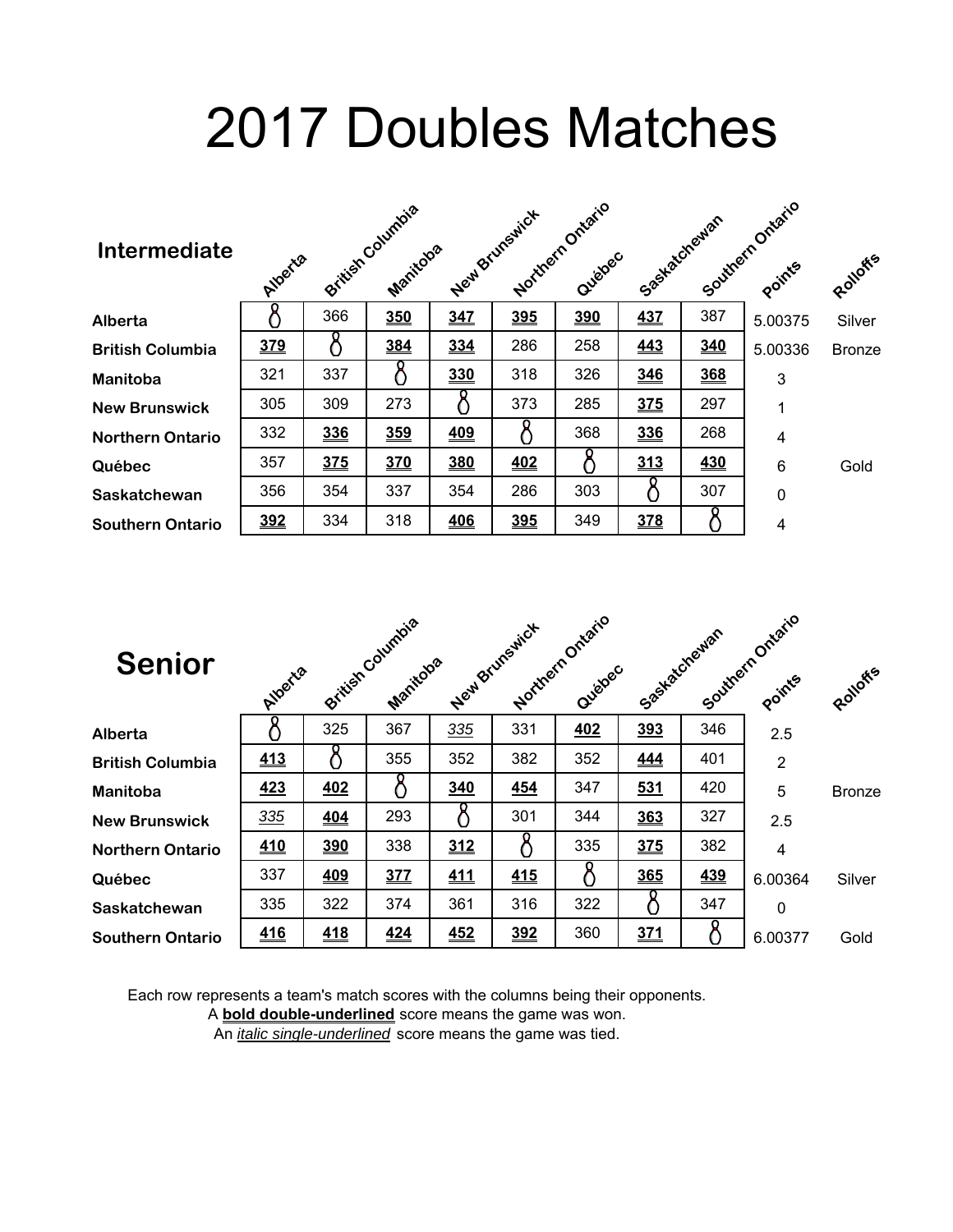

## **Canadian Youth Championships Doubles Event Records 2017**

| <b>Doubles Game</b><br>Bantams |       | 377 Koralie Normandin<br>Alexis Bélanger      | Québec                  |
|--------------------------------|-------|-----------------------------------------------|-------------------------|
| <b>Juniors</b>                 | 421   | <b>Brianna Villeneuve</b><br>Michael Williams | Southern Ontario        |
| <b>Intermediates</b>           | - 443 | <b>Courtney Collins</b><br>Darin Tsu          | <b>British Columbia</b> |
| <b>Seniors</b>                 | 531   | <b>Marissa Naylor</b><br><b>Liam Naylor</b>   | Manitoba                |

|                                    | Doubles Average (now 7 games, was 6 games prior to 2003)<br><b>Bantams</b> 164.8 Koralie Normandin<br>Alexis Bélanger | Québec           |
|------------------------------------|-----------------------------------------------------------------------------------------------------------------------|------------------|
| <b>Juniors</b>                     | 188.9 Brianna Villeneuve<br><b>Michael Williams</b>                                                                   | Southern Ontario |
| Intermediates 190.9 Kaytlynn Insko | <b>Austyn Ducharme</b>                                                                                                | Alberta          |
| <b>Seniors</b>                     | 208.4 Marissa Naylor<br><b>Liam Naylor</b>                                                                            | Manitoba         |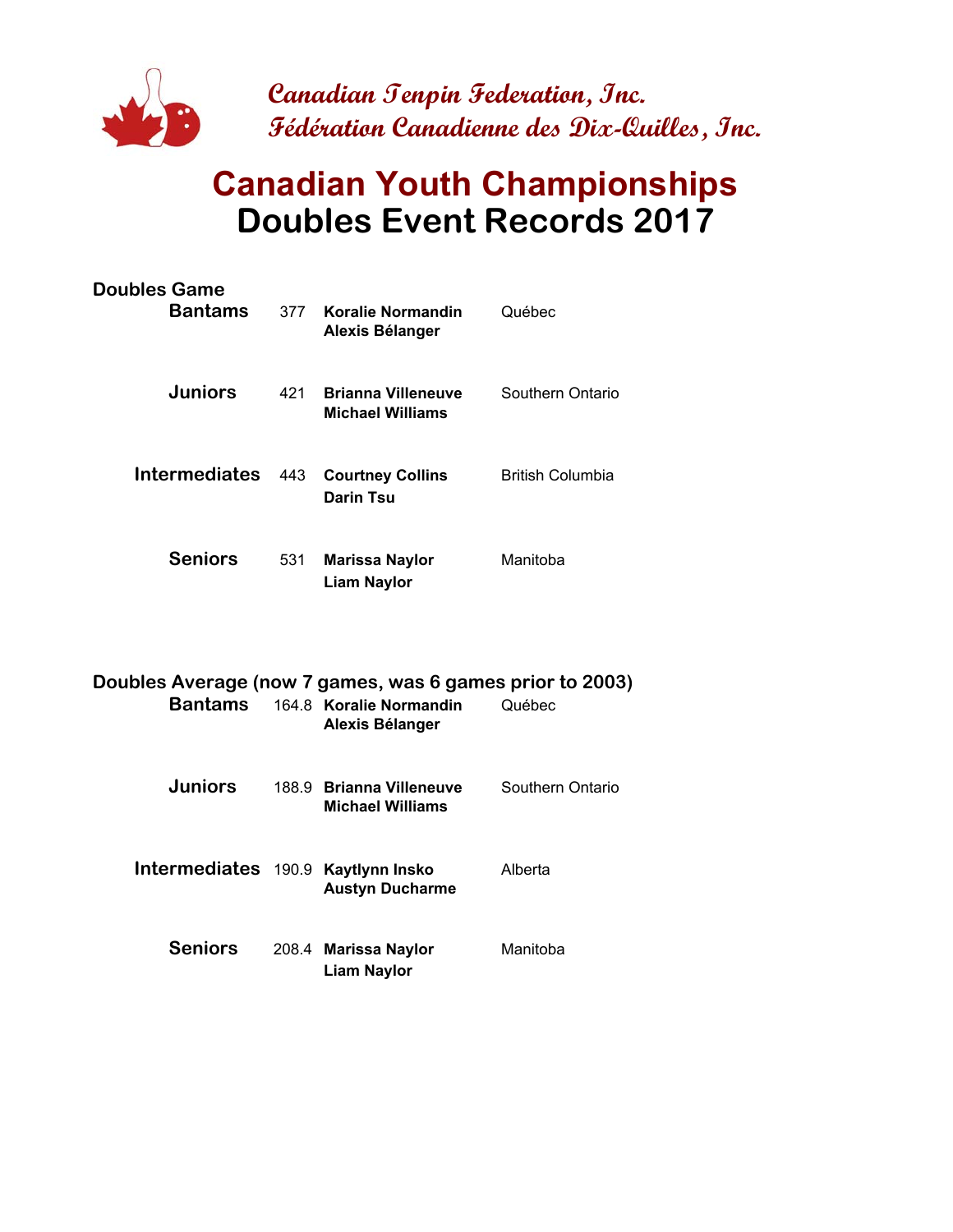

# **Doubles Event Individual Records 2017 Canadian Youth Championships**

#### **Single Game**

| <b>Bantam Girl</b> | 188 | <b>Koralie Normandin</b>           | Québec                  |
|--------------------|-----|------------------------------------|-------------------------|
| <b>Bantam Boy</b>  | 227 | Alexis Bélanger                    | Québec                  |
|                    |     |                                    |                         |
| <b>Junior Girl</b> | 220 | <b>Brianna Villeneuve</b>          | Southern Ontario        |
| <b>Junior Boy</b>  | 235 | <b>Michael Williams</b>            | Southern Ontario        |
|                    |     |                                    |                         |
| Intermediate Girl  | 225 | <b>Gabrielle Albert-St-Laurent</b> | New Brunswick           |
| Intermediate Boy   | 232 | <b>Darin Tsu</b>                   | <b>British Columbia</b> |
|                    |     |                                    |                         |
| <b>Senior Girl</b> | 256 | <b>Miranda Panas</b>               | Southern Ontario        |
| <b>Senior Boy</b>  | 279 | Liam Naylor                        | Manitoba                |
|                    |     |                                    |                         |

#### **Event Average (6 games prior to 2003, 7 games for 2003 and after)**

|                                         | Bantam Girl 166.6 Koralie Normandin  | Québec           |
|-----------------------------------------|--------------------------------------|------------------|
| Bantam Boy                              | 163.0 Alexis Bélanger                | Québec           |
|                                         | Junior Girl 179.0 Brianna Villeneuve | Southern Ontario |
|                                         |                                      |                  |
|                                         | Junior Boy 198.7 Michael Williams    | Southern Ontario |
|                                         |                                      |                  |
| Intermediate Girl 179.0 Kristina Fortin |                                      | Québec           |
| Intermediate Boy 209.6 Austyn Ducharme  |                                      | Alberta          |
|                                         | Senior Girl 213.3 Marissa Naylor     | Manitoba         |
|                                         |                                      |                  |
|                                         | Senior Boy 216.0 Alexandre Côté      | Québec           |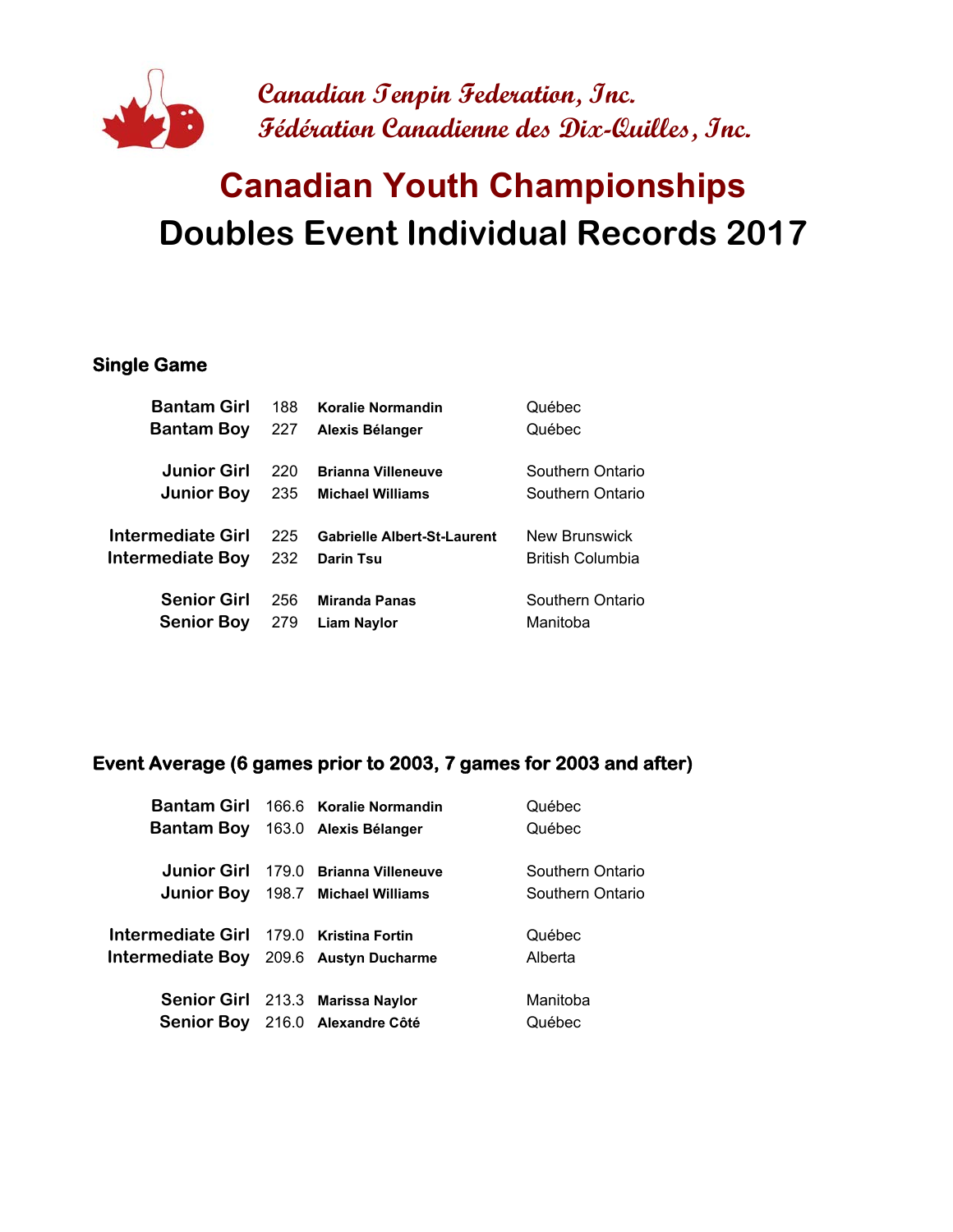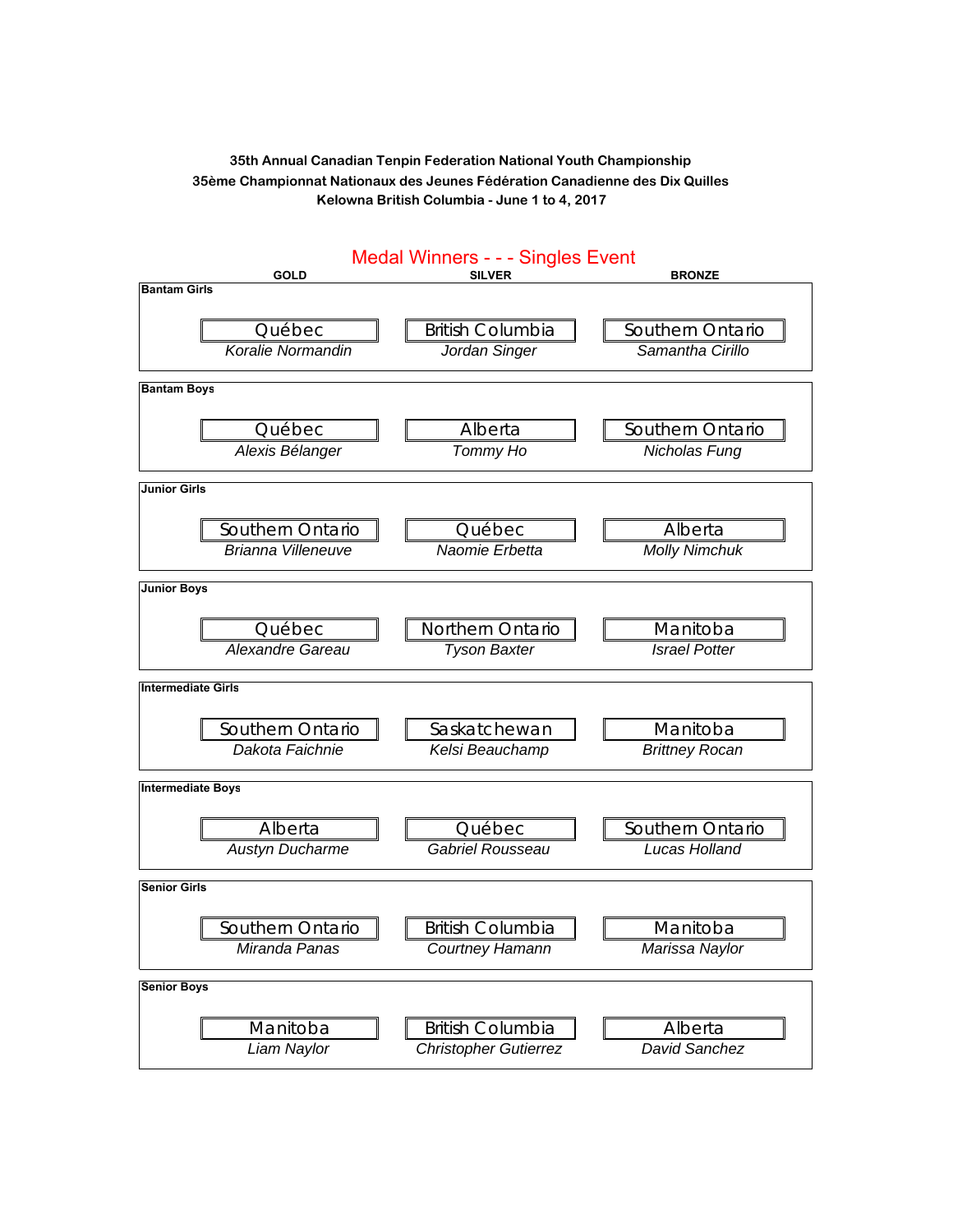### **Banta Girl**

| <b>Bantam</b><br><b>Girls</b> | Alperte    |     | British Columbia<br>Manitoba |            | New Brunswick | Northern Ontario<br>Quebec | Sockatchewan |            | Southern Ontario<br>Points | Rotloffs      |
|-------------------------------|------------|-----|------------------------------|------------|---------------|----------------------------|--------------|------------|----------------------------|---------------|
| Alberta                       |            | 139 | 134                          | 134        | 123           | 130                        | 115          | 136        | $\overline{2}$             |               |
| <b>British Columbia</b>       | 144        |     | <u>154</u>                   | <b>178</b> | <b>146</b>    | 123                        | 154          | 129        | 5.0017                     | Silver        |
| Manitoba                      | 100        | 123 |                              | 129        | 149           | 111                        | 126          | 153        | 1                          |               |
| <b>New Brunswick</b>          | 117        | 149 | <b>156</b>                   |            | 136           | <b>158</b>                 | 131          | 116        | 3                          |               |
| <b>Northern Ontario</b>       | 143        | 122 | 115                          | <b>147</b> | Ω             | 113                        | 146          | 133        | $\overline{2}$             |               |
| Québec                        | <u>191</u> | 147 | 115                          | 151        | <b>162</b>    |                            | <u>168</u>   | <u>169</u> | 6                          | Gold          |
| Saskatchewan                  | 138        | 145 | <u>141</u>                   | 118        | 148           | 111                        | 8            | <u>167</u> | 4                          |               |
| Southern Ontario              | 189        | 167 | 156                          | 136        | 169           | 154                        | 162          |            | 5.0013                     | <b>Bronze</b> |

| <b>Bantam</b><br><b>Boys</b> | Alperte    |            | British Country's<br>Manitoba |            | New Brunswick | Northern Ontario<br>Quebec | Seetablewan |            | Southern Ontario<br>Points | Rolloffe      |
|------------------------------|------------|------------|-------------------------------|------------|---------------|----------------------------|-------------|------------|----------------------------|---------------|
| Alberta                      |            | 146        | 146                           | 193        | 158           | 146                        | 113         | 168        | 4.0017                     | Silver        |
| <b>British Columbia</b>      | <u>154</u> |            | 119                           | <u>129</u> | 130           | 128                        | <b>162</b>  | <b>180</b> | 4.0012                     | 5th           |
| Manitoba                     | 124        | <b>145</b> |                               | 144        | 126           | 107                        | <b>166</b>  | 137        | 3                          |               |
| <b>New Brunswick</b>         | 108        | 112        | <b>154</b>                    |            | 117           | 190                        | <b>145</b>  | 135        | $\overline{2}$             |               |
| <b>Northern Ontario</b>      | 93         | 136        | <b>160</b>                    | 124        | Ω             | <b>154</b>                 | 137         | 145        | 4.0013                     | 4th           |
| Québec                       | 136        | 158        | 171                           | 196        | 145           | 8                          | 158         | 199        | 5                          | Gold          |
| Saskatchewan                 | <u>137</u> | 151        | 120                           | 141        | <u>158</u>    | 121                        | 8           | 143        | $\overline{2}$             |               |
| <b>Southern Ontario</b>      | <u>171</u> | 161        | 123                           | <b>156</b> | 151           | 144                        | 15Z         |            | 4.0016                     | <b>Bronze</b> |

Each row represents a team's match scores with the columns being their opponents.

A **bold double-underlined** score means the game was won.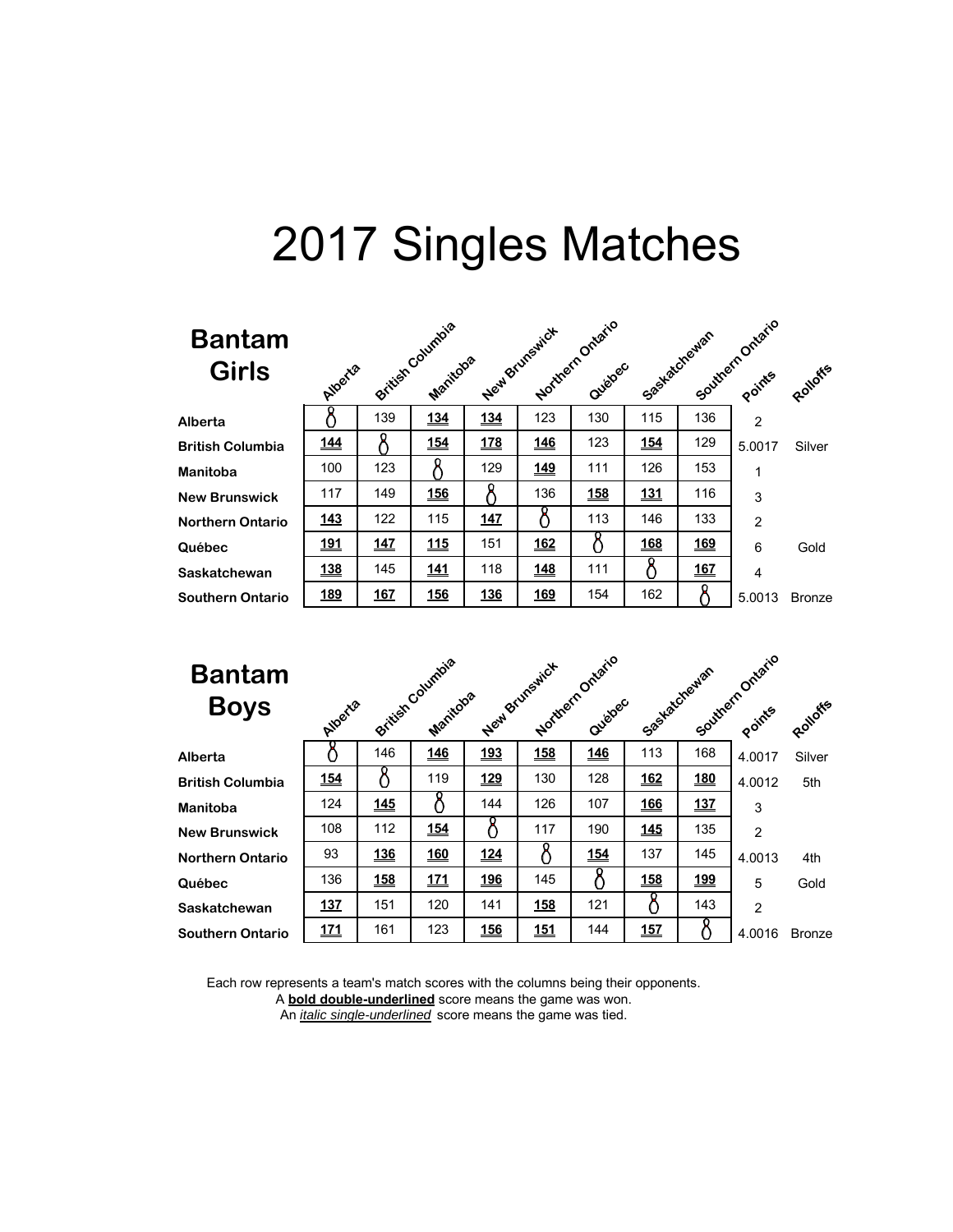### **Junior Girls**

| <b>Junior</b><br><b>Girls</b> | Alperte    |            | British Columbia<br>Manitoba |                 | New Brunswick | Northern Ontario<br>Quebec | Soskatchewan |            | Southern Ontario<br>Points | Rohoffe |
|-------------------------------|------------|------------|------------------------------|-----------------|---------------|----------------------------|--------------|------------|----------------------------|---------|
| Alberta                       |            | 183        | <u>197</u>                   | 212             | 143           | 179                        | <b>178</b>   | 158        | 5                          | Bronze  |
| <b>British Columbia</b>       | 174        |            | 202                          | 125             | <u>187</u>    | 135                        | <b>121</b>   | 138        | 3                          |         |
| Manitoba                      | 146        | 177        |                              | 17 <sub>Z</sub> | 179           | 129                        | 186          | 148        | 3                          |         |
| <b>New Brunswick</b>          | 157        | 146        | 120                          | Ω               | <u>170</u>    | 141                        | <u>128</u>   | 137        | 2.5                        |         |
| <b>Northern Ontario</b>       | <b>161</b> | 152        | 146                          | 109             |               | 157                        | 137          | 136        | $\overline{2}$             |         |
| Québec                        | 170        | <u>151</u> | 173                          | 225             | 211           | 8                          | <u>180</u>   | <u>181</u> | 6.0015                     | Silver  |
| Saskatchewan                  | 109        | 119        | 133                          | <u>128</u>      | 133           | 131                        |              | 170        | 0.5                        |         |
| Southern Ontario              | 188        | 176        | 203                          | 175             | 149           | 145                        | 186          |            | 6.0018                     | Gold    |

# **Junior**

| Southern Ontario<br>Rolloffs |
|------------------------------|
|                              |
|                              |
| <b>Bronze</b>                |
| 4th                          |
| Silver                       |
| Gold                         |
|                              |
|                              |
|                              |

Each row represents a team's match scores with the columns being their opponents.

A **bold double-underlined** score means the game was won.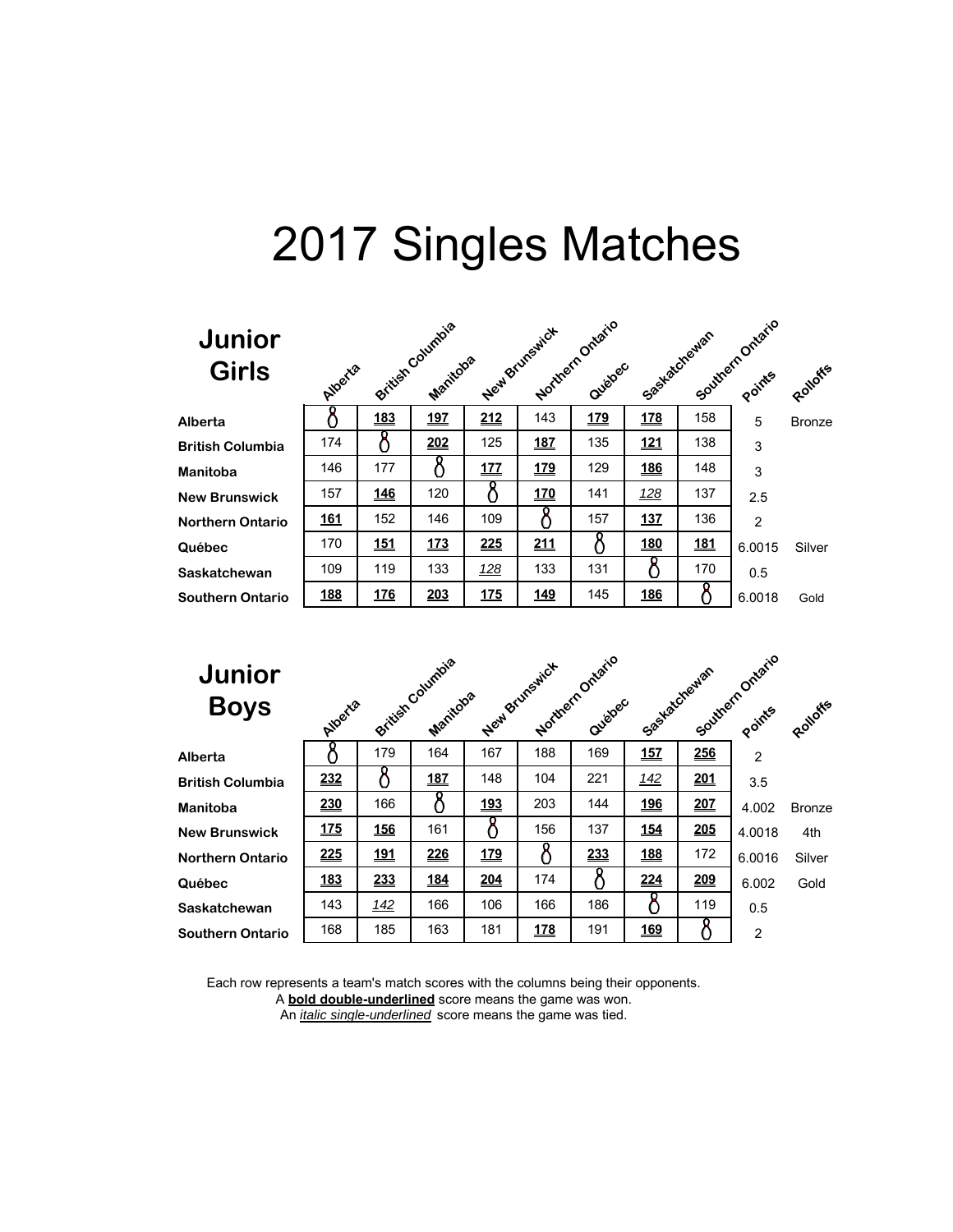| <b>Intermediate</b><br><b>Girls</b> | Alloerte    |            | British Country's<br>Manitoba |            | New Brunswick | Northern Ontario<br>Quebec | Socketchewan |            | Southern Ontario<br>Points | Rotloffe      |
|-------------------------------------|-------------|------------|-------------------------------|------------|---------------|----------------------------|--------------|------------|----------------------------|---------------|
| Alberta                             |             | 147        | 177                           | 200        | <u>178</u>    | <u>167</u>                 | 150          | <u>179</u> | 4.5                        | <b>Bronze</b> |
| <b>British Columbia</b>             | <u>161</u>  |            | 178                           | 130        | 110           | 150                        | 170          | 148        | 1                          |               |
| Manitoba                            | 167         | 198        | C                             | 180        | 204           | 192                        | 217          | 174        | 5.0018                     | Silver        |
| <b>New Brunswick</b>                | 147         | 137        | 139                           |            | 149           | 148                        | 149          | 119        | 1                          |               |
| <b>Northern Ontario</b>             | <u> 178</u> | <b>147</b> | 161                           | 157        |               | 138                        | 119          | 191        | 2.5                        |               |
| Québec                              | 153         | <u>190</u> | 140                           | <b>165</b> | <u>160</u>    |                            | 154          | 183        | 3                          |               |
| Saskatchewan                        | <u>179</u>  | <u>188</u> | 162                           | <u>190</u> | <u>183</u>    | <u>171</u>                 | 8            | 170        | 5.0019                     | Gold          |
| Southern Ontario                    | 150         | 192        | 203                           | 199        | 201           | 224                        | 206          |            | 6                          |               |

| <b>Intermediate</b><br><b>Boys</b> | Alberta    |             | exitian Countains<br>Manitoba |            | New Brunswick | Northernontario<br>Quebec | Society Meyber |     | Southern Ontario<br>Points | Rotloffe      |
|------------------------------------|------------|-------------|-------------------------------|------------|---------------|---------------------------|----------------|-----|----------------------------|---------------|
| Alberta                            |            | 213         | 197                           | 206        | 187           | 190                       | 213            | 170 | 5.0022                     | Gold          |
| <b>British Columbia</b>            | 143        |             | 169                           | 177        | 123           | 206                       | 150            | 174 | 1.5                        |               |
| Manitoba                           | 180        | <u>197</u>  |                               | <b>170</b> | 183           | 227                       | <u>183</u>     | 180 | $\overline{4}$             |               |
| <b>New Brunswick</b>               | 178        | <u> 177</u> | 149                           |            | 175           | 153                       | <u>194</u>     | 170 | 1.5                        |               |
| <b>Northern Ontario</b>            | <u>235</u> | <u> 192</u> | 227                           | <u>191</u> |               | 207                       | 160            | 117 | $\overline{4}$             |               |
| Québec                             | 163        | 225         | 175                           | 186        | 246           | ö                         | 188            | 253 | 5.0019                     | Silver        |
| Saskatchewan                       | 145        | 166         | 134                           | 167        | 212           | 185                       |                | 167 | $\mathfrak{p}$             |               |
| <b>Southern Ontario</b>            | <u>179</u> | 159         | 216                           | 174        | <b>165</b>    | 157                       | 206            |     | 5.0018                     | <b>Bronze</b> |

Each row represents a team's match scores with the columns being their opponents.

A **bold double-underlined** score means the game was won.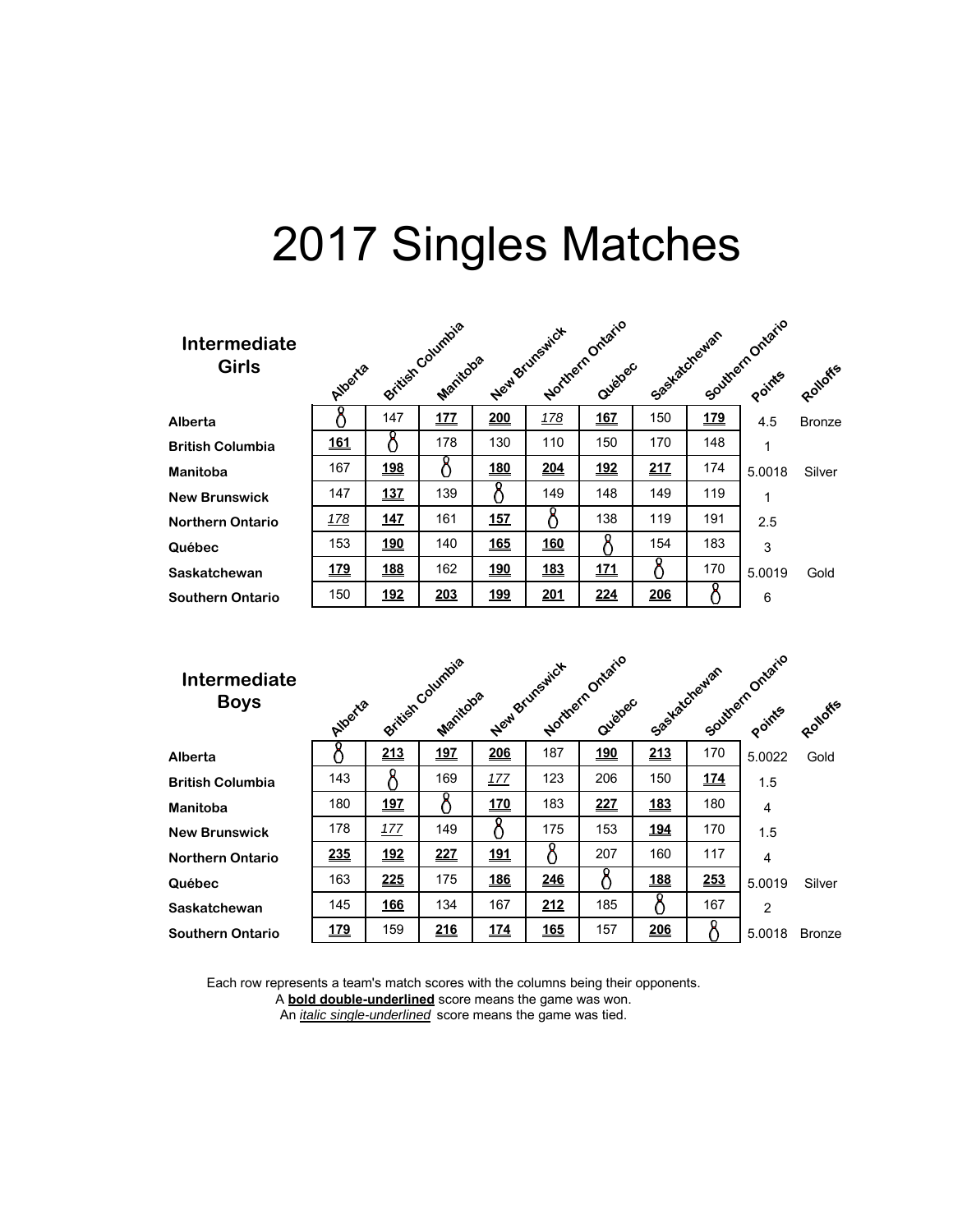### **Seni Girl**

| <b>Senior</b><br><b>Girls</b> | Alperte    |     | British Columbia<br>Manitoba |            | New Brunswick | Northern Ontario<br>Quebec | Socketchewan |     | Southern Ontario | Rohoffe       |
|-------------------------------|------------|-----|------------------------------|------------|---------------|----------------------------|--------------|-----|------------------|---------------|
| Alberta                       |            | 163 | 190                          | 171        | <u>194</u>    | 147                        | <u>169</u>   | 151 | 3                |               |
| <b>British Columbia</b>       | 159        | 8   | 245                          | 217        | <u>181</u>    | <u>191</u>                 | <u>186</u>   | 164 | 5                | Silver        |
| Manitoba                      | 210        | 215 | ĉ                            | 190        | 173           | 222                        | 208          | 268 | 4.5              | <b>Bronze</b> |
| <b>New Brunswick</b>          | 215        | 130 | <u>199</u>                   |            | 212           | <b>190</b>                 | 155          | 133 | 4                |               |
| <b>Northern Ontario</b>       | 186        | 158 | 173                          | 159        | 0             | <u>167</u>                 | 177          | 150 | 2.5              |               |
| Québec                        | <u>189</u> | 170 | 214                          | 176        | 148           | 8                          | <u>154</u>   | 168 | $\overline{2}$   |               |
| Saskatchewan                  | 154        | 127 | 153                          | <b>156</b> | 116           | 109                        | 8            | 178 | 1                |               |
| Southern Ontario              | <u>192</u> | 202 | 199                          | 212        | 226           | 174                        | 213          | 8   | 6                | Gold          |

| <b>Senior</b> |  |
|---------------|--|
| <b>Bovs</b>   |  |

| <b>Senior</b><br><b>Boys</b> | Alberta    |     | British Country's<br>Manitoba |            | Mortagem Ontario<br>New Brunswick | Quebec |            | Seeftachewan | Southern Ontario | Rolloffs      |
|------------------------------|------------|-----|-------------------------------|------------|-----------------------------------|--------|------------|--------------|------------------|---------------|
| Alberta                      |            | 209 | 185                           | 146        | 187                               | 169    | 204        | 235          | 4                | <b>Bronze</b> |
| <b>British Columbia</b>      | 249        |     | 169                           | <u>195</u> | <u>195</u>                        | 202    | <u>201</u> | <u>191</u>   | 5.0016           | Silver        |
| Manitoba                     | 258        | 210 | Č                             | 204        | <u>190</u>                        | 167    | 169        | 224          | 5.0021           | Gold          |
| <b>New Brunswick</b>         | <u>170</u> | 127 | 159                           |            | 157                               | 202    | 185        | 231          | 3                |               |
| <b>Northern Ontario</b>      | 171        | 148 | 184                           | <u>194</u> |                                   | 172    | 197        | <u>197</u>   | $\overline{2}$   |               |
| Québec                       | 162        | 237 | 206                           | 175        | 212                               |        | 225        | 198          | 3.5              |               |
| Saskatchewan                 | 151        | 175 | 177                           | 209        | 202                               | 225    |            | 174          | 3.5              |               |
| <b>Southern Ontario</b>      | 185        | 160 | 200                           | 216        | 177                               | 245    | 202        |              | $\overline{2}$   |               |

Each row represents a team's match scores with the columns being their opponents.

A **bold double-underlined** score means the game was won.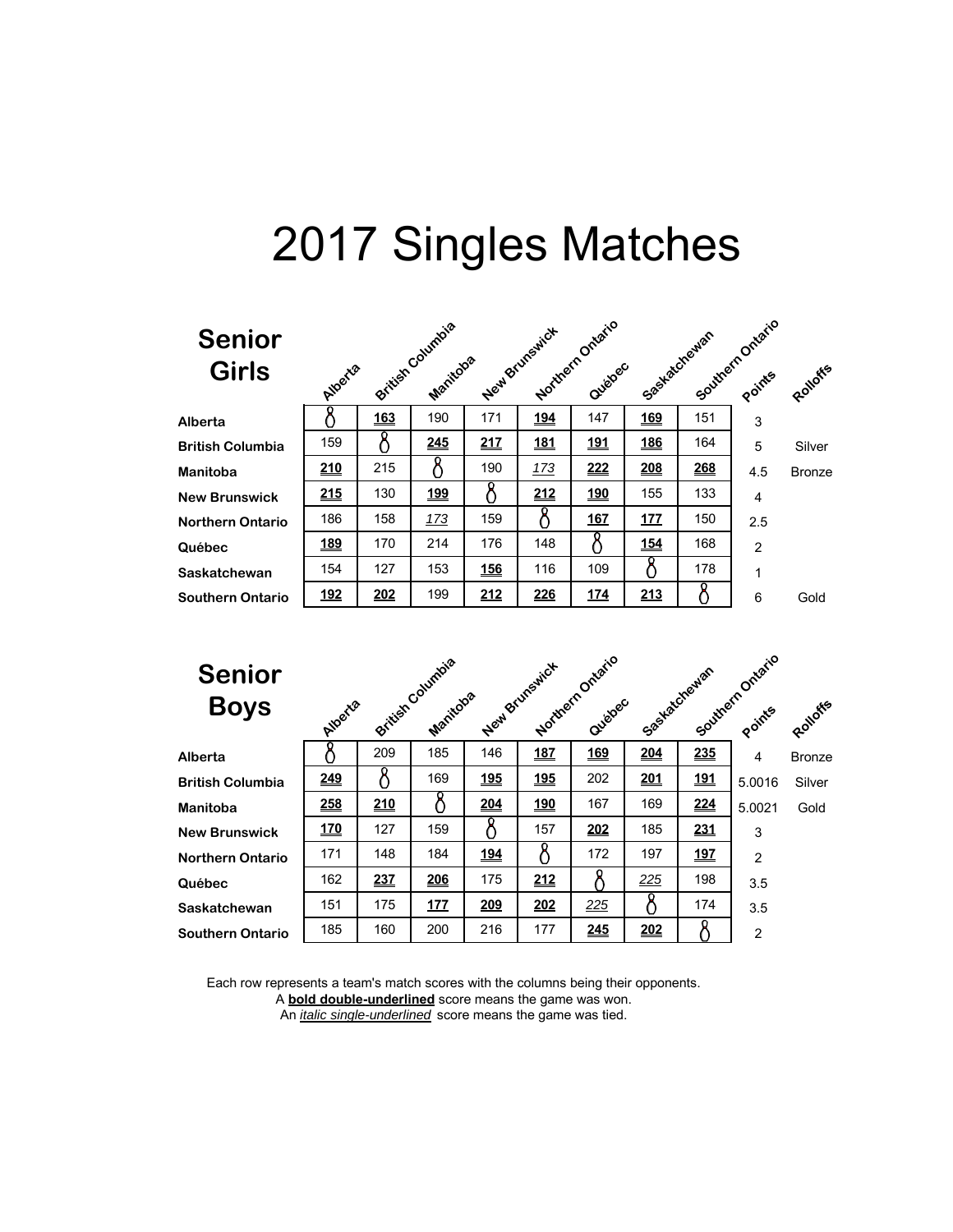

# **Singles Event Records 2017 Canadian Youth Championships**

#### **Single Game**

| <b>Bantam Girl</b> | 199 | <b>Samantha Bloos</b>   | Saskatchewan |
|--------------------|-----|-------------------------|--------------|
| <b>Bantam Boy</b>  | 225 | Andre Odpaga            | Saskatchewan |
| <b>Junior Girl</b> | 233 | Jaymie Reimer           | Saskatchewan |
| <b>Junior Boy</b>  | 256 | <b>Dawson Daley</b>     | Alberta      |
| Intermediate Girl  | 253 | Kelsi Beauchamp         | Saskatchewan |
| Intermediate Boy   | 253 | <b>Gabriel Rousseau</b> | Québec       |
| <b>Senior Girl</b> | 268 | <b>Marissa Naylor</b>   | Manitoba     |
| <b>Senior Boy</b>  | 258 | <b>Liam Naylor</b>      | Manitoba     |

#### **Event Average (6 games prior to 2003, 7 games for 2003 and after)**

|                                         | Bantam Girl 161.9 Samantha Cirillo | Southern Ontario |
|-----------------------------------------|------------------------------------|------------------|
|                                         | Bantam Boy 166.1 Alexis Bélanger   | Québec           |
|                                         |                                    |                  |
|                                         | Junior Girl 184.4 Naomie Erbetta   | Québec           |
| Junior Boy 202.0 Tyson Baxter           |                                    | Northern Ontario |
|                                         |                                    |                  |
| Intermediate Girl 196.4 Dakota Faichnie |                                    | Southern Ontario |
| Intermediate Boy 205.1 Gabriel Rousseau |                                    | Québec           |
|                                         |                                    |                  |
|                                         | Senior Girl 212.3 Marissa Naylor   | Manitoba         |
| Senior Boy 203.1 Liam Naylor            |                                    | Manitoba         |
|                                         |                                    |                  |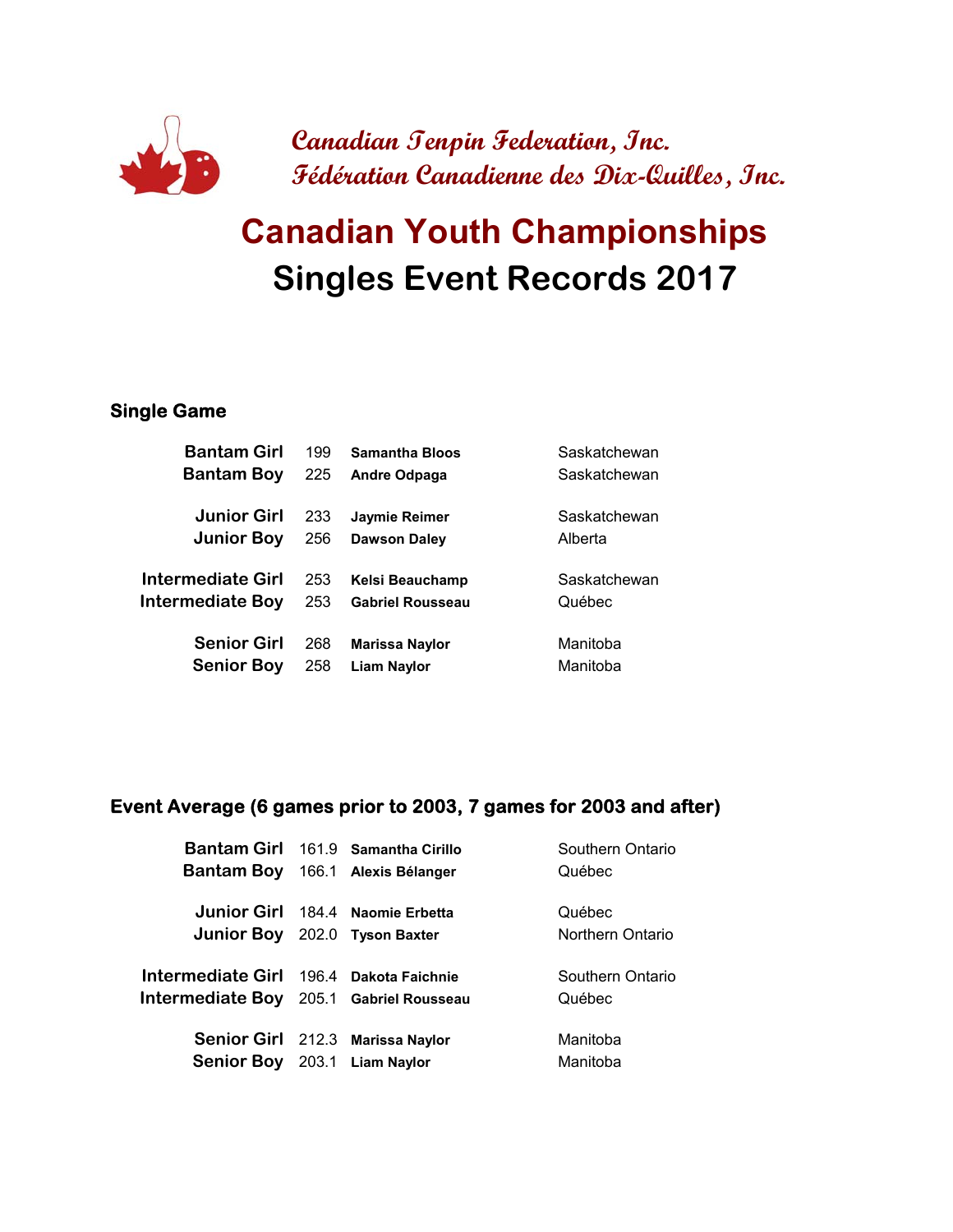### **Medal Winners - - - Team All Events**

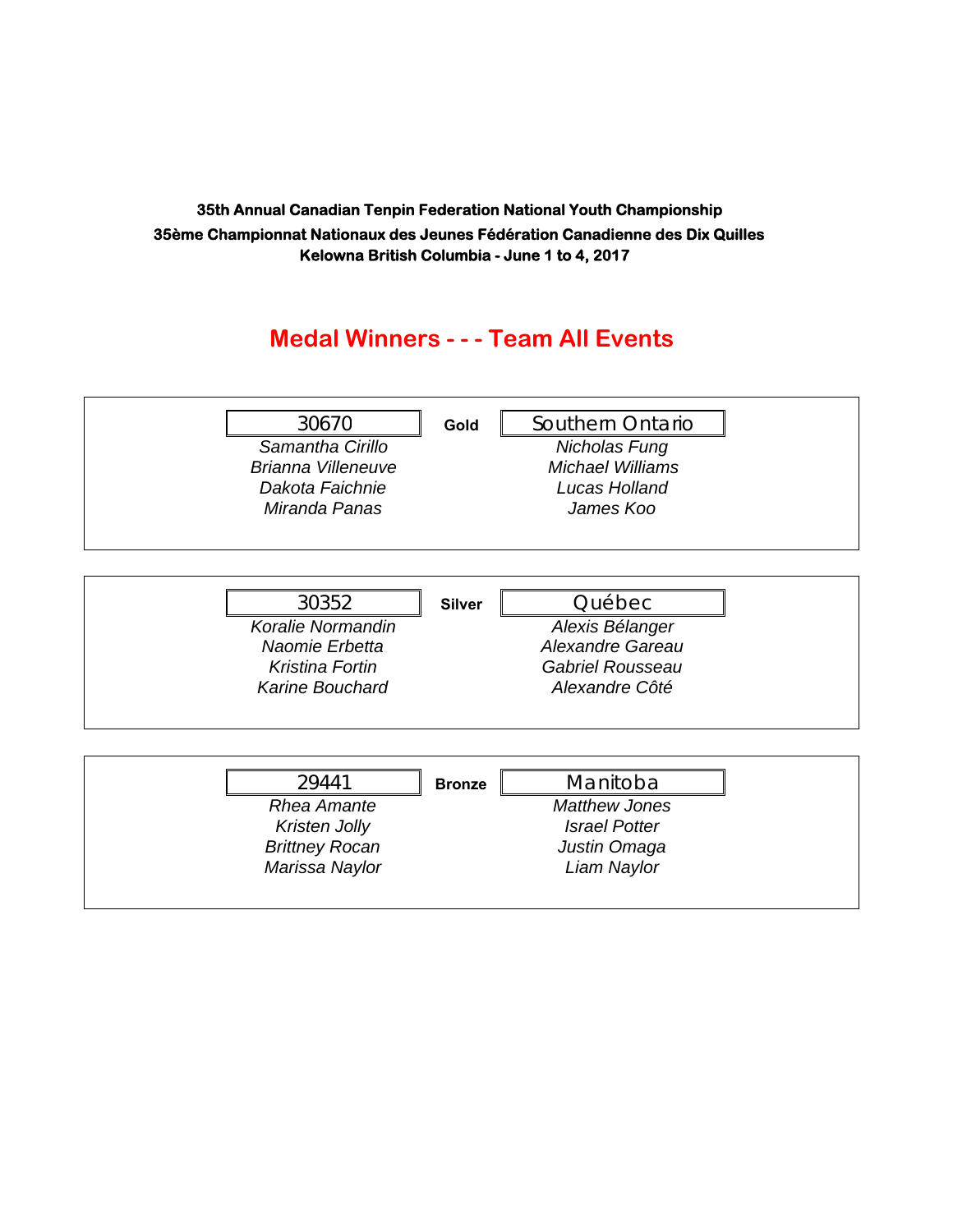

## **Team All-Event Records 2017 Canadian Youth Championships**

#### **Team Game**

**Girls** Samantha Cirillo Brianna Villeneuve Dakota Faichnie Miranda Panas

**10,481 SO Southern Ontario Team Event**

**Boys** Nicholas Fung Michael Williams Lucas Holland James Koo

#### **Team Series**

#### **Girls** Samantha Cirillo Brianna Villeneuve Dakota Faichnie Miranda Panas

**Boys** Nicholas Fung Michael Williams Lucas Holland James Koo

**30,670 SO Southern Ontario**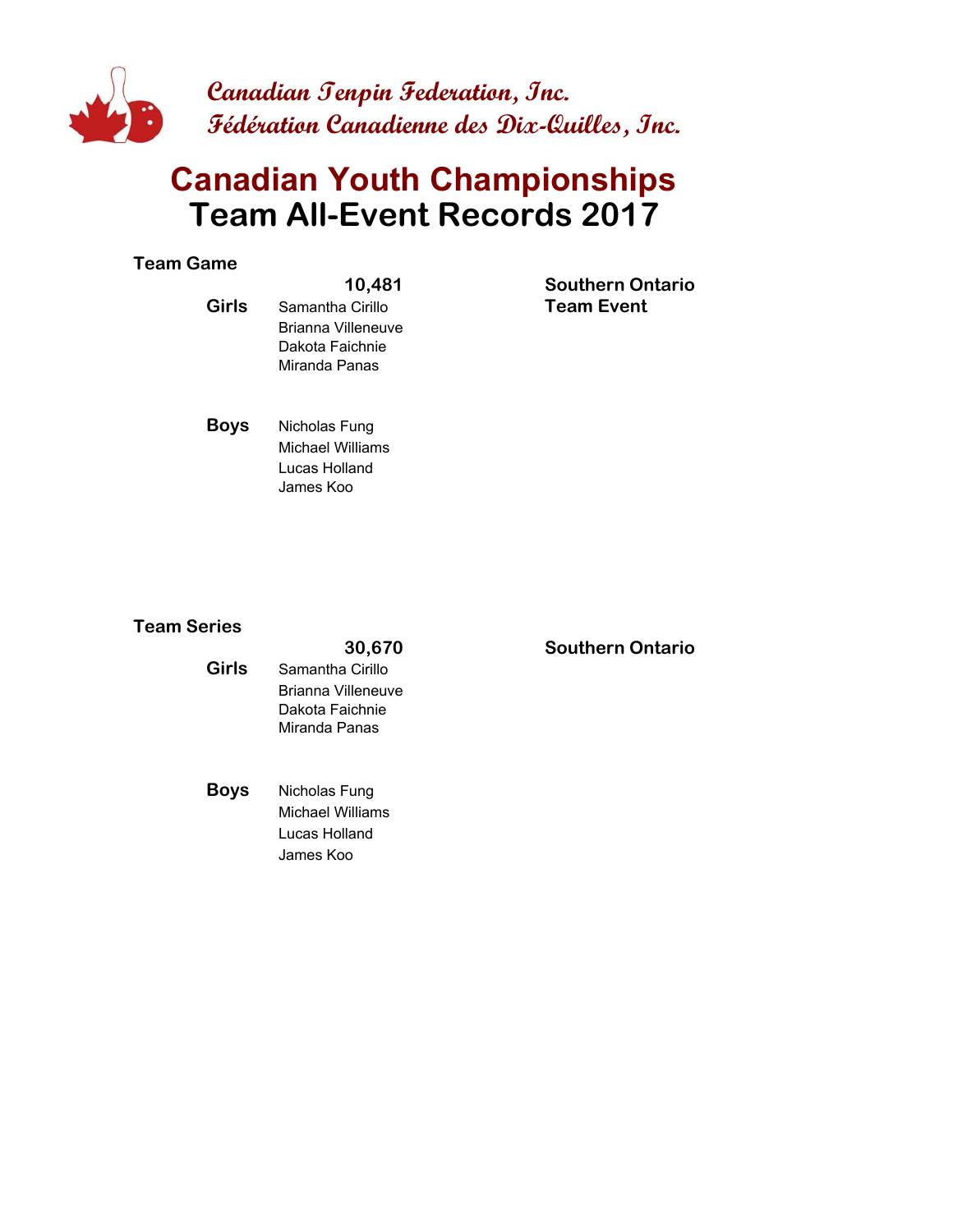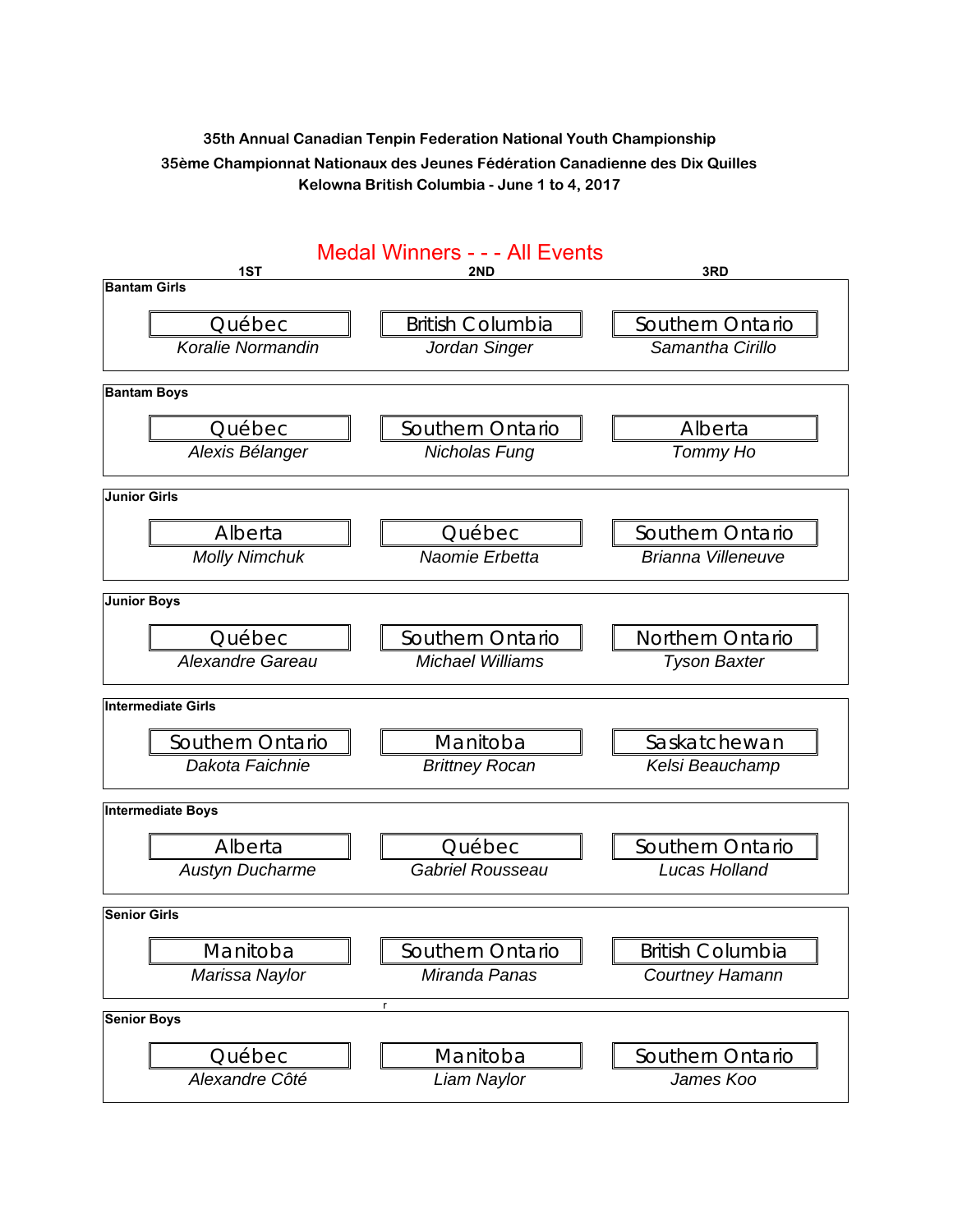

# **All Events Records 2017 Canadian Youth Championships**

#### **Average (18 games prior to 2003, 21 games for 2003 and after)**

|                                         | Bantam Girl 159.0 Koralie Normandin | Québec           |
|-----------------------------------------|-------------------------------------|------------------|
|                                         | Bantam Boy 165.8 Alexis Bélanger    | Québec           |
|                                         |                                     |                  |
|                                         | Junior Girl 177.1 Molly Nimchuk     | Alberta          |
|                                         | Junior Boy 195.0 Alexandre Gareau   | Québec           |
|                                         |                                     |                  |
| Intermediate Girl 189.2 Dakota Faichnie |                                     | Southern Ontario |
| Intermediate Boy 206.5 Austyn Ducharme  |                                     | Alberta          |
|                                         |                                     |                  |
|                                         | Senior Girl 212.0 Marissa Naylor    | Manitoba         |
|                                         | Senior Boy 211.9 Alexandre Côté     | Québec           |
|                                         |                                     |                  |

#### **Top Tournament Averages by Division**

| <b>Bantam Girl</b><br><b>Bantam Boy</b> | Overall average<br>Overall average | 140.9<br>146.2 | <b>Total Pins</b><br>23,667<br>24,566 |
|-----------------------------------------|------------------------------------|----------------|---------------------------------------|
| <b>Junior Girl</b>                      | Overall average                    | 163.0          | 27,380                                |
| <b>Junior Boy</b>                       | Overall average                    | 173.3          | 29,112                                |
| Intermediate Girl                       | Overall average                    | 167.0          | 28,048                                |
| Intermediate Boy                        | Overall average                    | 181.5          | 30,494                                |
| <b>Senior Girl</b>                      | Overall average                    | 180.0          | 30,236                                |
| <b>Senior Boy</b>                       | Overall average                    | 193.5          | 32,507                                |
| <b>All Girls</b>                        | Overall average                    | 162.7          | 109,331                               |
| <b>All Boys</b>                         | Overall average                    | 173.6          | 116,679                               |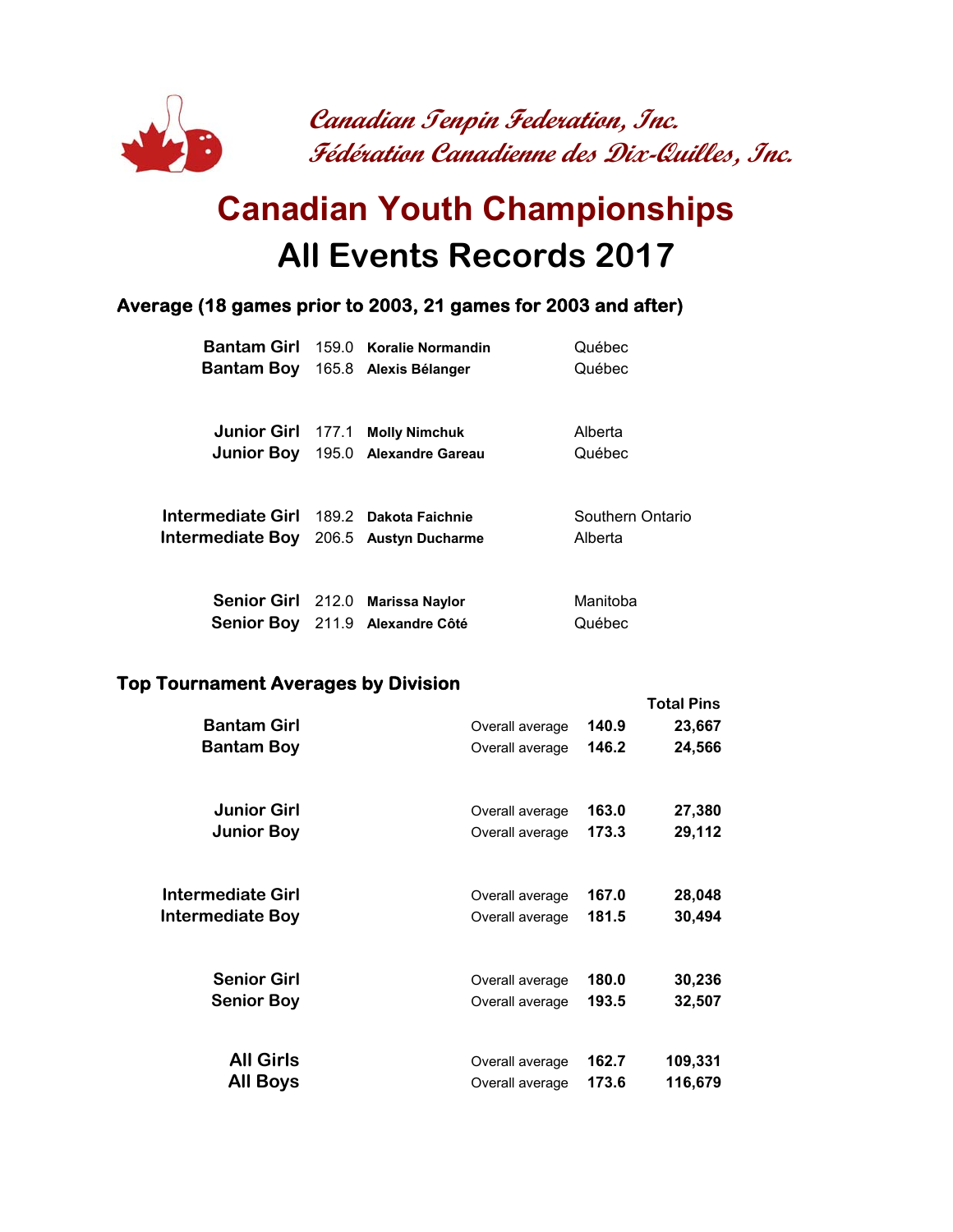| <b>Tournament Statistics</b>         | Pinfall | <b>Games</b> | Average |  |
|--------------------------------------|---------|--------------|---------|--|
| Team Alberta                         | 28,748  | 168          | 171.12  |  |
| <b>Team British Columbia</b>         | 27,853  | 168          | 165.79  |  |
| <b>Team Manitoba</b>                 | 29,441  | 168          | 175.24  |  |
| <b>Team New Brunswick</b>            | 26,062  | 168          | 155.13  |  |
| Team Northern Ontario                | 27,389  | 168          | 163.03  |  |
| <b>Team Québec</b>                   | 30,352  | 168          | 180.67  |  |
| <b>Team Saskatchewan</b>             | 25,495  | 168          | 151.76  |  |
| <b>Team Southern Ontario</b>         | 30,670  | 168          | 182.56  |  |
| Team Event Pinfall/Average           | 75,367  | 448          | 168.23  |  |
| <b>Doubles Event Pinfall/Average</b> | 75,142  | 448          | 167.73  |  |
| <b>Singles Event Pinfall/Average</b> | 75,501  | 448          | 168.53  |  |
| <b>Bantam division pinfall</b>       | 48,233  | 336          | 143.55  |  |
| <b>Junior division pinfall</b>       | 56,492  | 336          | 168.13  |  |
| Intermediate division pinfall        | 58,542  | 336          | 174.23  |  |
| <b>Senior division pinfall</b>       | 62,743  | 336          | 186.74  |  |
| Tournament Total (Boys)              | 116679  | 672          | 173.63  |  |
| <b>Tournament Total (Girls)</b>      | 109331  | 672          | 162.69  |  |
| <b>Tournament Overall</b>            | 226,010 | 1344         | 168.16  |  |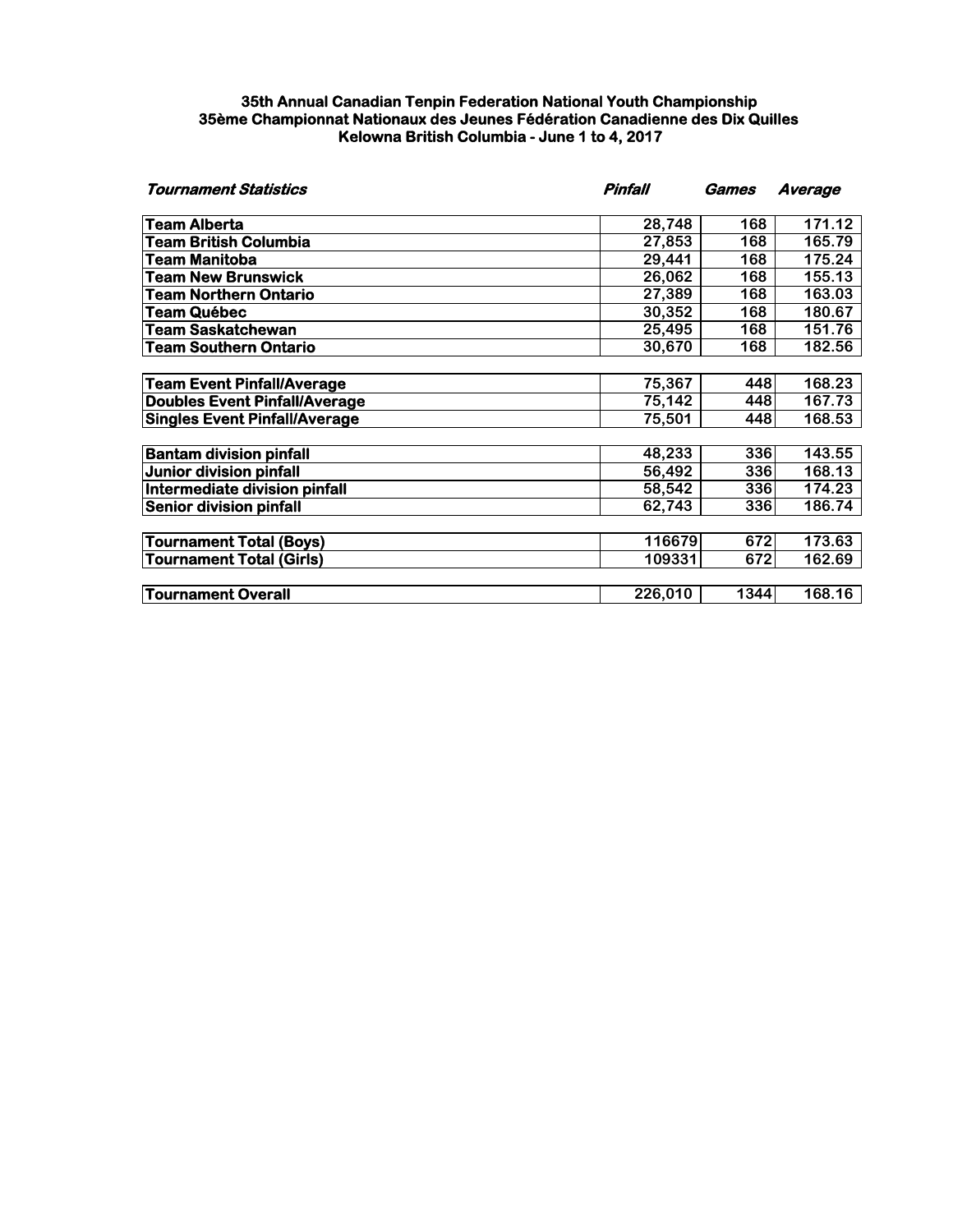

## **Historical Event Averages**

|      |                       |                         | #     | #       | Overall |
|------|-----------------------|-------------------------|-------|---------|---------|
| Year | City                  | <b>Host Province</b>    | games | bowlers | Average |
| 1983 | Winnipeg              | Manitoba                | 12    | 36      | 157.00  |
| 1984 | Vancouver             | <b>British Columbia</b> | 12    | 36      | 160.10  |
| 1985 | Montreal              | Québec                  | 18    | 42      | 156.10  |
| 1986 | Edmonton              | Alberta                 | 18    | 42      | 158.10  |
| 1987 | Regina                | Saskatchewan            | 18    | 42      | 165.70  |
| 1988 | <b>Thunder Bay</b>    | <b>Northern Ontario</b> | 18    | 56      | 167.70  |
| 1989 | Winnipeg              | Manitoba                | 18    | 56      | 160.90  |
| 1990 | Kingston              | <b>Southern Ontario</b> | 18    | 56      | 166.80  |
| 1991 | Victoria              | <b>British Columbia</b> | 18    | 56      | 166.30  |
| 1992 | <b>Montreal</b>       | Québec                  | 18    | 56      | 168.90  |
| 1993 | Edmonton              | Alberta                 | 18    | 56      | 171.20  |
| 1994 | Sault Ste. Marie      | <b>Northern Ontario</b> | 18    | 56      | 175.80  |
| 1995 | Regina                | Saskatchewan            | 18    | 56      | 166.40  |
| 1996 | Winnipeg              | Manitoba                | 18    | 55      | 170.10  |
| 1997 | Windsor               | <b>Southern Ontario</b> | 18    | 56      | 176.31  |
| 1998 | <b>Burnaby</b>        | <b>British Columbia</b> | 18    | 56      | 175.00  |
| 1999 | <b>Quebec City</b>    | Québec                  | 18    | 56      | 183.00  |
| 2000 | Lethbridge            | Alberta                 | 18    | 56      | 176.30  |
| 2001 | <b>Thunder Bay</b>    | <b>Northern Ontario</b> | 18    | 56      | 173.80  |
| 2002 | Winnipeg              | Manitoba                | 18    | 56      | 169.96  |
| 2003 | Sault Ste. Marie      | <b>Northern Ontario</b> | 21    | 64      | 169.38  |
| 2004 | St. Catharines        | <b>Southern Ontario</b> | 21    | 64      | 165.32  |
| 2005 | Victoria              | <b>British Columbia</b> | 21    | 64      | 174.52  |
| 2006 | Laval                 | Québec                  | 21    | 64      | 184.64  |
| 2007 | Edmonton              | Alberta                 | 21    | 64      | 173.86  |
| 2008 | Sault Ste. Marie      | <b>Northern Ontario</b> | 21    | 64      | 167.30  |
| 2009 | Winnipeg              | Manitoba                | 21    | 64      | 176.44  |
| 2010 | <b>St. Catharines</b> | Southern Ontario        | 21    | 64      | 167.61  |
| 2011 | Vancouver             | <b>British Columbia</b> | 21    | 64      | 175.75  |
| 2012 | Quebec City           | Québec                  | 21    | 64      | 174.19  |
| 2013 | Calgary               | Alberta                 | 21    | 64      | 165.27  |
| 2014 | Sault Ste. Marie      | Ontario                 | 21    | 64      | 159.97  |
| 2015 | Winnipeg              | Manitoba                | 21    | 64      | 165.82  |
| 2016 | St. Catharines        | Ontario                 | 21    | 64      | 168.56  |
| 2017 | Kelowna               | <b>British Columbia</b> | 21    | 64      | 168.16  |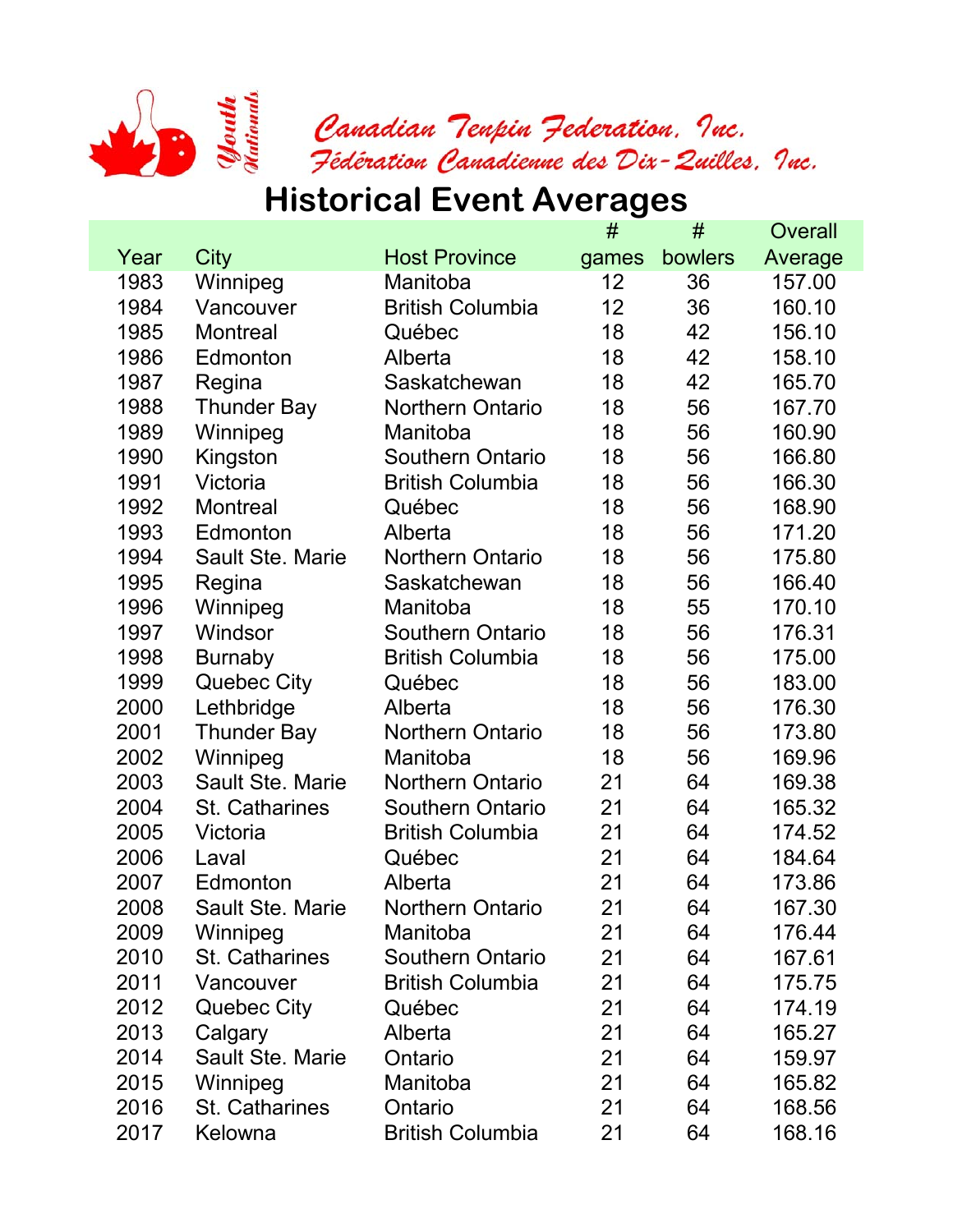

## Ivan Nelson Memorial Sportsmanship Award

*Southern Ontario*  **James Koo** Senior Boy

## Chris Tucker Memorial Sportsmanship Award

*Southern Ontario*  **Miranda Panas** Senior Girl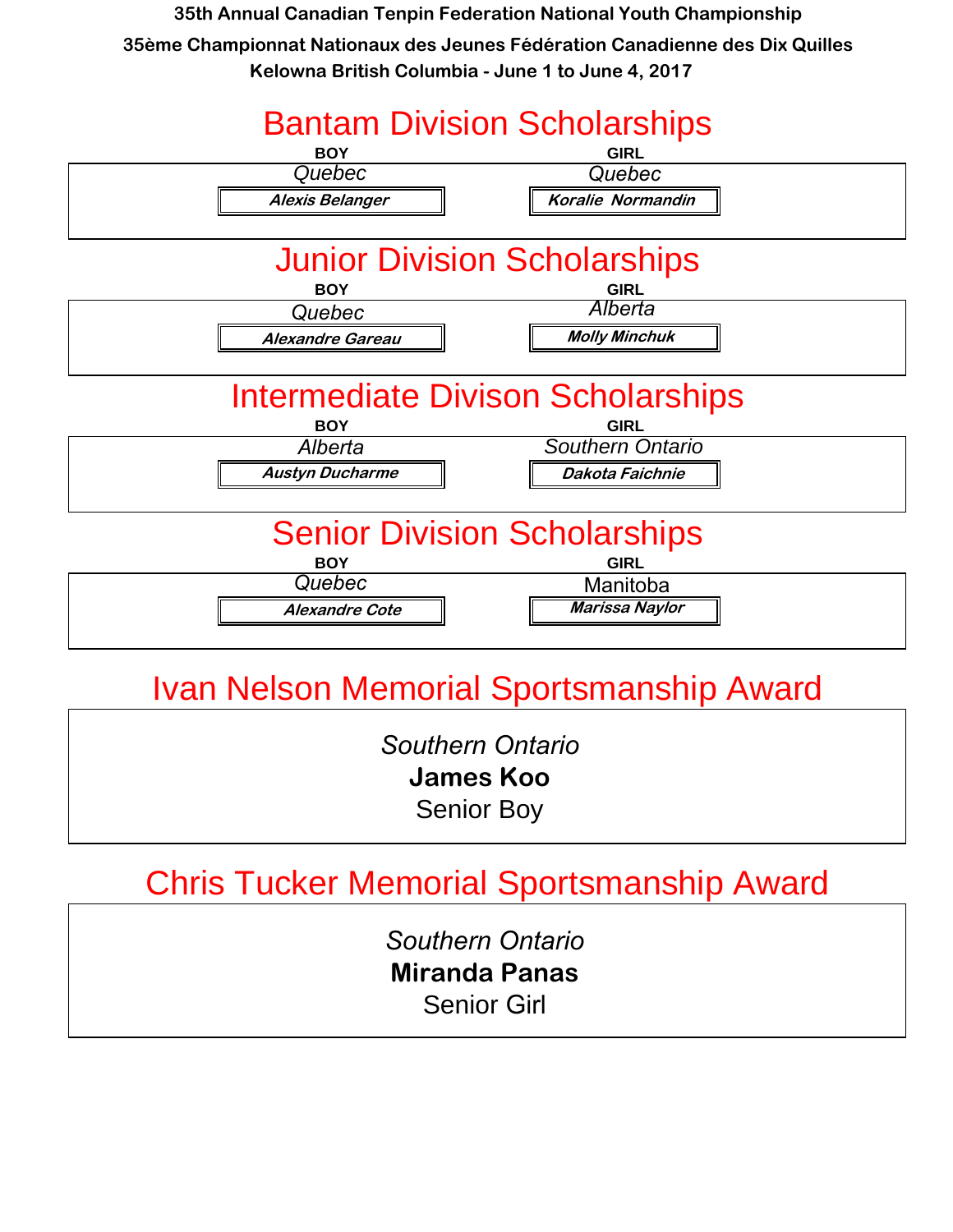| Team Alberta         |                        |              |     |                         |     |                         |     |                                   |     |       |                      |             |
|----------------------|------------------------|--------------|-----|-------------------------|-----|-------------------------|-----|-----------------------------------|-----|-------|----------------------|-------------|
|                      |                        |              | 1   | $\overline{\mathbf{c}}$ | 3   | $\overline{\mathbf{4}}$ | 5   | 6                                 | 7   |       | <b>Total Average</b> | <b>Ties</b> |
| Girls                | <b>Alexa Hauser</b>    |              | 113 | 112                     | 159 | 130                     | 121 | 162                               | 123 | 920   | 131.4                | 0           |
| <b>Team</b>          | <b>Molly Nimchuk</b>   |              | 140 | 211                     | 213 | 208                     | 182 | 183                               | 144 | 1281  | 183.0                | 0           |
|                      | Kaytlynn Insko         |              | 127 | 127                     | 182 | 172                     | 161 | 170                               | 164 | 1103  | 157.6                | 0           |
|                      | <b>Gemma Oxley</b>     |              | 176 | 207                     | 189 | 176                     | 172 | 204                               | 174 | 1298  | 185.4                | 0           |
|                      |                        | <b>TOTAL</b> | 556 | 657                     | 743 | 686                     | 636 | 719                               | 605 | 4602  | 164.4                | 0           |
| Boys                 | <b>Tommy Ho</b>        |              | 159 | 124                     | 180 | 178                     | 131 | 150                               | 162 | 1084  | 154.9                | 202         |
| Team                 | <b>Dawson Daley</b>    |              | 164 | 203                     | 175 | 161                     | 168 | 148                               | 189 | 1208  | 172.6                | 200         |
|                      | <b>Austyn Ducharme</b> |              | 143 | 193                     | 242 | 208                     | 268 | 260                               | 180 | 1494  | 213.4                | 278         |
|                      | <b>David Sanchez</b>   |              | 159 | 234                     | 156 | 236                     | 179 | 203                               | 193 | 1360  | 194.3                | 192         |
|                      |                        | <b>TOTAL</b> | 625 | 754                     | 753 | 783                     | 746 | 761                               | 724 | 5146  | 183.8                | 872         |
| <b>Bantam</b>        | <b>Alexa Hauser</b>    |              | 156 | 110                     | 116 | 108                     | 127 | 143                               | 120 | 880   | 125.7                | 0           |
| <b>Doubles</b>       | <b>Tommy Ho</b>        |              | 155 | 131                     | 175 | 134                     | 134 | 137                               | 157 | 1023  | 146.1                | 0           |
|                      |                        | <b>TOTAL</b> | 311 | 241                     | 291 | 242                     | 261 | 280                               | 277 | 1903  | 135.9                | 0           |
| Junior               | <b>Molly Nimchuk</b>   |              | 153 | 157                     | 191 | 180                     | 157 | 161                               | 190 | 1189  | 169.9                | 166         |
| <b>Doubles</b>       | <b>Dawson Daley</b>    |              | 173 | 137                     | 191 | 181                     | 158 | 159                               | 133 | 1132  | 161.7                | 133         |
|                      |                        | <b>TOTAL</b> | 326 | 294                     | 382 | 361                     | 315 | 320                               | 323 | 2321  | 165.8                | 299         |
| <b>Intermediate</b>  | <b>Kaytlynn Insko</b>  |              | 161 | 180                     | 159 | 142                     | 151 | 198                               | 214 | 1205  | 172.1                | 186         |
| <b>Doubles</b>       | <b>Austyn Ducharme</b> |              | 226 | 215                     | 191 | 224                     | 196 | 192                               | 223 | 1467  | 209.6                | 189         |
|                      |                        | <b>TOTAL</b> | 387 | 395                     | 350 | 366                     | 347 | 390                               | 437 | 2672  | 190.9                | 375         |
| Senior               | <b>Gemma Oxley</b>     |              | 167 | 131                     | 189 | 163                     | 156 | 223                               | 182 | 1211  | 173.0                | 0           |
| <b>Doubles</b>       | <b>David Sanchez</b>   |              | 179 | 200                     | 178 | 162                     | 179 | 179                               | 211 | 1288  | 184.0                | 0           |
|                      |                        | <b>TOTAL</b> | 346 | 331                     | 367 | 325                     | 335 | 402                               | 393 | 2499  | 178.5                | 0           |
| <b>Girls Singles</b> |                        |              |     |                         |     |                         |     |                                   |     |       |                      |             |
| <b>Bantam</b>        | <b>Alexa Hauser</b>    |              | 115 | 130                     | 134 | 139                     | 134 | 123                               | 136 | 911   | 130.1                | 0           |
| Junior               | <b>Molly Nimchuk</b>   |              | 178 | 179                     | 212 | 183                     | 197 | 143                               | 158 | 1250  | 178.6                | 0           |
| Intermediate         | Kaytlynn Insko         |              | 150 | 167                     | 200 | 147                     | 177 | 178                               | 179 | 1198  | 171.1                | 0           |
| <b>Senior</b>        | <b>Gemma Oxley</b>     |              | 169 | 147                     | 171 | 163                     | 190 | 194                               | 151 | 1185  | 169.3                | 0           |
| <b>Boys Singles</b>  |                        |              |     |                         |     |                         |     |                                   |     |       |                      |             |
| <b>Bantam</b>        | <b>Tommy Ho</b>        |              | 113 | 146                     | 193 | 146                     | 146 | 158                               | 168 | 1070  | 152.9                | 173         |
| Junior               | <b>Dawson Daley</b>    |              | 157 | 169                     | 167 | 179                     | 164 | 188                               | 256 | 1280  | 182.9                | $\bf{0}$    |
| Intermediate         | <b>Austyn Ducharme</b> |              | 213 | 190                     | 206 | 213                     | 197 | 187                               | 170 | 1376  | 196.6                | 222         |
| <b>Senior</b>        | <b>David Sanchez</b>   |              | 204 | 169                     | 146 | 209                     | 185 | 187                               | 235 | 1335  | 190.7                | $\mathbf 0$ |
|                      |                        |              |     |                         |     |                         |     | <b>Team Alberta total pinfall</b> |     | 28748 |                      | 1941        |

| <b>TUANT AND GEAR LOCAL DINNAIL</b> | <u> 2017 - 20</u> |       |  |
|-------------------------------------|-------------------|-------|--|
| Team Alberta total games            | 168               |       |  |
| Team Alberta tournament average     |                   | 171.1 |  |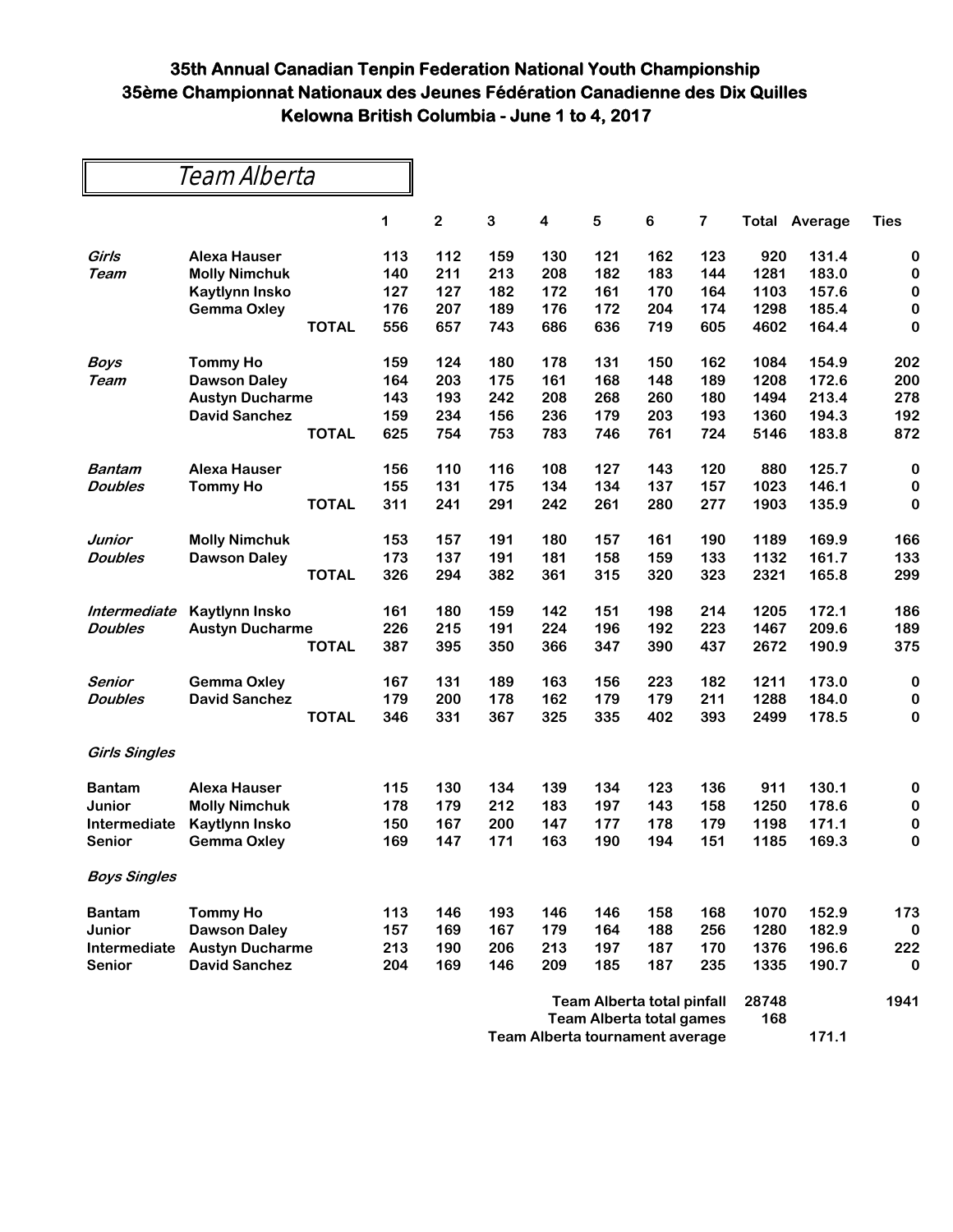### Team British Columbia

|                      |                              | 1   | $\mathbf 2$                                | 3   | 4   | 5                                        | 6   | 7     |      | <b>Total Average</b> | <b>Ties</b> |
|----------------------|------------------------------|-----|--------------------------------------------|-----|-----|------------------------------------------|-----|-------|------|----------------------|-------------|
| Girls                | <b>Jordan Singer</b>         | 119 | 159                                        | 147 | 172 | 153                                      | 135 | 146   | 1031 | 147.3                | $\bf{0}$    |
| Team                 | Amy Buchanan                 | 153 | 156                                        | 162 | 180 | 191                                      | 181 | 158   | 1181 | 168.7                | $\pmb{0}$   |
|                      | <b>Courtney Collins</b>      | 169 | 136                                        | 134 | 129 | 128                                      | 115 | 122   | 933  | 133.3                | $\bf{0}$    |
|                      | <b>Courtney Hamann</b>       | 153 | 177                                        | 181 | 171 | 153                                      | 150 | 140   | 1125 | 160.7                | 0           |
|                      | <b>TOTAL</b>                 | 594 | 628                                        | 624 | 652 | 625                                      | 581 | 566   | 4270 | 152.5                | 0           |
| <b>Boys</b>          | <b>Ty Clowers</b>            | 135 | 156                                        | 149 | 158 | 127                                      | 213 | 145   | 1083 | 154.7                | 121         |
| <b>Team</b>          | <b>David Swailes</b>         | 180 | 158                                        | 188 | 160 | 149                                      | 170 | 178   | 1183 | 169.0                | 189         |
|                      | <b>Darin Tsu</b>             | 184 | 164                                        | 138 | 196 | 153                                      | 146 | 150   | 1131 | 161.6                | 188         |
|                      | <b>Christopher Gutierrez</b> | 182 | 203                                        | 216 | 185 | 204                                      | 177 | 190   | 1357 | 193.9                | 180         |
|                      | <b>TOTAL</b>                 | 681 | 681                                        | 691 | 699 | 633                                      | 706 | 663   | 4754 | 169.8                | 678         |
| <b>Bantam</b>        | <b>Jordan Singer</b>         | 187 | 177                                        | 153 | 155 | 143                                      | 130 | 179   | 1124 | 160.6                | 0           |
| <b>Doubles</b>       | <b>Ty Clowers</b>            | 185 | 135                                        | 160 | 150 | 126                                      | 108 | 150   | 1014 | 144.9                | 0           |
|                      | <b>TOTAL</b>                 | 372 | 312                                        | 313 | 305 | 269                                      | 238 | 329   | 2138 | 152.7                | $\bf{0}$    |
| Junior               | Amy Buchanan                 | 129 | 162                                        | 168 | 156 | 172                                      | 196 | 178   | 1161 | 165.9                | $\pmb{0}$   |
| <b>Doubles</b>       | <b>David Swailes</b>         | 183 | 142                                        | 161 | 210 | 108                                      | 154 | 168   | 1126 | 160.9                | 0           |
|                      | <b>TOTAL</b>                 | 312 | 304                                        | 329 | 366 | 280                                      | 350 | 346   | 2287 | 163.4                | 0           |
| Intermediate         | <b>Courtney Collins</b>      | 200 | 108                                        | 174 | 176 | 211                                      | 157 | 133   | 1159 | 165.6                | 149         |
| <b>Doubles</b>       | <b>Darin Tsu</b>             | 184 | 150                                        | 166 | 203 | 232                                      | 129 | 201   | 1265 | 180.7                | 187         |
|                      | <b>TOTAL</b>                 | 384 | 258                                        | 340 | 379 | 443                                      | 286 | 334   | 2424 | 173.1                | 336         |
| Senior               | <b>Courtney Hamann</b>       | 172 | 205                                        | 199 | 210 | 191                                      | 154 | 153   | 1284 | 183.4                | $\bf{0}$    |
| <b>Doubles</b>       | <b>Christopher Gutierrez</b> | 183 | 147                                        | 202 | 203 | 253                                      | 228 | 199   | 1415 | 202.1                | $\bf{0}$    |
|                      | <b>TOTAL</b>                 | 355 | 352                                        | 401 | 413 | 444                                      | 382 | 352   | 2699 | 192.8                | $\bf{0}$    |
| <b>Girls Singles</b> |                              |     |                                            |     |     |                                          |     |       |      |                      |             |
| <b>Bantam</b>        | <b>Jordan Singer</b>         | 178 | 146                                        | 154 | 144 | 129                                      | 123 | 154   | 1028 | 146.9                | 167         |
| Junior               | Amy Buchanan                 | 125 | 187                                        | 121 | 174 | 138                                      | 135 | 202   | 1082 | 154.6                | $\bf{0}$    |
| Intermediate         | <b>Courtney Collins</b>      | 130 | 110                                        | 170 | 161 | 148                                      | 150 | 178   | 1047 | 149.6                | 0           |
| <b>Senior</b>        | <b>Courtney Hamann</b>       | 217 | 181                                        | 186 | 159 | 164                                      | 191 | 245   | 1343 | 191.9                | $\pmb{0}$   |
| <b>Boys Singles</b>  |                              |     |                                            |     |     |                                          |     |       |      |                      |             |
| <b>Bantam</b>        | <b>Ty Clowers</b>            | 129 | 130                                        | 162 | 154 | 180                                      | 128 | 119   | 1002 | 143.1                | 121         |
| Junior               | <b>David Swailes</b>         | 148 | 104                                        | 142 | 232 | 201                                      | 221 | 187   | 1235 | 176.4                | 0           |
| Intermediate         | <b>Darin Tsu</b>             | 177 | 123                                        | 150 | 143 | 174                                      | 206 | 169   | 1142 | 163.1                | $\bf{0}$    |
| <b>Senior</b>        | <b>Christopher Gutierrez</b> | 195 | 195                                        | 201 | 249 | 191                                      | 202 | 169   | 1402 | 200.3                | 159         |
|                      |                              |     | <b>Team British Columbia total pinfall</b> |     |     |                                          |     | 27853 |      | 1461                 |             |
|                      |                              |     |                                            |     |     | <b>Team British Columbia total games</b> |     |       | 168  |                      |             |
|                      |                              |     |                                            |     |     |                                          |     |       |      |                      |             |

**Team British Columbia tournament average 165.8**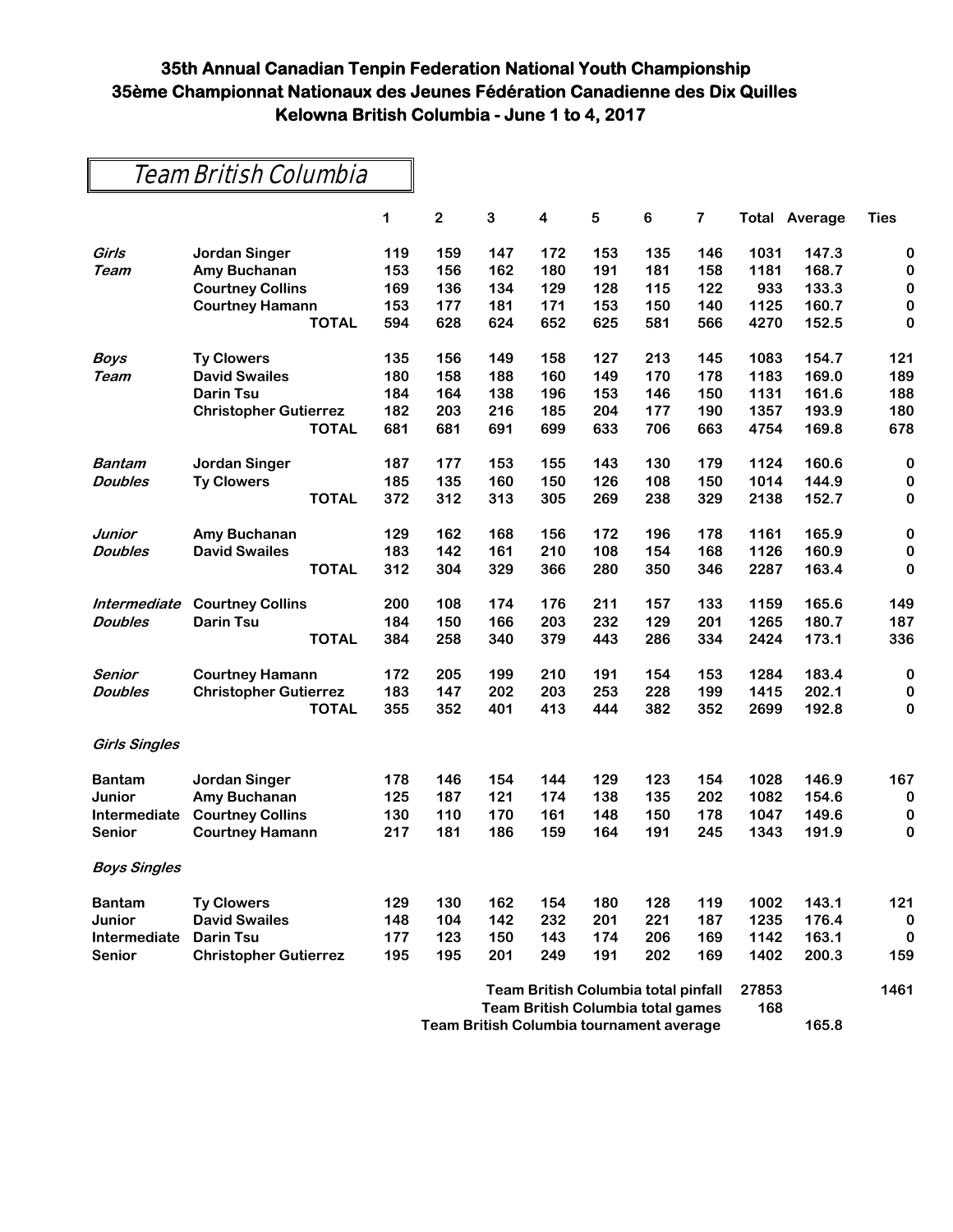|                      | Team Manitoba         |              |     |             |     |     |     |                             |     |              |         |             |
|----------------------|-----------------------|--------------|-----|-------------|-----|-----|-----|-----------------------------|-----|--------------|---------|-------------|
|                      |                       |              | 1   | $\mathbf 2$ | 3   | 4   | 5   | 6                           | 7   | <b>Total</b> | Average | <b>Ties</b> |
| Girls                | <b>Rhea Amante</b>    |              | 149 | 152         | 125 | 126 | 123 | 105                         | 155 | 935          | 133.6   | 153         |
| Team                 | <b>Kristen Jolly</b>  |              | 178 | 232         | 162 | 236 | 155 | 173                         | 160 | 1296         | 185.1   | 169         |
|                      | <b>Brittney Rocan</b> |              | 198 | 182         | 249 | 202 | 181 | 145                         | 213 | 1370         | 195.7   | 192         |
|                      | <b>Marissa Naylor</b> |              | 230 | 222         | 198 | 171 | 247 | 203                         | 202 | 1473         | 210.4   | 196         |
|                      |                       | <b>TOTAL</b> | 755 | 788         | 734 | 735 | 706 | 626                         | 730 | 5074         | 181.2   | 710         |
| <b>Boys</b>          | <b>Matthew Jones</b>  |              | 141 | 145         | 134 | 113 | 152 | 144                         | 136 | 965          | 137.9   | $\bf{0}$    |
| Team                 | <b>Israel Potter</b>  |              | 173 | 189         | 177 | 169 | 237 | 166                         | 128 | 1239         | 177.0   | $\bf{0}$    |
|                      | <b>Justin Omaga</b>   |              | 129 | 124         | 172 | 165 | 235 | 165                         | 248 | 1238         | 176.9   | $\bf{0}$    |
|                      | <b>Liam Naylor</b>    |              | 209 | 176         | 266 | 192 | 226 | 198                         | 245 | 1512         | 216.0   | $\bf{0}$    |
|                      |                       | <b>TOTAL</b> | 652 | 634         | 749 | 639 | 850 | 673                         | 757 | 4954         | 176.9   | $\bf{0}$    |
| <b>Bantam</b>        | <b>Rhea Amante</b>    |              | 128 | 139         | 159 | 97  | 117 | 137                         | 136 | 913          | 130.4   | $\bf{0}$    |
| <b>Doubles</b>       | <b>Matthew Jones</b>  |              | 132 | 159         | 155 | 126 | 143 | 160                         | 163 | 1038         | 148.3   | 0           |
|                      |                       | <b>TOTAL</b> | 260 | 298         | 314 | 223 | 260 | 297                         | 299 | 1951         | 139.4   | 0           |
| Junior               | <b>Kristen Jolly</b>  |              | 149 | 179         | 163 | 114 | 155 | 182                         | 187 | 1129         | 161.3   | 182         |
| <b>Doubles</b>       | <b>Israel Potter</b>  |              | 189 | 170         | 150 | 182 | 172 | 152                         | 174 | 1189         | 169.9   | 207         |
|                      |                       | <b>TOTAL</b> | 338 | 349         | 313 | 296 | 327 | 334                         | 361 | 2318         | 165.6   | 389         |
| Intermediate         | <b>Brittney Rocan</b> |              | 180 | 178         | 155 | 160 | 169 | 212                         | 181 | 1235         | 176.4   | 0           |
| <b>Doubles</b>       | <b>Justin Omaga</b>   |              | 157 | 152         | 166 | 208 | 149 | 134                         | 145 | 1111         | 158.7   | $\bf{0}$    |
|                      |                       | <b>TOTAL</b> | 337 | 330         | 321 | 368 | 318 | 346                         | 326 | 2346         | 167.6   | $\bf{0}$    |
| Senior               | <b>Marissa Naylor</b> |              | 225 | 191         | 186 | 225 | 238 | 252                         | 176 | 1493         | 213.3   | 0           |
| <b>Doubles</b>       | <b>Liam Naylor</b>    |              | 177 | 149         | 237 | 195 | 216 | 279                         | 171 | 1424         | 203.4   | 0           |
|                      |                       | <b>TOTAL</b> | 402 | 340         | 423 | 420 | 454 | 531                         | 347 | 2917         | 208.4   | 0           |
| <b>Girls Singles</b> |                       |              |     |             |     |     |     |                             |     |              |         |             |
| <b>Bantam</b>        | <b>Rhea Amante</b>    |              | 111 | 126         | 149 | 153 | 100 | 129                         | 123 | 891          | 127.3   | 0           |
| <b>Junior</b>        | <b>Kristen Jolly</b>  |              | 129 | 186         | 179 | 148 | 146 | 177                         | 177 | 1142         | 163.1   | 0           |
| Intermediate         | <b>Brittney Rocan</b> |              | 192 | 217         | 204 | 174 | 167 | 180                         | 198 | 1332         | 190.3   | 177         |
| <b>Senior</b>        | <b>Marissa Naylor</b> |              | 222 | 208         | 173 | 268 | 210 | 190                         | 215 | 1486         | 212.3   | 0           |
| <b>Boys Singles</b>  |                       |              |     |             |     |     |     |                             |     |              |         |             |
| <b>Bantam</b>        | <b>Matthew Jones</b>  |              | 107 | 166         | 126 | 137 | 124 | 144                         | 145 | 949          | 135.6   | $\bf{0}$    |
| Junior               | <b>Israel Potter</b>  |              | 144 | 196         | 203 | 207 | 230 | 193                         | 166 | 1339         | 191.3   | 201         |
| Intermediate         | Justin Omaga          |              | 227 | 183         | 183 | 180 | 180 | 170                         | 197 | 1320         | 188.6   | $\bf{0}$    |
| <b>Senior</b>        | <b>Liam Naylor</b>    |              | 167 | 169         | 190 | 224 | 258 | 204                         | 210 | 1422         | 203.1   | 205         |
|                      |                       |              |     |             |     |     |     | Team Manitoba total ninfall |     | 29441        |         | 1682        |

| <b>Team Manitoba total pinfall</b> | 29441 |       | 1682 |
|------------------------------------|-------|-------|------|
| Team Manitoba total games          | 168   |       |      |
| Team Manitoba tournament average   |       | 175.2 |      |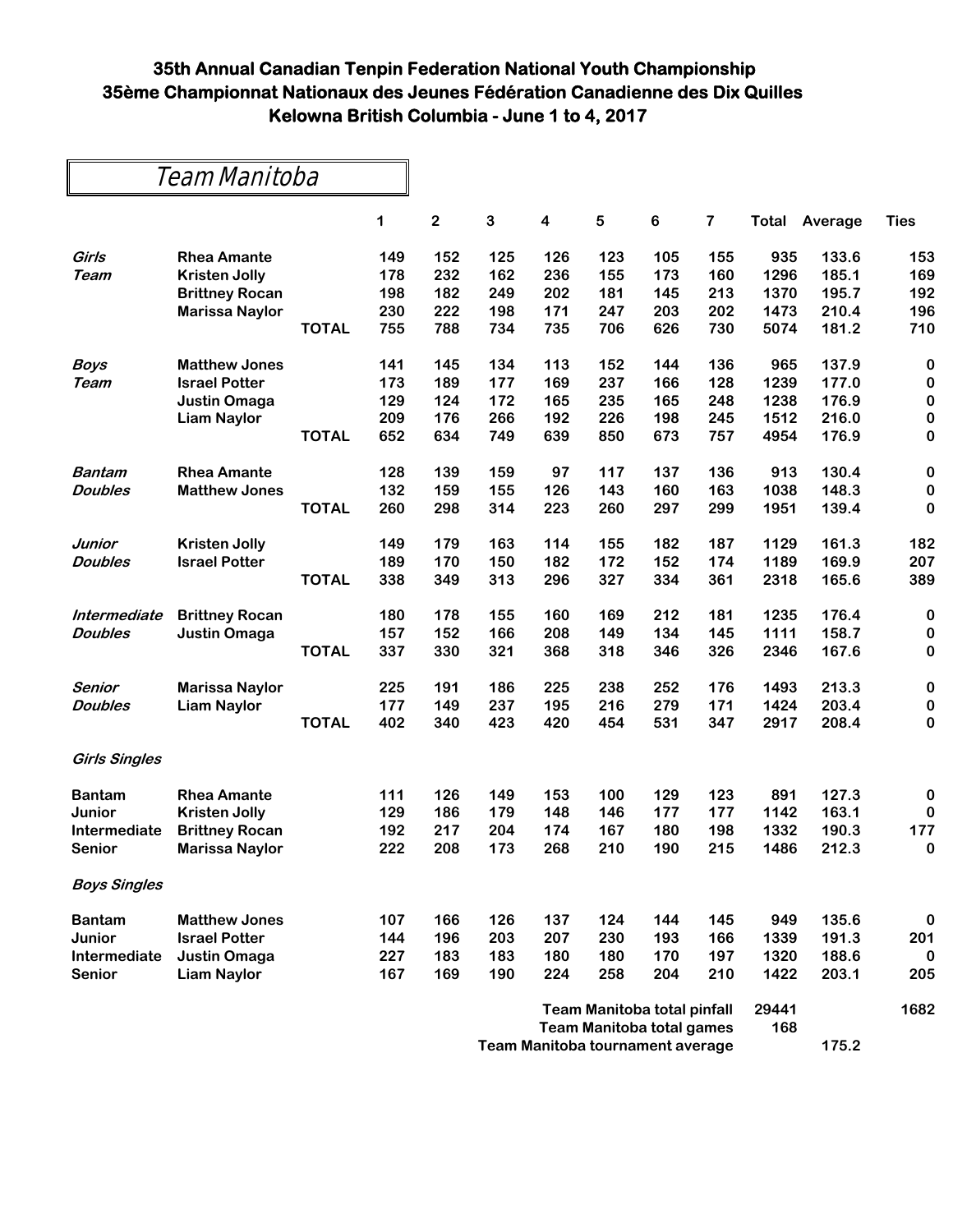### Team New Brunswick

|                      |                               | 1                                     | $\mathbf{2}$ | 3   | 4                                       | 5   | 6   | 7   | Total | Avg   | <b>Ties</b> |
|----------------------|-------------------------------|---------------------------------------|--------------|-----|-----------------------------------------|-----|-----|-----|-------|-------|-------------|
| Girls                | Natiska Lecouteur             | 148                                   | 107          | 130 | 146                                     | 118 | 82  | 158 | 889   | 127.0 | 0           |
| Team                 | <b>Marie-Kim Robichaud</b>    | 135                                   | 190          | 150 | 168                                     | 183 | 151 | 169 | 1146  | 163.7 | 0           |
|                      | Gabrielle Albert-St-Laur      | 137                                   | 122          | 157 | 157                                     | 122 | 113 | 170 | 978   | 139.7 | 0           |
|                      | <b>Stephanie Vienneau</b>     | 148                                   | 179          | 155 | 170                                     | 190 | 158 | 180 | 1180  | 168.6 | $\pmb{0}$   |
|                      | <b>TOTAL</b>                  | 568                                   | 598          | 592 | 641                                     | 613 | 504 | 677 | 4193  | 149.8 | 0           |
| <b>Boys</b>          | <b>Maxime Landry</b>          | 142                                   | 141          | 155 | 96                                      | 172 | 107 | 124 | 937   | 133.9 | 0           |
| Team                 | <b>Jason Rousselle</b>        | 142                                   | 172          | 179 | 169                                     | 161 | 145 | 138 | 1106  | 158.0 | 0           |
|                      | <b>Yanick Duguay-Gallucho</b> | 173                                   | 181          | 150 | 125                                     | 187 | 137 | 181 | 1134  | 162.0 | 0           |
|                      | <b>Michael Chiasson</b>       | 183                                   | 147          | 207 | 164                                     | 124 | 147 | 163 | 1135  | 162.1 | 0           |
|                      | <b>TOTAL</b>                  | 640                                   | 641          | 691 | 554                                     | 644 | 536 | 606 | 4312  | 154.0 | 0           |
| Bantam               | Natiska Lecouteur             | 155                                   | 160          | 122 | 174                                     | 143 | 151 | 181 | 1086  | 155.1 | 0           |
| <b>Doubles</b>       | <b>Maxime Landry</b>          | 109                                   | 138          | 180 | 161                                     | 158 | 195 | 156 | 1097  | 156.7 | 0           |
|                      | <b>TOTAL</b>                  | 264                                   | 298          | 302 | 335                                     | 301 | 346 | 337 | 2183  | 155.9 | 0           |
| Junior               | <b>Marie-Kim Robichaud</b>    | 143                                   | 151          | 125 | 149                                     | 146 | 118 | 135 | 967   | 138.1 | $\pmb{0}$   |
| <b>Doubles</b>       | <b>Jason Rousselle</b>        | 190                                   | 153          | 158 | 144                                     | 137 | 170 | 155 | 1107  | 158.1 | $\pmb{0}$   |
|                      | <b>TOTAL</b>                  | 333                                   | 304          | 283 | 293                                     | 283 | 288 | 290 | 2074  | 148.1 | 0           |
| Intermediate         | Gabrielle Albert-St-Laur      | 132                                   | 126          | 157 | 225                                     | 156 | 171 | 148 | 1115  | 159.3 | 0           |
| <b>Doubles</b>       | <b>Yanick Duguay-Gallucho</b> | 153                                   | 147          | 216 | 150                                     | 149 | 126 | 161 | 1102  | 157.4 | 0           |
|                      | <b>TOTAL</b>                  | 285                                   | 273          | 373 | 375                                     | 305 | 297 | 309 | 2217  | 158.4 | 0           |
| Senior               | <b>Stephanie Vienneau</b>     | 211                                   | 116          | 133 | 159                                     | 167 | 157 | 197 | 1140  | 162.9 | 0           |
| <b>Doubles</b>       | <b>Michael Chiasson</b>       | 133                                   | 177          | 168 | 204                                     | 168 | 170 | 207 | 1227  | 175.3 | 0           |
|                      | <b>TOTAL</b>                  | 344                                   | 293          | 301 | 363                                     | 335 | 327 | 404 | 2367  | 169.1 | 0           |
| <b>Girls Singles</b> |                               |                                       |              |     |                                         |     |     |     |       |       |             |
| <b>Bantam</b>        | Natiska Lecouteur             | 149                                   | 116          | 117 | 136                                     | 131 | 156 | 158 | 963   | 137.6 | 0           |
| Junior               | <b>Marie-Kim Robichaud</b>    | 146                                   | 137          | 157 | 170                                     | 128 | 120 | 141 | 999   | 142.7 | 0           |
| Intermediate         | Gabrielle Albert-St-Laur      | 137                                   | 119          | 147 | 149                                     | 149 | 139 | 148 | 988   | 141.1 | $\pmb{0}$   |
| Senior               | <b>Stephanie Vienneau</b>     | 130                                   | 133          | 215 | 212                                     | 155 | 199 | 190 | 1234  | 176.3 | $\bf{0}$    |
| <b>Boys Singles</b>  |                               |                                       |              |     |                                         |     |     |     |       |       |             |
| <b>Bantam</b>        | <b>Maxime Landry</b>          | 112                                   | 135          | 108 | 117                                     | 145 | 154 | 190 | 961   | 137.3 | 0           |
| Junior               | <b>Jason Rousselle</b>        | 156                                   | 205          | 175 | 156                                     | 154 | 161 | 137 | 1144  | 163.4 | 181         |
| Intermediate         | <b>Yanick Duguay-Gallucho</b> | 177                                   | 170          | 178 | 175                                     | 194 | 149 | 153 | 1196  | 170.9 | 0           |
| <b>Senior</b>        | <b>Michael Chiasson</b>       | 127                                   | 231          | 170 | 157                                     | 185 | 159 | 202 | 1231  | 175.9 | 0           |
|                      |                               |                                       |              |     | <b>Team New Brunswick total pinfall</b> |     |     |     | 26062 |       | 181         |
|                      |                               | <b>Team New Brunswick total games</b> |              |     |                                         |     |     |     | 168   |       |             |
|                      |                               | Team New Brunswick tournament average |              |     |                                         |     |     |     |       | 155.1 |             |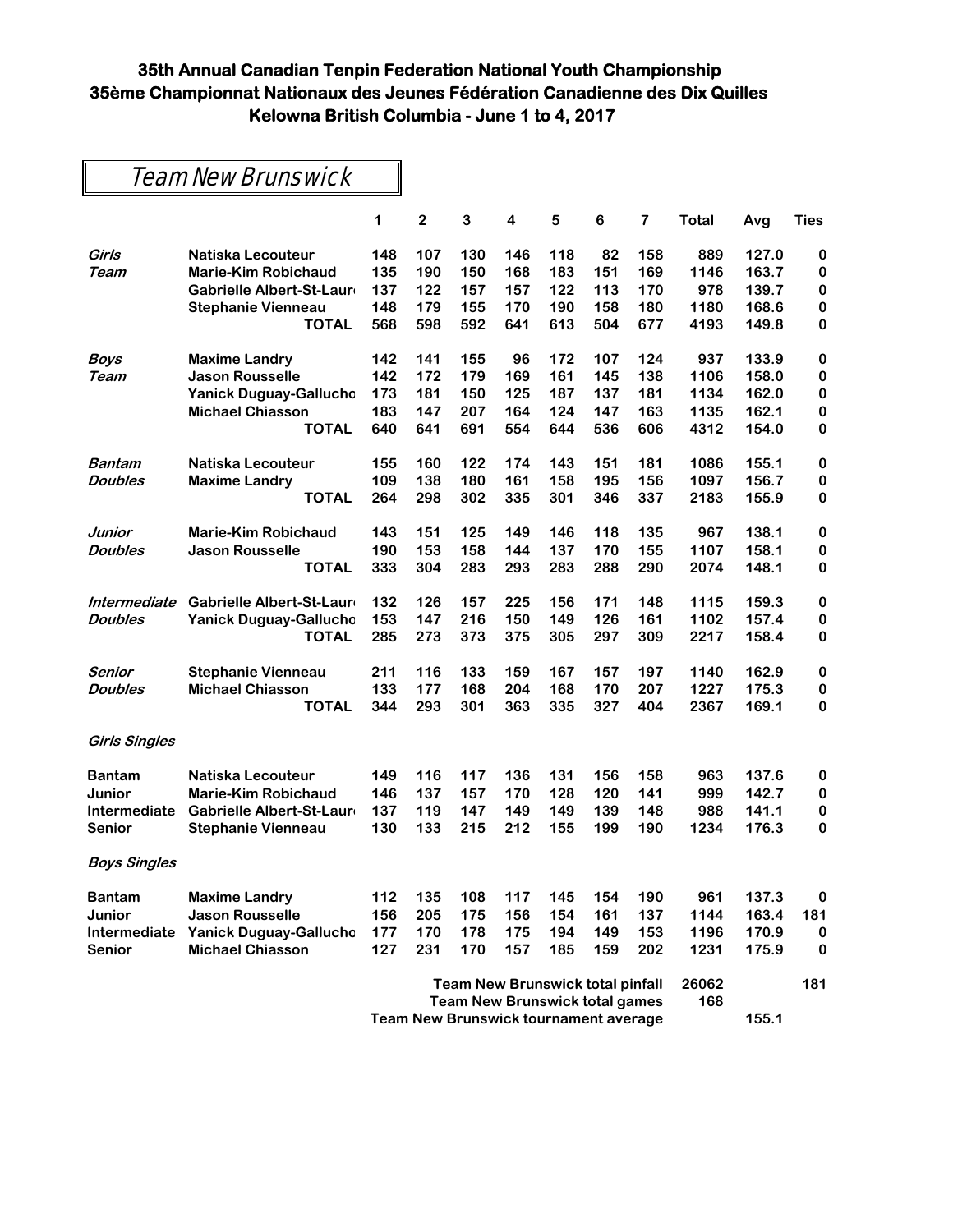| <b>Team Northern Ontario</b> |  |
|------------------------------|--|
|------------------------------|--|

|                      |                             | 1   | $\mathbf 2$ | 3   | 4                                          | 5   | 6   | 7   | <b>Total</b> | Avg   | <b>Ties</b> |
|----------------------|-----------------------------|-----|-------------|-----|--------------------------------------------|-----|-----|-----|--------------|-------|-------------|
| Girls                | <b>Miah Duplassie</b>       | 146 | 176         | 127 | 132                                        | 150 | 118 | 125 | 974          | 139.1 | $\bf{0}$    |
| Team                 | <b>Ema Bowen</b>            | 157 | 191         | 160 | 187                                        | 150 | 179 | 201 | 1225         | 175.0 | 0           |
|                      | <b>Hayleigh Hayes-Sheen</b> | 141 | 175         | 122 | 136                                        | 139 | 137 | 133 | 983          | 140.4 | $\bf{0}$    |
|                      | <b>Brittany Woolley</b>     | 162 | 222         | 169 | 171                                        | 145 | 170 | 129 | 1168         | 166.9 | $\bf{0}$    |
|                      | <b>TOTAL</b>                | 606 | 764         | 578 | 626                                        | 584 | 604 | 588 | 4350         | 155.4 | 0           |
| <b>Boys</b>          | <b>Hailan Laporte</b>       | 121 | 118         | 108 | 149                                        | 121 | 160 | 143 | 920          | 131.4 | $\bf{0}$    |
| Team                 | <b>Tyson Baxter</b>         | 165 | 172         | 215 | 180                                        | 168 | 165 | 105 | 1170         | 167.1 | 0           |
|                      | <b>Joshua Woolley</b>       | 212 | 167         | 200 | 207                                        | 165 | 186 | 168 | 1305         | 186.4 | $\bf{0}$    |
|                      | <b>Aaron Craig</b>          | 156 | 164         | 180 | 258                                        | 218 | 170 | 205 | 1351         | 193.0 | $\bf{0}$    |
|                      | <b>TOTAL</b>                | 654 | 621         | 703 | 794                                        | 672 | 681 | 621 | 4746         | 169.5 | 0           |
| <b>Bantam</b>        | <b>Miah Duplassie</b>       | 137 | 134         | 124 | 176                                        | 116 | 99  | 144 | 930          | 132.9 | $\bf{0}$    |
| <b>Doubles</b>       | <b>Hailan Laporte</b>       | 131 | 127         | 144 | 139                                        | 103 | 110 | 136 | 890          | 127.1 | 0           |
|                      | <b>TOTAL</b>                | 268 | 261         | 268 | 315                                        | 219 | 209 | 280 | 1820         | 130.0 | 0           |
| Junior               | <b>Ema Bowen</b>            | 190 | 123         | 192 | 203                                        | 187 | 150 | 147 | 1192         | 170.3 | 0           |
| <b>Doubles</b>       | <b>Tyson Baxter</b>         | 160 | 161         | 177 | 186                                        | 196 | 200 | 118 | 1198         | 171.1 | 0           |
|                      | <b>TOTAL</b>                | 350 | 284         | 369 | 389                                        | 383 | 350 | 265 | 2390         | 170.7 | 0           |
| Intermediate         | <b>Hayleigh Hayes-Sheen</b> | 177 | 164         | 186 | 157                                        | 170 | 137 | 127 | 1118         | 159.7 | 0           |
| <b>Doubles</b>       | <b>Joshua Woolley</b>       | 159 | 168         | 223 | 211                                        | 189 | 199 | 141 | 1290         | 184.3 | 0           |
|                      | <b>TOTAL</b>                | 336 | 332         | 409 | 368                                        | 359 | 336 | 268 | 2408         | 172.0 | 0           |
| Senior               | <b>Brittany Woolley</b>     | 162 | 185         | 114 | 168                                        | 156 | 201 | 174 | 1160         | 165.7 | $\bf{0}$    |
| <b>Doubles</b>       | <b>Aaron Craig</b>          | 213 | 225         | 198 | 167                                        | 182 | 189 | 208 | 1382         | 197.4 | 0           |
|                      | <b>TOTAL</b>                | 375 | 410         | 312 | 335                                        | 338 | 390 | 382 | 2542         | 181.6 | 0           |
| <b>Girls Singles</b> |                             |     |             |     |                                            |     |     |     |              |       |             |
| <b>Bantam</b>        | <b>Miah Duplassie</b>       | 133 | 122         | 115 | 147                                        | 113 | 143 | 146 | 919          | 131.3 | 0           |
| Junior               | <b>Ema Bowen</b>            | 136 | 152         | 146 | 109                                        | 157 | 161 | 137 | 998          | 142.6 | 0           |
| Intermediate         | <b>Hayleigh Hayes-Sheen</b> | 191 | 147         | 161 | 157                                        | 138 | 178 | 119 | 1091         | 155.9 | 0           |
| <b>Senior</b>        | <b>Brittany Woolley</b>     | 150 | 158         | 173 | 159                                        | 167 | 186 | 177 | 1170         | 167.1 | 0           |
| <b>Boys Singles</b>  |                             |     |             |     |                                            |     |     |     |              |       |             |
| <b>Bantam</b>        | <b>Hailan Laporte</b>       | 145 | 136         | 160 | 124                                        | 154 | 93  | 137 | 949          | 135.6 | 133         |
| Junior               | <b>Tyson Baxter</b>         | 172 | 191         | 226 | 179                                        | 233 | 225 | 188 | 1414         | 202.0 | 163         |
| Intermediate         | <b>Joshua Woolley</b>       | 117 | 192         | 227 | 191                                        | 207 | 235 | 160 | 1329         | 189.9 | 0           |
| <b>Senior</b>        | <b>Aaron Craig</b>          | 197 | 148         | 184 | 194                                        | 172 | 171 | 197 | 1263         | 180.4 | 0           |
|                      |                             |     |             |     | <b>Team Northern Ontario total pinfall</b> |     |     |     | 27389        |       | 296         |

**Team Northern Ontario total games 168**

**Team Northern Ontario tournament average 163.0**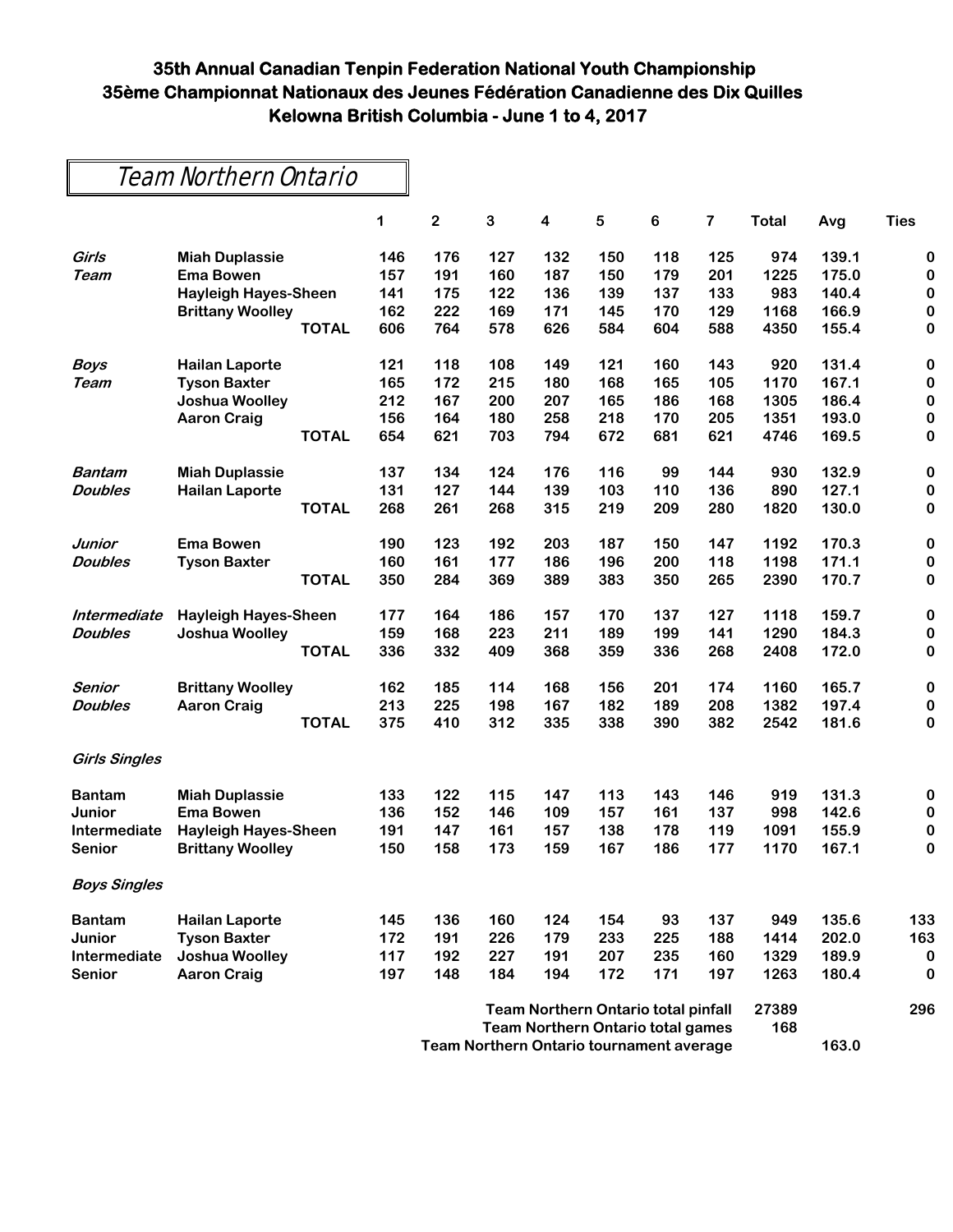|                      | Equipe Provinciale du Québec |                                            |                |     |                         |     |                 |                         |       |       |             |
|----------------------|------------------------------|--------------------------------------------|----------------|-----|-------------------------|-----|-----------------|-------------------------|-------|-------|-------------|
|                      |                              | 1                                          | $\overline{2}$ | 3   | $\overline{\mathbf{4}}$ | 5   | $6\phantom{1}6$ | $\overline{\mathbf{r}}$ | Total | Avg   | <b>Ties</b> |
| Girls                | <b>Koralie Normandin</b>     | 135                                        | 179            | 152 | 204                     | 135 | 130             | 135                     | 1070  | 152.9 | 0           |
| Team                 | <b>Naomie Erbetta</b>        | 152                                        | 152            | 215 | 194                     | 191 | 172             | 193                     | 1269  | 181.3 | 0           |
|                      | <b>Kristina Fortin</b>       | 176                                        | 149            | 173 | 154                     | 167 | 164             | 196                     | 1179  | 168.4 | 0           |
|                      | <b>Karine Bouchard</b>       | 172                                        | 156            | 178 | 192                     | 164 | 149             | 140                     | 1151  | 164.4 | 0           |
|                      | <b>TOTAL</b>                 | 635                                        | 636            | 718 | 744                     | 657 | 615             | 664                     | 4669  | 166.8 | 0           |
| <b>Boys</b>          | Alexis Bélanger              | 202                                        | 167            | 151 | 179                     | 149 | 181             | 148                     | 1177  | 168.1 | 196         |
| Team                 | <b>Alexandre Gareau</b>      | 203                                        | 175            | 165 | 201                     | 218 | 141             | 239                     | 1342  | 191.7 | 182         |
|                      | <b>Gabriel Rousseau</b>      | 196                                        | 204            | 160 | 151                     | 215 | 193             | 160                     | 1279  | 182.7 | 229         |
|                      | Alexandre Côté               | 232                                        | 161            | 260 | 217                     | 225 | 182             | 245                     | 1522  | 217.4 | 246         |
|                      | <b>TOTAL</b>                 | 833                                        | 707            | 736 | 748                     | 807 | 697             | 792                     | 5320  | 190.0 | 853         |
| <b>Bantam</b>        | <b>Koralie Normandin</b>     | 166                                        | 150            | 155 | 169                     | 166 | 188             | 172                     | 1166  | 166.6 | 0           |
| <b>Doubles</b>       | Alexis Bélanger              | 185                                        | 227            | 127 | 170                     | 138 | 138             | 156                     | 1141  | 163.0 | 0           |
|                      | <b>TOTAL</b>                 | 351                                        | 377            | 282 | 339                     | 304 | 326             | 328                     | 2307  | 164.8 | 0           |
| Junior               | <b>Naomie Erbetta</b>        | 158                                        | 147            | 182 | 180                     | 143 | 164             | 178                     | 1152  | 164.6 | 0           |
| <b>Doubles</b>       | <b>Alexandre Gareau</b>      | 230                                        | 160            | 192 | 218                     | 188 | 190             | 163                     | 1341  | 191.6 | 0           |
|                      | <b>TOTAL</b>                 | 388                                        | 307            | 374 | 398                     | 331 | 354             | 341                     | 2493  | 178.1 | 0           |
| Intermediate         | <b>Kristina Fortin</b>       | 176                                        | 152            | 156 | 190                     | 221 | 178             | 180                     | 1253  | 179.0 | 0           |
| <b>Doubles</b>       | <b>Gabriel Rousseau</b>      | 204                                        | 223            | 157 | 212                     | 209 | 179             | 190                     | 1374  | 196.3 | 0           |
|                      | <b>TOTAL</b>                 | 380                                        | 375            | 313 | 402                     | 430 | 357             | 370                     | 2627  | 187.6 | 0           |
| Senior               | <b>Karine Bouchard</b>       | 183                                        | 206            | 150 | 168                     | 201 | 145             | 188                     | 1241  | 177.3 | 137         |
| <b>Doubles</b>       | <b>Alexandre Côté</b>        | 228                                        | 203            | 215 | 247                     | 238 | 192             | 189                     | 1512  | 216.0 | 227         |
|                      | <b>TOTAL</b>                 | 411                                        | 409            | 365 | 415                     | 439 | 337             | 377                     | 2753  | 196.6 | 364         |
| <b>Girls Singles</b> |                              |                                            |                |     |                         |     |                 |                         |       |       |             |
| <b>Bantam</b>        | <b>Koralie Normandin</b>     | 115                                        | 191            | 169 | 168                     | 162 | 147             | 151                     | 1103  | 157.6 | 0           |
| Junior               | <b>Naomie Erbetta</b>        | 173                                        | 170            | 181 | 180                     | 211 | 151             | 225                     | 1291  | 184.4 | 146         |
| Intermediate         | Kristina Fortin              | 140                                        | 153            | 183 | 154                     | 160 | 190             | 165                     | 1145  | 163.6 | $\bf{0}$    |
| <b>Senior</b>        | <b>Karine Bouchard</b>       | 214                                        | 189            | 168 | 154                     | 148 | 170             | 176                     | 1219  | 174.1 | 0           |
| <b>Boys Singles</b>  |                              |                                            |                |     |                         |     |                 |                         |       |       |             |
| <b>Bantam</b>        | Alexis Bélanger              | 171                                        | 136            | 199 | 158                     | 145 | 158             | 196                     | 1163  | 166.1 | 0           |
| Junior               | <b>Alexandre Gareau</b>      | 184                                        | 183            | 209 | 224                     | 174 | 233             | 204                     | 1411  | 201.6 | 197         |
| Intermediate         | <b>Gabriel Rousseau</b>      | 175                                        | 163            | 253 | 188                     | 246 | 225             | 186                     | 1436  | 205.1 | 190         |
| <b>Senior</b>        | <b>Alexandre Côté</b>        | 206                                        | 162            | 198 | 225                     | 212 | 237             | 175                     | 1415  | 202.1 | 0           |
|                      |                              | Équipe Provinciale du Québec Broches Total |                |     |                         |     |                 |                         | 30352 |       | 1750        |

**Équipe Provinciale du Québec Jours Total 168**

**Équipe Provinciale du Québec Moyenne De Tournoi 180.7**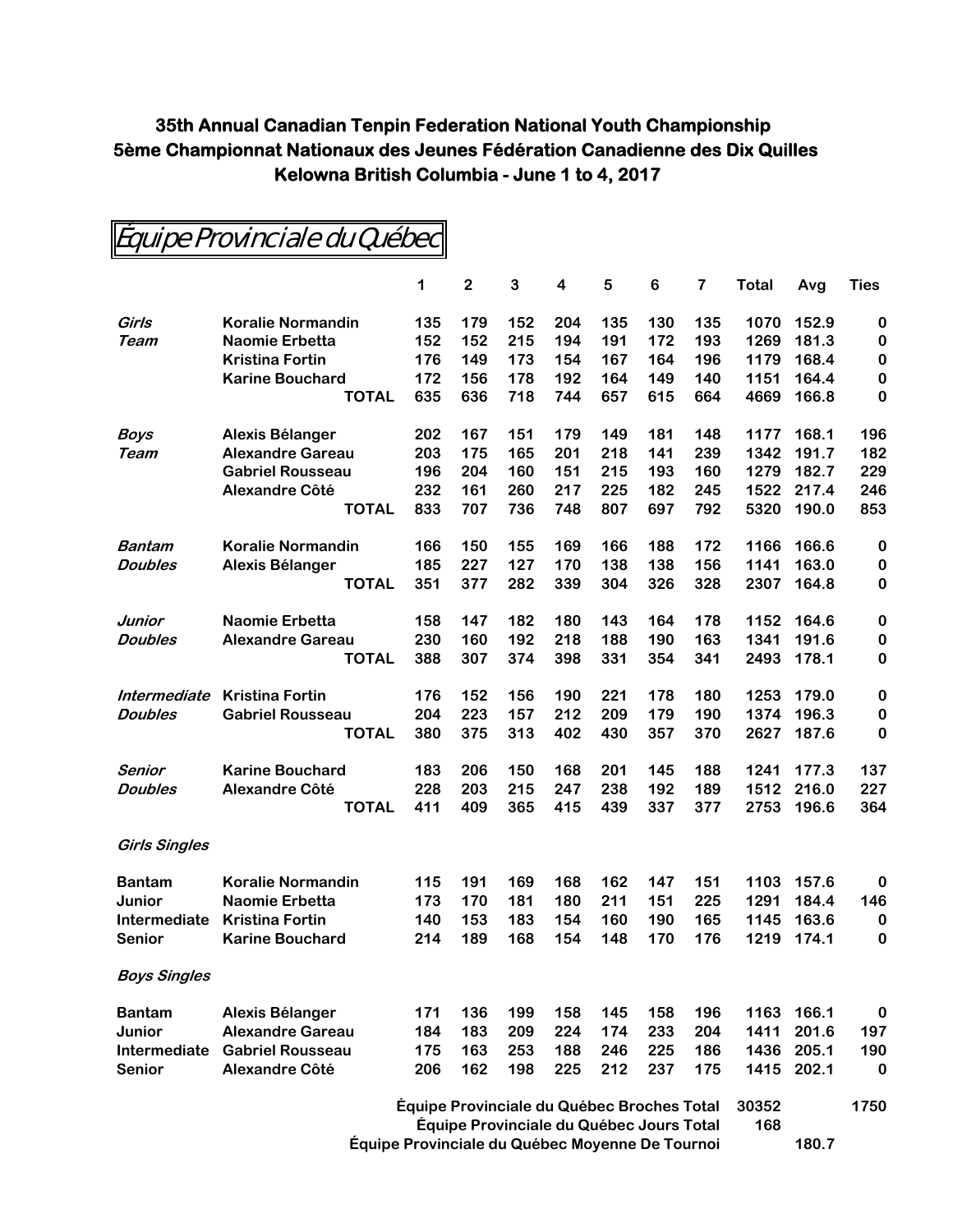### Team Saskatchewan

|                      |                          | 1   | $\mathbf 2$                            | 3   | 4   | 5   | 6   | 7   |       | <b>Total Average</b> | <b>Ties</b> |
|----------------------|--------------------------|-----|----------------------------------------|-----|-----|-----|-----|-----|-------|----------------------|-------------|
| Girls                | <b>Samantha Bloos</b>    | 125 | 137                                    | 125 | 116 | 134 | 118 | 136 | 891   | 127.3                | 0           |
| Team                 | <b>Jaymie Reimer</b>     | 138 | 119                                    | 122 | 130 | 169 | 122 | 158 | 958   | 136.9                | 0           |
|                      | <b>Kelsi Beauchamp</b>   | 159 | 181                                    | 175 | 157 | 179 | 183 | 169 | 1203  | 171.9                | 0           |
|                      | <b>Mariah Pho</b>        | 165 | 151                                    | 154 | 140 | 158 | 175 | 168 | 1111  | 158.7                | 0           |
|                      | <b>TOTAL</b>             | 587 | 588                                    | 576 | 543 | 640 | 598 | 631 | 4163  | 148.7                | 0           |
| <b>Boys</b>          | <b>Andre Odpaga</b>      | 97  | 119                                    | 118 | 142 | 112 | 170 | 164 | 922   | 131.7                | 0           |
| Team                 | <b>Dalton Hellebrand</b> | 133 | 124                                    | 115 | 164 | 126 | 165 | 154 | 981   | 140.1                | 0           |
|                      | John Espanol             | 163 | 201                                    | 177 | 169 | 199 | 182 | 165 | 1256  | 179.4                | 0           |
|                      | <b>Aaron Doherty</b>     | 188 | 151                                    | 203 | 110 | 181 | 216 | 116 | 1165  | 166.4                | 0           |
|                      | <b>TOTAL</b>             | 581 | 595                                    | 613 | 585 | 618 | 733 | 599 | 4324  | 154.4                | 0           |
| <b>Bantam</b>        | <b>Samantha Bloos</b>    | 152 | 120                                    | 121 | 131 | 135 | 168 | 121 | 948   | 135.4                | 0           |
| <b>Doubles</b>       | <b>Andre Odpaga</b>      | 134 | 123                                    | 144 | 98  | 150 | 123 | 198 | 970   | 138.6                | 0           |
|                      | <b>TOTAL</b>             | 286 | 243                                    | 265 | 229 | 285 | 291 | 319 | 1918  | 137.0                | 0           |
| Junior               | Jaymie Reimer            | 112 | 117                                    | 170 | 125 | 109 | 133 | 95  | 861   | 123.0                | 0           |
| <b>Doubles</b>       | <b>Dalton Hellebrand</b> | 116 | 123                                    | 146 | 135 | 155 | 96  | 169 | 940   | 134.3                | 0           |
|                      | <b>TOTAL</b>             | 228 | 240                                    | 316 | 260 | 264 | 229 | 264 | 1801  | 128.6                | 0           |
| Intermediate         | <b>Kelsi Beauchamp</b>   | 148 | 164                                    | 156 | 208 | 176 | 168 | 176 | 1196  | 170.9                | 0           |
| <b>Doubles</b>       | John Espanol             | 138 | 143                                    | 147 | 146 | 178 | 169 | 180 | 1101  | 157.3                | 0           |
|                      | <b>TOTAL</b>             | 286 | 307                                    | 303 | 354 | 354 | 337 | 356 | 2297  | 164.1                | 0           |
| Senior               | <b>Mariah Pho</b>        | 126 | 159                                    | 162 | 201 | 179 | 211 | 168 | 1206  | 172.3                | 0           |
| <b>Doubles</b>       | <b>Aaron Doherty</b>     | 190 | 188                                    | 160 | 160 | 143 | 163 | 167 | 1171  | 167.3                | 0           |
|                      | <b>TOTAL</b>             | 316 | 347                                    | 322 | 361 | 322 | 374 | 335 | 2377  | 169.8                | 0           |
| <b>Girls Singles</b> |                          |     |                                        |     |     |     |     |     |       |                      |             |
| <b>Bantam</b>        | <b>Samantha Bloos</b>    | 138 | 141                                    | 145 | 111 | 118 | 167 | 148 | 968   | 138.3                | 0           |
| Junior               | <b>Jaymie Reimer</b>     | 109 | 133                                    | 119 | 131 | 128 | 170 | 133 | 923   | 131.9                | $\bf{0}$    |
| Intermediate         | <b>Kelsi Beauchamp</b>   | 179 | 162                                    | 188 | 171 | 190 | 170 | 183 | 1243  | 177.6                | 189         |
| <b>Senior</b>        | <b>Mariah Pho</b>        | 154 | 153                                    | 127 | 109 | 156 | 178 | 116 | 993   | 141.9                | 0           |
| <b>Boys Singles</b>  |                          |     |                                        |     |     |     |     |     |       |                      |             |
| <b>Bantam</b>        | <b>Andre Odpaga</b>      | 137 | 120                                    | 151 | 121 | 141 | 143 | 158 | 971   | 138.7                | 0           |
| Junior               | <b>Dalton Hellebrand</b> | 143 | 166                                    | 142 | 186 | 106 | 119 | 166 | 1028  | 146.9                | 0           |
| Intermediate         | John Espanol             | 145 | 134                                    | 166 | 185 | 167 | 167 | 212 | 1176  | 168.0                | 0           |
| <b>Senior</b>        | <b>Aaron Doherty</b>     | 151 | 177                                    | 175 | 225 | 209 | 174 | 202 | 1313  | 187.6                | 0           |
|                      |                          |     | <b>Team Saskatchewan total pinfall</b> |     |     |     |     |     | 25495 |                      | 189         |
|                      |                          |     | <b>Team Saskatchewan total games</b>   |     |     |     |     |     | 168   |                      |             |
|                      |                          |     | Team Saskatchewan tournament average   |     |     |     |     |     |       | 151.8                |             |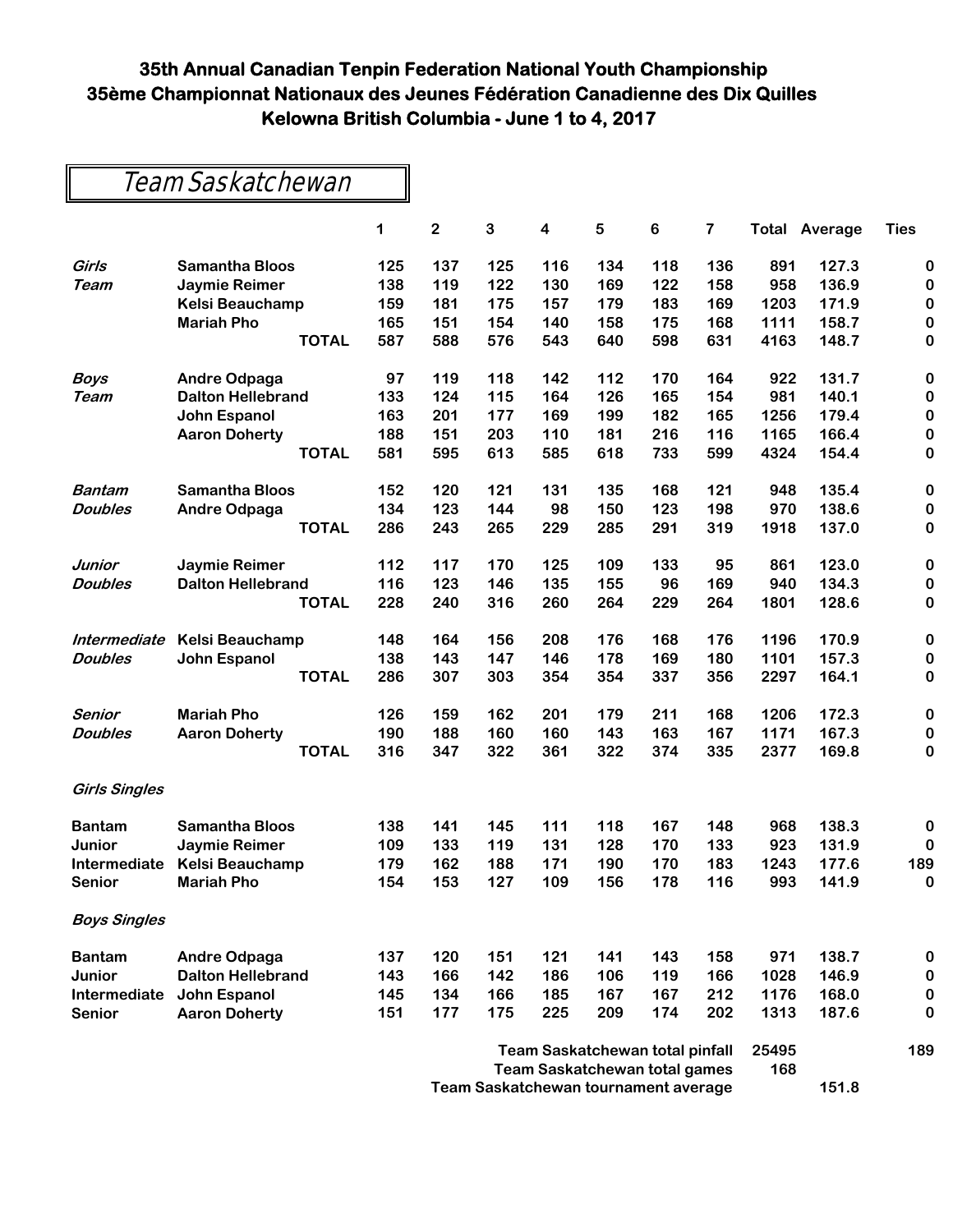|                      | Team Southern Ontario     |                                          |                                            |     |     |     |     |     |       |                      |             |
|----------------------|---------------------------|------------------------------------------|--------------------------------------------|-----|-----|-----|-----|-----|-------|----------------------|-------------|
|                      |                           | 1                                        | $\mathbf{2}$                               | 3   | 4   | 5   | 6   | 7   |       | <b>Total Average</b> | <b>Ties</b> |
| Girls                | <b>Samantha Cirillo</b>   | 138                                      | 153                                        | 143 | 138 | 133 | 133 | 150 | 988   | 141.1                | 153         |
| Team                 | <b>Brianna Villeneuve</b> | 152                                      | 165                                        | 171 | 158 | 226 | 159 | 182 | 1213  | 173.3                | 149         |
|                      | <b>Dakota Faichnie</b>    | 206                                      | 212                                        | 206 | 222 | 209 | 182 | 158 | 1395  | 199.3                | 185         |
|                      | <b>Miranda Panas</b>      | 245                                      | 187                                        | 210 | 215 | 208 | 230 | 207 | 1502  | 214.6                | 195         |
|                      | <b>TOTAL</b>              | 741                                      | 717                                        | 730 | 733 | 776 | 704 | 697 | 5098  | 182.1                | 682         |
| <b>Boys</b>          | <b>Nicholas Fung</b>      | 137                                      | 190                                        | 133 | 200 | 156 | 168 | 155 | 1139  | 162.7                | 0           |
| Team                 | <b>Michael Williams</b>   | 174                                      | 201                                        | 181 | 195 | 185 | 246 | 191 | 1373  | 196.1                | 0           |
|                      | <b>Lucas Holland</b>      | 185                                      | 190                                        | 150 | 206 | 214 | 176 | 227 | 1348  | 192.6                | 0           |
|                      | <b>James Koo</b>          | 193                                      | 198                                        | 217 | 233 | 222 | 191 | 278 | 1532  | 218.9                | 0           |
|                      | <b>TOTAL</b>              | 689                                      | 779                                        | 681 | 834 | 777 | 781 | 851 | 5392  | 192.6                | 0           |
| <b>Bantam</b>        | <b>Samantha Cirillo</b>   | 126                                      | 141                                        | 135 | 132 | 133 | 169 | 170 | 1006  | 143.7                | 0           |
| <b>Doubles</b>       | <b>Nicholas Fung</b>      | 178                                      | 163                                        | 135 | 133 | 163 | 141 | 125 | 1038  | 148.3                | 0           |
|                      | <b>TOTAL</b>              | 304                                      | 304                                        | 270 | 265 | 296 | 310 | 295 | 2044  | 146.0                | 0           |
| Junior               | <b>Brianna Villeneuve</b> | 158                                      | 200                                        | 220 | 187 | 207 | 156 | 125 | 1253  | 179.0                | 0           |
| <b>Doubles</b>       | <b>Michael Williams</b>   | 235                                      | 221                                        | 179 | 170 | 194 | 200 | 192 | 1391  | 198.7                | 0           |
|                      | <b>TOTAL</b>              | 393                                      | 421                                        | 399 | 357 | 401 | 356 | 317 | 2644  | 188.9                | 0           |
| Intermediate         | <b>Dakota Faichnie</b>    | 182                                      | 193                                        | 169 | 150 | 155 | 185 | 170 | 1204  | 172.0                | 0           |
| <b>Doubles</b>       | <b>Lucas Holland</b>      | 210                                      | 185                                        | 165 | 168 | 194 | 221 | 225 | 1368  | 195.4                | 0           |
|                      | <b>TOTAL</b>              | 392                                      | 378                                        | 334 | 318 | 349 | 406 | 395 | 2572  | 183.7                | 0           |
| Senior               | <b>Miranda Panas</b>      | 226                                      | 177                                        | 210 | 205 | 180 | 256 | 191 | 1445  | 206.4                | 205         |
| <b>Doubles</b>       | <b>James Koo</b>          | 190                                      | 194                                        | 208 | 219 | 180 | 196 | 201 | 1388  | 198.3                | 172         |
|                      | <b>TOTAL</b>              | 416                                      | 371                                        | 418 | 424 | 360 | 452 | 392 | 2833  | 202.4                | 377         |
| <b>Girls Singles</b> |                           |                                          |                                            |     |     |     |     |     |       |                      |             |
| <b>Bantam</b>        | <b>Samantha Cirillo</b>   | 169                                      | 136                                        | 154 | 156 | 167 | 162 | 189 | 1133  | 161.9                | 128         |
| Junior               | <b>Brianna Villeneuve</b> | 149                                      | 175                                        | 145 | 203 | 176 | 186 | 188 | 1222  | 174.6                | 180         |
| Intermediate         | <b>Dakota Faichnie</b>    | 201                                      | 199                                        | 224 | 203 | 192 | 206 | 150 | 1375  | 196.4                | 0           |
| <b>Senior</b>        | <b>Miranda Panas</b>      | 226                                      | 212                                        | 174 | 199 | 202 | 213 | 192 | 1418  | 202.6                | 0           |
| <b>Boys Singles</b>  |                           |                                          |                                            |     |     |     |     |     |       |                      |             |
| <b>Bantam</b>        | <b>Nicholas Fung</b>      | 151                                      | 156                                        | 144 | 123 | 161 | 157 | 171 | 1063  | 151.9                | 157         |
| Junior               | <b>Michael Williams</b>   | 178                                      | 181                                        | 191 | 163 | 185 | 169 | 168 | 1235  | 176.4                | $\bf{0}$    |
| Intermediate         | <b>Lucas Holland</b>      | 165                                      | 174                                        | 157 | 216 | 159 | 206 | 179 | 1256  | 179.4                | 184         |
| <b>Senior</b>        | James Koo                 | 177                                      | 216                                        | 245 | 200 | 160 | 202 | 185 | 1385  | 197.9                | 0           |
|                      |                           |                                          | <b>Team Southern Ontario total pinfall</b> |     |     |     |     |     | 30670 |                      | 1708        |
|                      |                           | <b>Team Southern Ontario total games</b> |                                            |     |     |     |     | 168 |       |                      |             |

**Team Southern Ontario tournament average 182.6**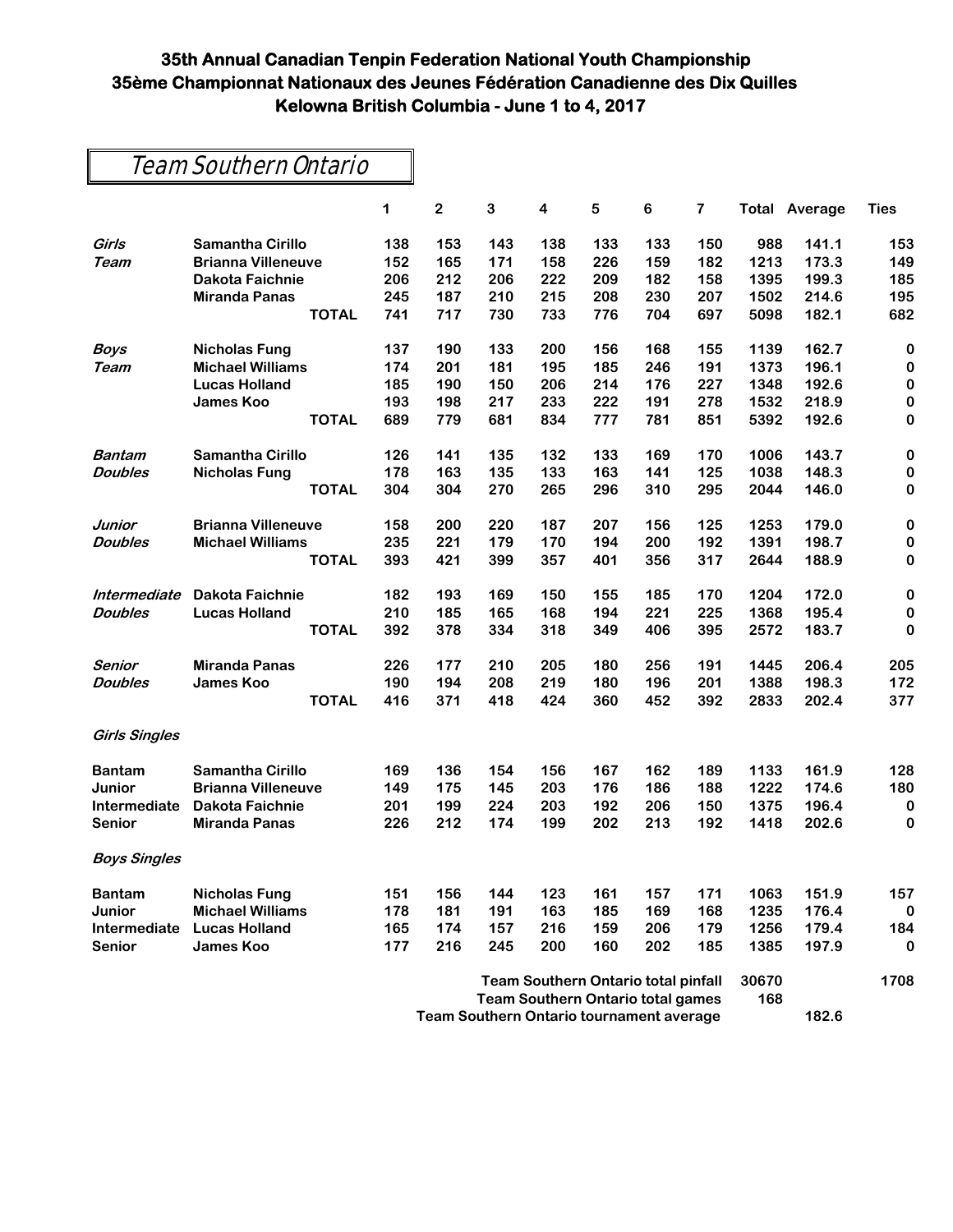

## **Overall Medal Count Canadian Youth Championships**

#### **Total Medals**

| Southern Ontario        | 438 | $(19$ this year) |
|-------------------------|-----|------------------|
| Québec                  | 397 | (17 this year)   |
| <b>British Columbia</b> | 330 | (7 this year)    |
| Manitoba                | 306 | (12 this year)   |
| Northern Ontario        | 229 | (2 this year)    |
| Saskatchewan            | 209 | (2 this year)    |
| Alberta                 | 187 | (9 this year)    |
| <b>New Brunswick</b>    | 43  | (1 this year)    |
|                         |     |                  |

| Gold             |        | Silver <sup>**</sup>    |        | <b>Bronze</b>           |        |
|------------------|--------|-------------------------|--------|-------------------------|--------|
| Southern Ontario | 198(8) | Québec                  | 135(7) | Northern Ontario        | 109(1) |
| Québec           | 159(9) | Southern Ontario        | 131(4) | Southern Ontario        | 109(7) |
| British Columbia | 122(0) | Manitoba                | 117(3) | <b>British Columbia</b> | 104(3) |
| Manitoba         | 90(3)  | <b>British Columbia</b> | 104(4) | Québec                  | 103(1) |
| Northern Ontario | 63(0)  | Saskatchewan            | 77(1)  | Manitoba                | 99(6)  |
| Saskatchewan     | 40(0)  | Alberta                 | 69(2)  | Saskatchewan            | 92(1)  |
| Alberta          | 38(3)  | Northern Ontario        | 57(1)  | Alberta                 | 80(4)  |
| New Brunswick    | 7(0)   | New Brunswick           | 17(1)  | <b>New Brunswick</b>    | 19(0)  |

**\*\* NB: Silver 1996 tied All-Events, duplicate medals awarded**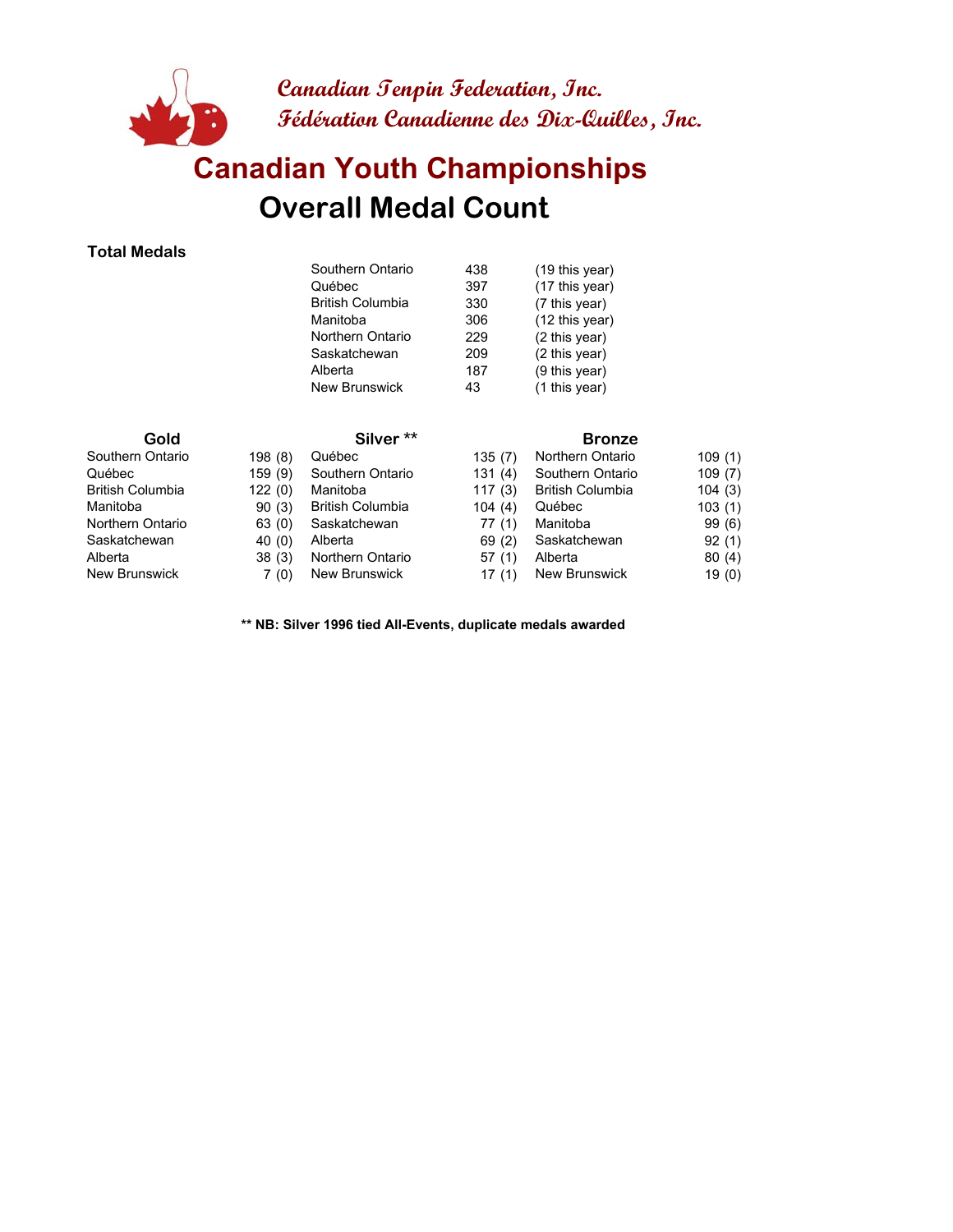

# **Team Medal Count Canadian Youth Championships**

#### **Total Medals**

| Southern Ontario        | 51 | (2 this year) |
|-------------------------|----|---------------|
| Québec                  | 35 | (1 this year) |
| <b>British Columbia</b> | 30 | (0 this year) |
| Manitoba                | 27 | (2 this year) |
| Alberta                 | 20 | (1 this year) |
| Saskatchewan            | 17 | (0 this year) |
| <b>Northern Ontario</b> | 17 | (0 this year) |
| <b>New Brunswick</b>    | з  | (0 this year) |
|                         |    |               |

- 
- 
- 
- 
- Alberta 4 (0) Saskatchewan
	-
- Saskatchewan 1 (0) Northern Ontario
	-

#### **Gold Silver Silver Bronze**

| Southern Ontario | 24(1) | Southern Ontario        | 18(1) | Québec                  | 13(1)    |
|------------------|-------|-------------------------|-------|-------------------------|----------|
| Québec           | 15(0) | <b>British Columbia</b> | 12(0) | Manitoba                | 11 $(0)$ |
| British Columbia | 10(0) | Alberta                 | 10(0) | Southern Ontario        | 9(0)     |
| Manitoba         | 9(1)  | Québec                  | 7 (0) | Saskatchewan            | 9(0)     |
| Alberta          | 4(0)  | Saskatchewan            | 7 (0) | <b>British Columbia</b> | 8(0)     |
| Northern Ontario | 3(0)  | Manitoba                | 7(1)  | Northern Ontario        | 8(0)     |
| Saskatchewan     | 1(0)  | Northern Ontario        | 6(0)  | Alberta                 | 6(1)     |
| New Brunswick    | 0(0)  | New Brunswick           | 1(0)  | New Brunswick           | 2(0)     |
|                  |       |                         |       |                         |          |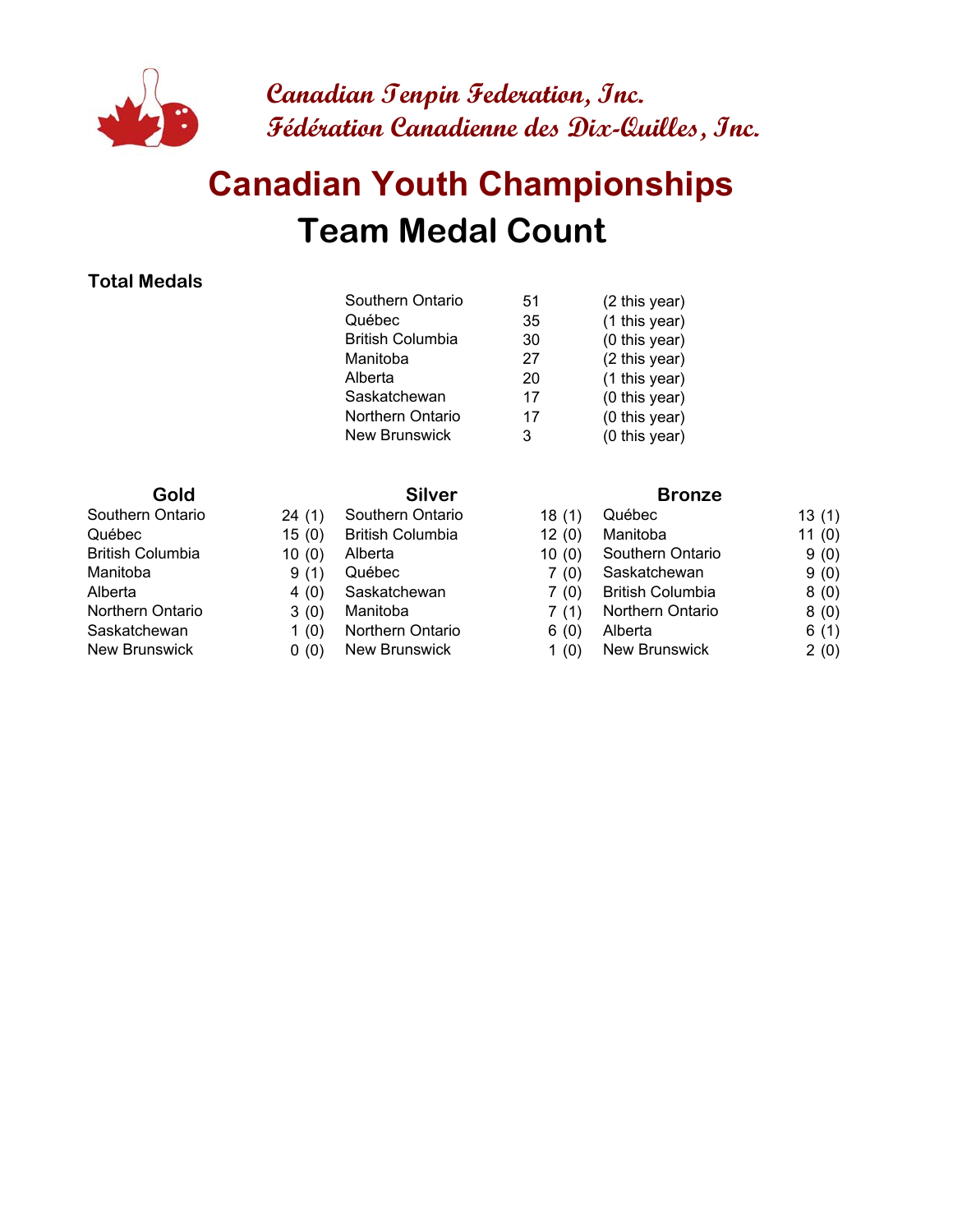

# **Doubles Medal Count Canadian Youth Championships**

#### **Total Medals**

| Southern Ontario        | 84 | (2 this year) |
|-------------------------|----|---------------|
| Québec                  | 83 | (4 this year) |
| <b>British Columbia</b> | 58 | (2 this year) |
| Manitoba                | 49 | (2 this year) |
| Northern Ontario        | 33 | (0 this year) |
| Saskatchewan            | 33 | (0 this year) |
| Alberta                 | 32 | (1 this year) |
| <b>New Brunswick</b>    | 11 | (1 this year) |
|                         |    |               |

| Gold                    |    |                   | <b>Silver</b>           |    |     | <b>Bronze</b>           |    |     |  |  |
|-------------------------|----|-------------------|-------------------------|----|-----|-------------------------|----|-----|--|--|
| Southern Ontario        | 43 | $\left( 2\right)$ | Québec                  | 28 | (2) | Northern Ontario        | 21 | (0) |  |  |
| Québec                  | 36 | (2)               | Southern Ontario        | 24 | (0) | <b>British Columbia</b> | 21 | (2) |  |  |
| <b>British Columbia</b> | 21 | (0)               | Manitoba                | 20 | (0) | Québec                  | 19 | (0) |  |  |
| Manitoba                | 14 | (0)               | Saskatchewan            | 16 | (0) | Southern Ontario        | 17 | (0) |  |  |
| Northern Ontario        | 6  | (0)               | <b>British Columbia</b> | 16 | (0) | Saskatchewan            | 15 | (0) |  |  |
| Alberta                 | 5  | (0)               | Alberta                 | 12 | (1) | Alberta                 | 15 | (0) |  |  |
| Saskatchewan            | 2  | (0)               | Northern Ontario        | 6  | (0) | Manitoba                | 15 | (2) |  |  |
| <b>New Brunswick</b>    |    | (0)               | <b>New Brunswick</b>    | 5  |     | <b>New Brunswick</b>    | 5  | (0) |  |  |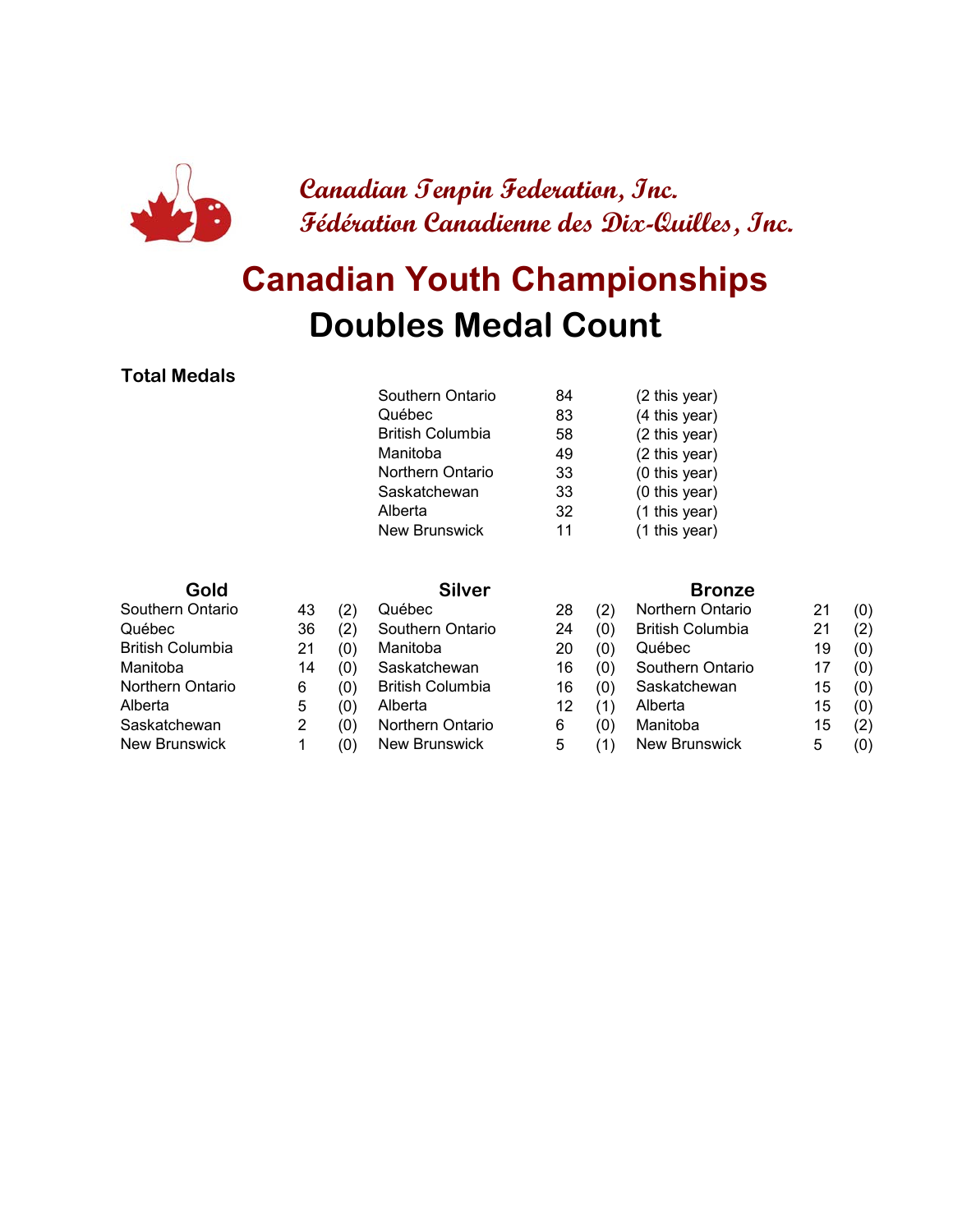

# **Singles Medal Count Canadian Youth Championships**

#### **Total Medals**

| Gold | <b>Silver</b>           |     | <b>Bronze</b> |
|------|-------------------------|-----|---------------|
|      | <b>New Brunswick</b>    | 15  | (0 this year) |
|      | Alberta                 | 74  | (4 this year) |
|      | Saskatchewan            | 88  | (1 this year) |
|      | Northern Ontario        | 95  | (1 this year) |
|      | Manitoba                | 116 | (4 this year) |
|      | <b>British Columbia</b> | 120 | (3 this year) |
|      | Québec                  | 126 | (5 this year) |
|      | Southern Ontario        | 129 | (6 this year) |
|      |                         |     |               |

| ww                   |
|----------------------|
| Southern Ontario     |
| British Columbia     |
| Québec               |
| Manitoba             |
| Saskatchewan         |
| Northern Ontario     |
| Alberta              |
| <b>New Brunswick</b> |
|                      |

| (3) | Québec                  |
|-----|-------------------------|
| (0) | Manitoba                |
| (3) | <b>British Columbia</b> |
| (1) | Southern Ontario        |
| (0) | Saskatchewan            |
| (0) | Alberta                 |
| (1) | Northern Ontario        |
| (0) | <b>New Brunswick</b>    |

| Southern Ontario | 57 | (3) | Québec                  | 49 |     | Northern Ontario        | 47 | (0) |
|------------------|----|-----|-------------------------|----|-----|-------------------------|----|-----|
| British Columbia | 50 | (0) | Manitoba                | 44 | (0) | Southern Ontario        | 40 | (3) |
| Québec           | 46 | (3) | <b>British Columbia</b> | 38 | (3) | Manitoba                | 36 | (3) |
| Manitoba         | 36 | (1) | Southern Ontario        | 32 | (0) | Saskatchewan            | 35 | (0) |
| Saskatchewan     | 24 | (0) | Saskatchewan            | 29 | (1) | <b>British Columbia</b> | 32 | (0) |
| Northern Ontario | 23 | (0) | Alberta                 | 29 | (1) | Québec                  | 31 | (0) |
| Alberta          | 17 | (1  | Northern Ontario        | 25 |     | Alberta                 | 28 | (2) |
| New Brunswick    |    | (0) | New Brunswick           |    | (0) | <b>New Brunswick</b>    | 5  | (0) |
|                  |    |     |                         |    |     |                         |    |     |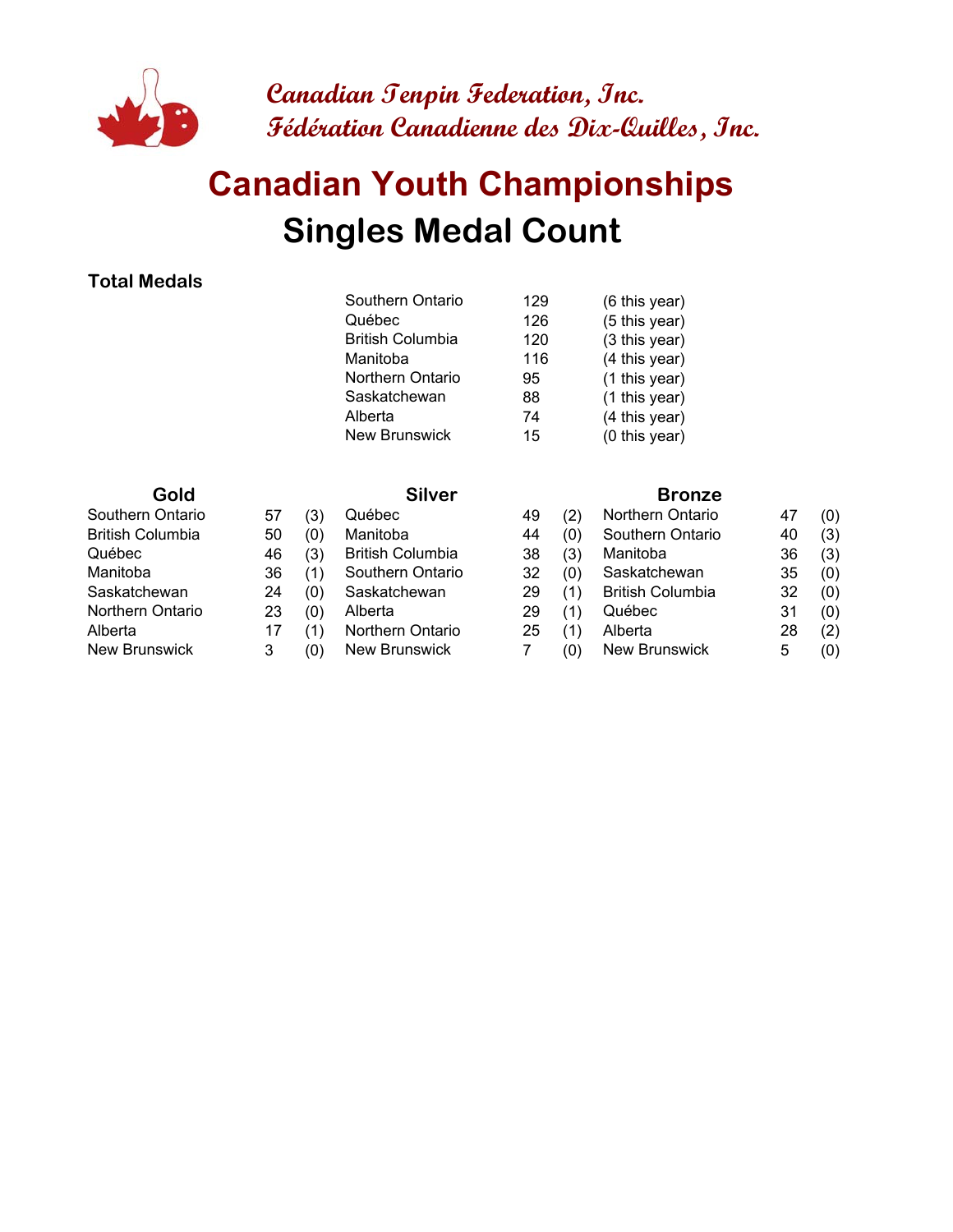

# **All Events Medal Count Canadian Youth Championships**

#### **Total Medals**

|                         |    |     | Southern Ontario        | 167 |     | (8 this year)           |    |     |
|-------------------------|----|-----|-------------------------|-----|-----|-------------------------|----|-----|
|                         |    |     | Québec                  | 145 |     | (6 this year)           |    |     |
|                         |    |     | <b>British Columbia</b> | 121 |     | (2 this year)           |    |     |
|                         |    |     | Manitoba                | 106 |     | (3 this year)           |    |     |
|                         |    |     | Northern Ontario        | 84  |     | (1 this year)           |    |     |
|                         |    |     | Saskatchewan            | 71  |     | (1 this year)           |    |     |
|                         |    |     | Alberta                 | 61  |     | (3 this year)           |    |     |
|                         |    |     | <b>New Brunswick</b>    | 14  |     | (0 this year)           |    |     |
| Gold                    |    |     | Silver <sup>**</sup>    |     |     | <b>Bronze</b>           |    |     |
| Southern Ontario        | 70 | (1) | Southern Ontario        | 55  | (3) | <b>British Columbia</b> | 42 | (1) |
| Québec                  | 58 | (4) | Québec                  | 49  | (2) | Southern Ontario        | 42 | (4) |
| <b>British Columbia</b> | 41 | (0) | Manitoba                | 42  | (2) | Québec                  | 38 | (0) |
| Northern Ontario        | 31 | (0) | <b>British Columbia</b> | 38  | (1) | Manitoba                | 33 | (0) |
| Manitoba                | 31 | (1) | Saskatchewan            | 25  | (0) | Saskatchewan            | 33 | (1) |
| Saskatchewan            | 13 | (0) | Northern Ontario        | 20  | (0) | Northern Ontario        | 33 | (1) |
| Alberta                 | 12 | (2) | Alberta                 | 18  | (0) | Alberta                 | 31 | (1) |
| New Brunswick           | 3  | (0) | New Brunswick           | 4   | (0) | New Brunswick           | 7  | (0) |

**\*\* NB: Silver 1996 tied All-Events, duplicate medals awarded**

**\*\* MB: Silver 2008 Scoring Appeal, duplicate medals awarded**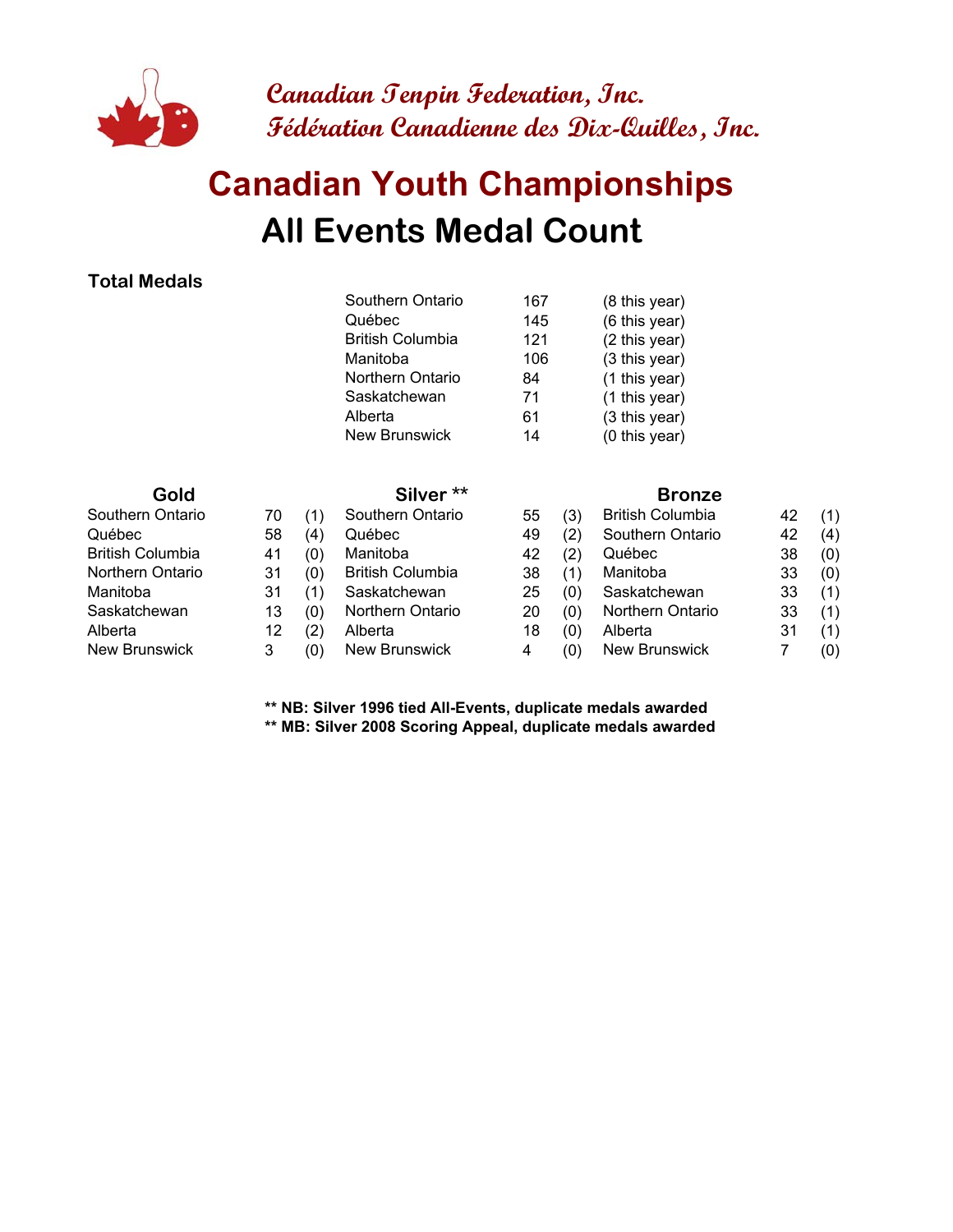

# **Team All Events Medal Count Canadian Youth Championships**

#### **Total Medals**

| Québec                  | 8 | (1 this year) |
|-------------------------|---|---------------|
| Manitoba                | 8 | (1 this year) |
| Southern Ontario        | 7 | (1 this year) |
| <b>British Columbia</b> | 1 | (0 this year) |
| Alberta                 | 0 | (0 this year) |
| Northern Ontario        |   | (0 this year) |
| Saskatchewan            | 0 | (0 this year) |
| New Brunswick           |   | (0 this year) |
|                         |   |               |

- 
- Southern Ontario 4 (1) Southern Ontario
	-
	-
- Manitoba 0 (0) British Columbia
	-
- Saskatchewan 0 (0) Northern Ontario
- New Brunswick 0 (0) New Brunswick

#### **Gold Silver Silver Bronze**

| Québec           | 4(0) | Manitoba                | 4(0) | Manitoba                | 4(1) |
|------------------|------|-------------------------|------|-------------------------|------|
| Southern Ontario | 4(1) | Southern Ontario        | 2(0) | Québec                  | 2(0) |
| Alberta          | 0(0) | Québec                  | 2(1) | Southern Ontario        | 1(0) |
| British Columbia | 0(0) | Alberta                 | 0(0) | <b>British Columbia</b> | 1(0) |
| Manitoba         | 0(0) | <b>British Columbia</b> | 0(0) | Alberta                 | 0(0) |
| Northern Ontario | 0(0) | Saskatchewan            | 0(0) | Northern Ontario        | 0(0) |
| Saskatchewan     | 0(0) | Northern Ontario        | 0(0) | Saskatchewan            | 0(0) |
| New Brunswick    | 0(0) | New Brunswick           | 0(0) | New Brunswick           | 0(0) |
|                  |      |                         |      |                         |      |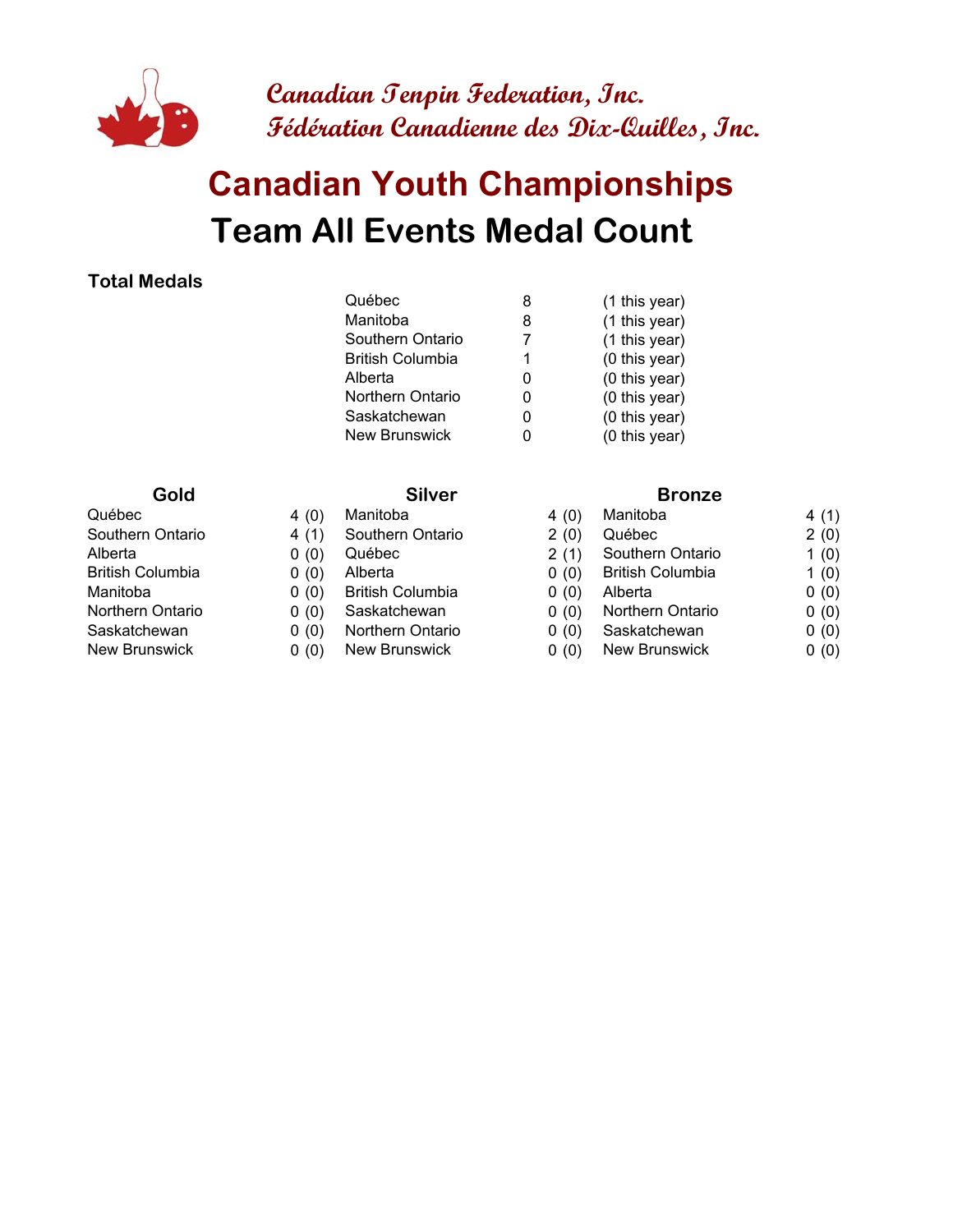|           | <b>BANTAM BOYS</b>     |                   |     |                |              |                         |           |         |                         |      |                      |
|-----------|------------------------|-------------------|-----|----------------|--------------|-------------------------|-----------|---------|-------------------------|------|----------------------|
| Prov.     | <b>Name</b>            | Event             | 1   | $\overline{2}$ | $\mathbf{3}$ | $\overline{\mathbf{4}}$ | ${\bf 5}$ | $\bf 6$ | $\overline{\mathbf{7}}$ |      | <b>Total Average</b> |
| <b>AB</b> | <b>Tommy Ho</b>        | <b>Singles</b>    | 113 | 146            | 193          | 146                     | 146       | 158     | 168                     | 1070 | 152.9                |
|           |                        | <b>Doubles</b>    | 155 | 131            | 175          | 134                     | 134       | 137     | 157                     | 1023 | 146.1                |
|           |                        | <b>Teams</b>      | 159 | 124            | 180          | 178                     | 131       | 150     | 162                     | 1084 | 154.9                |
|           |                        | <b>All-Events</b> |     |                |              |                         |           |         |                         | 3177 | 151.3                |
| <b>BC</b> | <b>Ty Clowers</b>      | <b>Singles</b>    | 129 | 130            | 162          | 154                     | 180       | 128     | 119                     | 1002 | 143.1                |
|           |                        | <b>Doubles</b>    | 185 | 135            | 160          | 150                     | 126       | 108     | 150                     | 1014 | 144.9                |
|           |                        | <b>Teams</b>      | 135 | 156            | 149          | 158                     | 127       | 213     | 145                     | 1083 | 154.7                |
|           |                        | <b>All-Events</b> |     |                |              |                         |           |         |                         | 3099 | 147.6                |
| <b>MB</b> | <b>Matthew Jones</b>   | <b>Singles</b>    | 107 | 166            | 126          | 137                     | 124       | 144     | 145                     | 949  | 135.6                |
|           |                        | <b>Doubles</b>    | 132 | 159            | 155          | 126                     | 143       | 160     | 163                     | 1038 | 148.3                |
|           |                        | <b>Teams</b>      | 141 | 145            | 134          | 113                     | 152       | 144     | 136                     | 965  | 137.9                |
|           |                        | <b>All-Events</b> |     |                |              |                         |           |         |                         | 2952 | 140.6                |
| <b>NO</b> | <b>Hailan Laporte</b>  | <b>Singles</b>    | 145 | 136            | 160          | 124                     | 154       | 93      | 137                     | 949  | 135.6                |
|           |                        | <b>Doubles</b>    | 131 | 127            | 144          | 139                     | 103       | 110     | 136                     | 890  | 127.1                |
|           |                        | <b>Teams</b>      | 121 | 118            | 108          | 149                     | 121       | 160     | 143                     | 920  | 131.4                |
|           |                        | <b>All-Events</b> |     |                |              |                         |           |         |                         | 2759 | 131.4                |
| QB        | <b>Alexis Bélanger</b> | <b>Singles</b>    | 171 | 136            | 199          | 158                     | 145       | 158     | 196                     | 1163 | 166.1                |
|           |                        | <b>Doubles</b>    | 185 | 227            | 127          | 170                     | 138       | 138     | 156                     | 1141 | 163.0                |
|           |                        | <b>Teams</b>      | 202 | 167            | 151          | 179                     | 149       | 181     | 148                     | 1177 | 168.1                |
|           |                        | <b>All-Events</b> |     |                |              |                         |           |         |                         | 3481 | 165.8                |
| <b>SK</b> | <b>Andre Odpaga</b>    | <b>Singles</b>    | 137 | 120            | 151          | 121                     | 141       | 143     | 158                     | 971  | 138.7                |
|           |                        | <b>Doubles</b>    | 134 | 123            | 144          | 98                      | 150       | 123     | 198                     | 970  | 138.6                |
|           |                        | <b>Teams</b>      | 97  | 119            | 118          | 142                     | 112       | 170     | 164                     | 922  | 131.7                |
|           |                        | <b>All-Events</b> |     |                |              |                         |           |         |                         | 2863 | 136.3                |
| <b>SO</b> | <b>Nicholas Fung</b>   | <b>Singles</b>    | 151 | 156            | 144          | 123                     | 161       | 157     | 171                     | 1063 | 151.9                |
|           |                        | <b>Doubles</b>    | 178 | 163            | 135          | 133                     | 163       | 141     | 125                     | 1038 | 148.3                |
|           |                        | <b>Teams</b>      | 137 | 190            | 133          | 200                     | 156       | 168     | 155                     | 1139 | 162.7                |
|           |                        | <b>All-Events</b> |     |                |              |                         |           |         |                         | 3240 | 154.3                |
| <b>NB</b> | <b>Maxime Landry</b>   | <b>Singles</b>    | 112 | 135            | 108          | 117                     | 145       | 154     | 190                     | 961  | 137.3                |
|           |                        | <b>Doubles</b>    | 109 | 138            | 180          | 161                     | 158       | 195     | 156                     | 1097 | 156.7                |
|           |                        | <b>Teams</b>      | 142 | 141            | 155          | 96                      | 172       | 107     | 124                     | 937  | 133.9                |
|           |                        | <b>All-Events</b> |     |                |              |                         |           |         |                         | 2995 | 142.6                |

**Bantam Boys all events overall <b>146.2 146.2**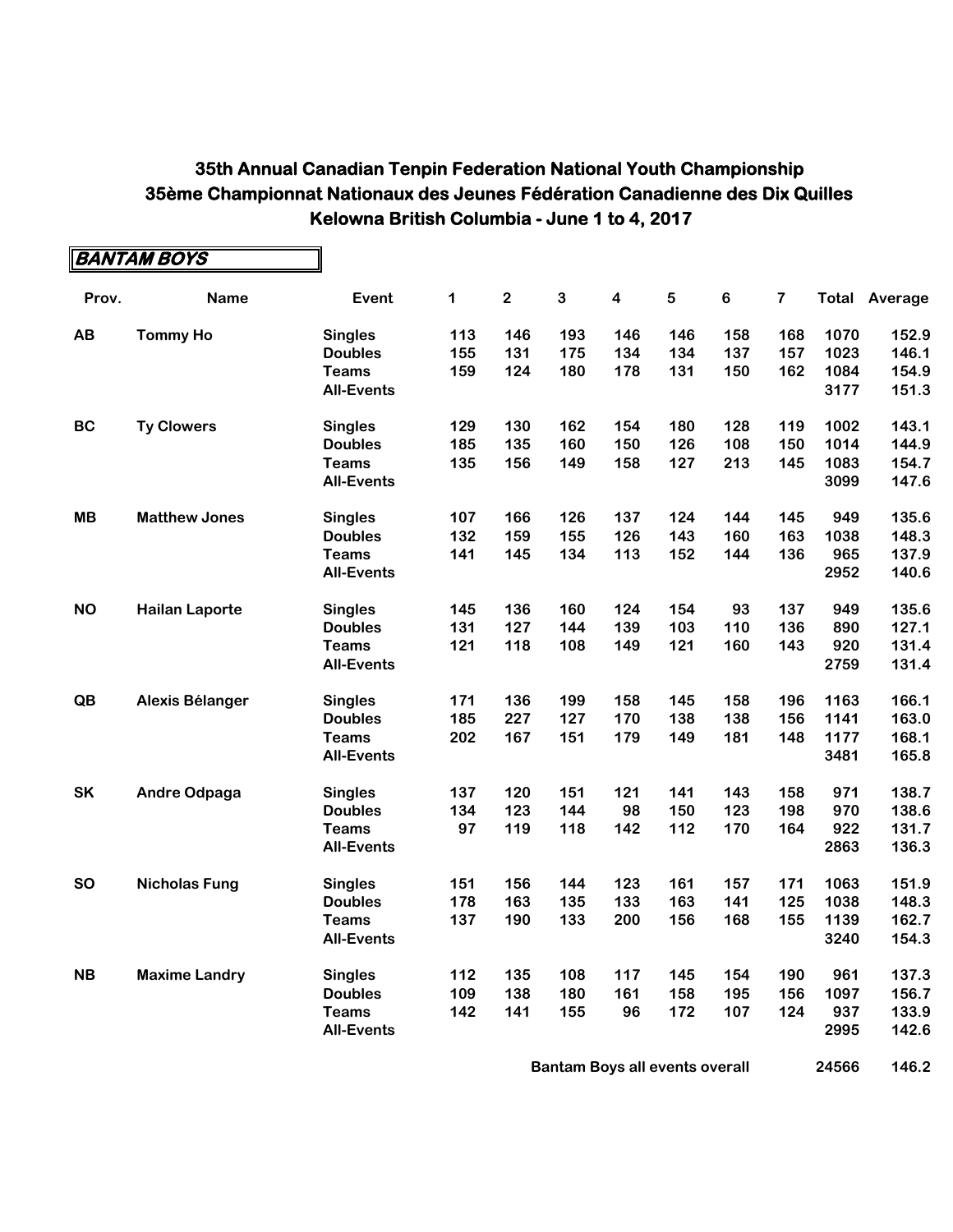|           | <b>BANTAM GIRLS</b>      |                   |     |                |              |                         |                         |         |                         |      |                      |
|-----------|--------------------------|-------------------|-----|----------------|--------------|-------------------------|-------------------------|---------|-------------------------|------|----------------------|
| Prov.     | <b>Name</b>              | Event             | 1   | $\overline{2}$ | $\mathbf{3}$ | $\overline{\mathbf{4}}$ | $\overline{\mathbf{5}}$ | $\bf 6$ | $\overline{\mathbf{7}}$ |      | <b>Total Average</b> |
| AB        | <b>Alexa Hauser</b>      | <b>Singles</b>    | 115 | 130            | 134          | 139                     | 134                     | 123     | 136                     | 911  | 130.1                |
|           |                          | <b>Doubles</b>    | 156 | 110            | 116          | 108                     | 127                     | 143     | 120                     | 880  | 125.7                |
|           |                          | <b>Teams</b>      | 113 | 112            | 159          | 130                     | 121                     | 162     | 123                     | 920  | 131.4                |
|           |                          | <b>All-Events</b> |     |                |              |                         |                         |         |                         | 2711 | 129.1                |
| <b>BC</b> | <b>Jordan Singer</b>     | <b>Singles</b>    | 178 | 146            | 154          | 144                     | 129                     | 123     | 154                     | 1028 | 146.9                |
|           |                          | <b>Doubles</b>    | 187 | 177            | 153          | 155                     | 143                     | 130     | 179                     | 1124 | 160.6                |
|           |                          | <b>Teams</b>      | 119 | 159            | 147          | 172                     | 153                     | 135     | 146                     | 1031 | 147.3                |
|           |                          | <b>All-Events</b> |     |                |              |                         |                         |         |                         | 3183 | 151.6                |
| <b>MB</b> | <b>Rhea Amante</b>       | <b>Singles</b>    | 111 | 126            | 149          | 153                     | 100                     | 129     | 123                     | 891  | 127.3                |
|           |                          | <b>Doubles</b>    | 128 | 139            | 159          | 97                      | 117                     | 137     | 136                     | 913  | 130.4                |
|           |                          | <b>Teams</b>      | 149 | 152            | 125          | 126                     | 123                     | 105     | 155                     | 935  | 133.6                |
|           |                          | <b>All-Events</b> |     |                |              |                         |                         |         |                         | 2739 | 130.4                |
| <b>NO</b> | <b>Miah Duplassie</b>    | <b>Singles</b>    | 133 | 122            | 115          | 147                     | 113                     | 143     | 146                     | 919  | 131.3                |
|           |                          | <b>Doubles</b>    | 137 | 134            | 124          | 176                     | 116                     | 99      | 144                     | 930  | 132.9                |
|           |                          | <b>Teams</b>      | 146 | 176            | 127          | 132                     | 150                     | 118     | 125                     | 974  | 139.1                |
|           |                          | <b>All-Events</b> |     |                |              |                         |                         |         |                         | 2823 | 134.4                |
| QB        | <b>Koralie Normandin</b> | <b>Singles</b>    | 115 | 191            | 169          | 168                     | 162                     | 147     | 151                     | 1103 | 157.6                |
|           |                          | <b>Doubles</b>    | 166 | 150            | 155          | 169                     | 166                     | 188     | 172                     | 1166 | 166.6                |
|           |                          | <b>Teams</b>      | 135 | 179            | 152          | 204                     | 135                     | 130     | 135                     | 1070 | 152.9                |
|           |                          | <b>All-Events</b> |     |                |              |                         |                         |         |                         | 3339 | 159.0                |
| <b>SK</b> | <b>Samantha Bloos</b>    | <b>Singles</b>    | 138 | 141            | 145          | 111                     | 118                     | 167     | 148                     | 968  | 138.3                |
|           |                          | <b>Doubles</b>    | 152 | 120            | 121          | 131                     | 135                     | 168     | 121                     | 948  | 135.4                |
|           |                          | <b>Teams</b>      | 125 | 137            | 125          | 116                     | 134                     | 118     | 136                     | 891  | 127.3                |
|           |                          | <b>All-Events</b> |     |                |              |                         |                         |         |                         | 2807 | 133.7                |
| <b>SO</b> | <b>Samantha Cirillo</b>  | <b>Singles</b>    | 169 | 136            | 154          | 156                     | 167                     | 162     | 189                     | 1133 | 161.9                |
|           |                          | <b>Doubles</b>    | 126 | 141            | 135          | 132                     | 133                     | 169     | 170                     | 1006 | 143.7                |
|           |                          | <b>Teams</b>      | 138 | 153            | 143          | 138                     | 133                     | 133     | 150                     | 988  | 141.1                |
|           |                          | <b>All-Events</b> |     |                |              |                         |                         |         |                         | 3127 | 148.9                |
| <b>NB</b> | Natiska Lecouteur        | <b>Singles</b>    | 149 | 116            | 117          | 136                     | 131                     | 156     | 158                     | 963  | 137.6                |
|           |                          | <b>Doubles</b>    | 155 | 160            | 122          | 174                     | 143                     | 151     | 181                     | 1086 | 155.1                |
|           |                          | <b>Teams</b>      | 148 | 107            | 130          | 146                     | 118                     | 82      | 158                     | 889  | 127.0                |
|           |                          | <b>All-Events</b> |     |                |              |                         |                         |         |                         | 2938 | 139.9                |

**Bantam Girls all events overall <b>1688** 23667 140.9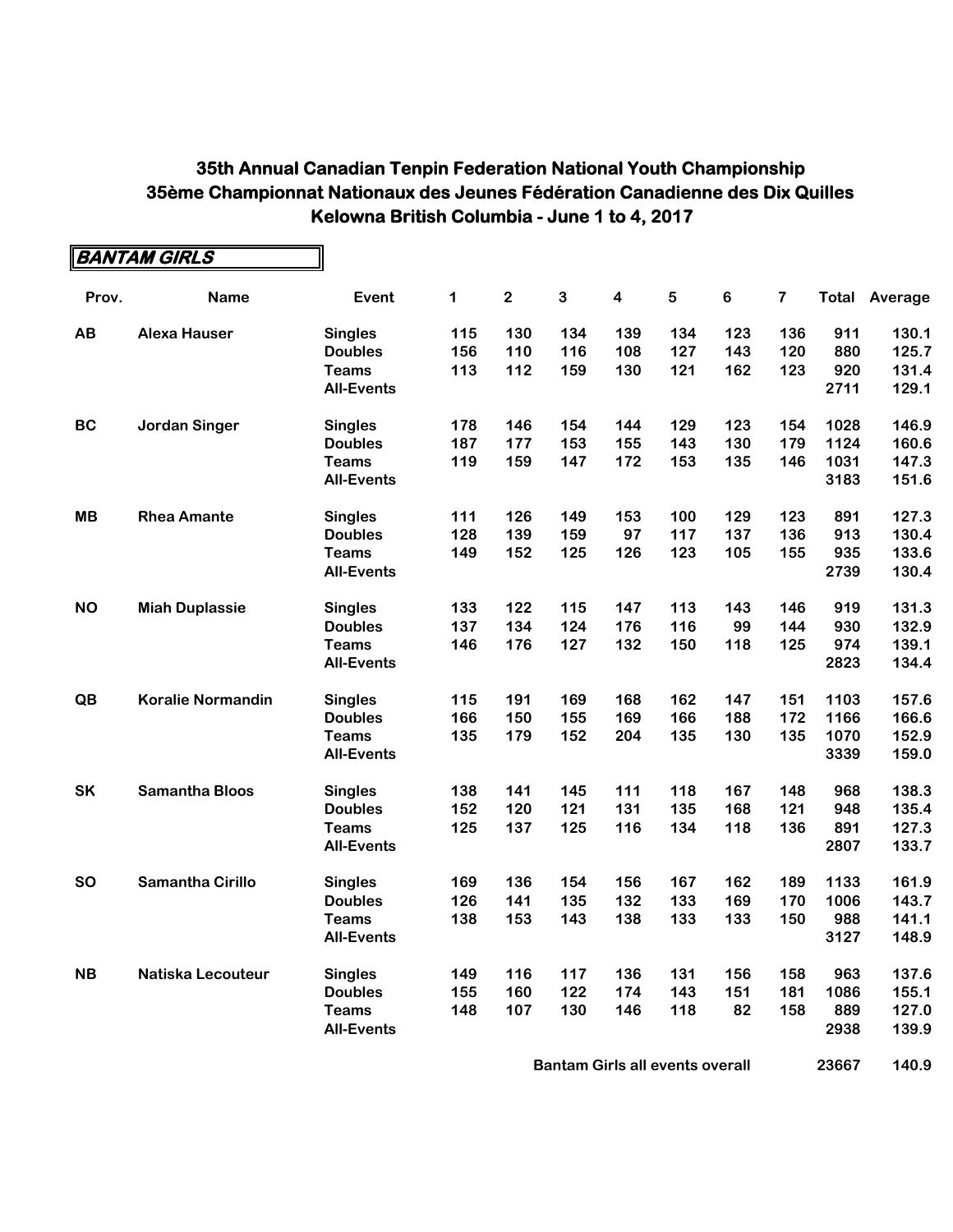|           | JUNIOR BOYS              |                   |     |                |              |                         |     |         |                         |      |                      |
|-----------|--------------------------|-------------------|-----|----------------|--------------|-------------------------|-----|---------|-------------------------|------|----------------------|
| Prov.     | <b>Name</b>              | <b>Event</b>      | 1   | $\overline{2}$ | $\mathbf{3}$ | $\overline{\mathbf{4}}$ | 5   | $\bf 6$ | $\overline{\mathbf{7}}$ |      | <b>Total Average</b> |
| AB        | <b>Dawson Daley</b>      | <b>Singles</b>    | 157 | 169            | 167          | 179                     | 164 | 188     | 256                     | 1280 | 182.9                |
|           |                          | <b>Doubles</b>    | 173 | 137            | 191          | 181                     | 158 | 159     | 133                     | 1132 | 161.7                |
|           |                          | <b>Teams</b>      | 164 | 203            | 175          | 161                     | 168 | 148     | 189                     | 1208 | 172.6                |
|           |                          | <b>All-Events</b> |     |                |              |                         |     |         |                         | 3620 | 172.4                |
| <b>BC</b> | <b>David Swailes</b>     | <b>Singles</b>    | 148 | 104            | 142          | 232                     | 201 | 221     | 187                     | 1235 | 176.4                |
|           |                          | <b>Doubles</b>    | 183 | 142            | 161          | 210                     | 108 | 154     | 168                     | 1126 | 160.9                |
|           |                          | <b>Teams</b>      | 180 | 158            | 188          | 160                     | 149 | 170     | 178                     | 1183 | 169.0                |
|           |                          | <b>All-Events</b> |     |                |              |                         |     |         |                         | 3544 | 168.8                |
| <b>MB</b> | <b>Israel Potter</b>     | <b>Singles</b>    | 144 | 196            | 203          | 207                     | 230 | 193     | 166                     | 1339 | 191.3                |
|           |                          | <b>Doubles</b>    | 189 | 170            | 150          | 182                     | 172 | 152     | 174                     | 1189 | 169.9                |
|           |                          | <b>Teams</b>      | 173 | 189            | 177          | 169                     | 237 | 166     | 128                     | 1239 | 177.0                |
|           |                          | <b>All-Events</b> |     |                |              |                         |     |         |                         | 3767 | 179.4                |
| <b>NO</b> | <b>Tyson Baxter</b>      | <b>Singles</b>    | 172 | 191            | 226          | 179                     | 233 | 225     | 188                     | 1414 | 202.0                |
|           |                          | <b>Doubles</b>    | 160 | 161            | 177          | 186                     | 196 | 200     | 118                     | 1198 | 171.1                |
|           |                          | <b>Teams</b>      | 165 | 172            | 215          | 180                     | 168 | 165     | 105                     | 1170 | 167.1                |
|           |                          | <b>All-Events</b> |     |                |              |                         |     |         |                         | 3782 | 180.1                |
| QB        | <b>Alexandre Gareau</b>  | <b>Singles</b>    | 184 | 183            | 209          | 224                     | 174 | 233     | 204                     | 1411 | 201.6                |
|           |                          | <b>Doubles</b>    | 230 | 160            | 192          | 218                     | 188 | 190     | 163                     | 1341 | 191.6                |
|           |                          | <b>Teams</b>      | 203 | 175            | 165          | 201                     | 218 | 141     | 239                     | 1342 | 191.7                |
|           |                          | <b>All-Events</b> |     |                |              |                         |     |         |                         | 4094 | 195.0                |
| <b>SK</b> | <b>Dalton Hellebrand</b> | <b>Singles</b>    | 143 | 166            | 142          | 186                     | 106 | 119     | 166                     | 1028 | 146.9                |
|           |                          | <b>Doubles</b>    | 116 | 123            | 146          | 135                     | 155 | 96      | 169                     | 940  | 134.3                |
|           |                          | <b>Teams</b>      | 133 | 124            | 115          | 164                     | 126 | 165     | 154                     | 981  | 140.1                |
|           |                          | <b>All-Events</b> |     |                |              |                         |     |         |                         | 2949 | 140.4                |
| <b>SO</b> | <b>Michael Williams</b>  | <b>Singles</b>    | 178 | 181            | 191          | 163                     | 185 | 169     | 168                     | 1235 | 176.4                |
|           |                          | <b>Doubles</b>    | 235 | 221            | 179          | 170                     | 194 | 200     | 192                     | 1391 | 198.7                |
|           |                          | <b>Teams</b>      | 174 | 201            | 181          | 195                     | 185 | 246     | 191                     | 1373 | 196.1                |
|           |                          | <b>All-Events</b> |     |                |              |                         |     |         |                         | 3999 | 190.4                |
| <b>NB</b> | <b>Jason Rousselle</b>   | <b>Singles</b>    | 156 | 205            | 175          | 156                     | 154 | 161     | 137                     | 1144 | 163.4                |
|           |                          | <b>Doubles</b>    | 190 | 153            | 158          | 144                     | 137 | 170     | 155                     | 1107 | 158.1                |
|           |                          | <b>Teams</b>      | 142 | 172            | 179          | 169                     | 161 | 145     | 138                     | 1106 | 158.0                |
|           |                          | <b>All-Events</b> |     |                |              |                         |     |         |                         | 3357 | 159.9                |

**Junior Boys all events overall <b>1688 29112** 173.3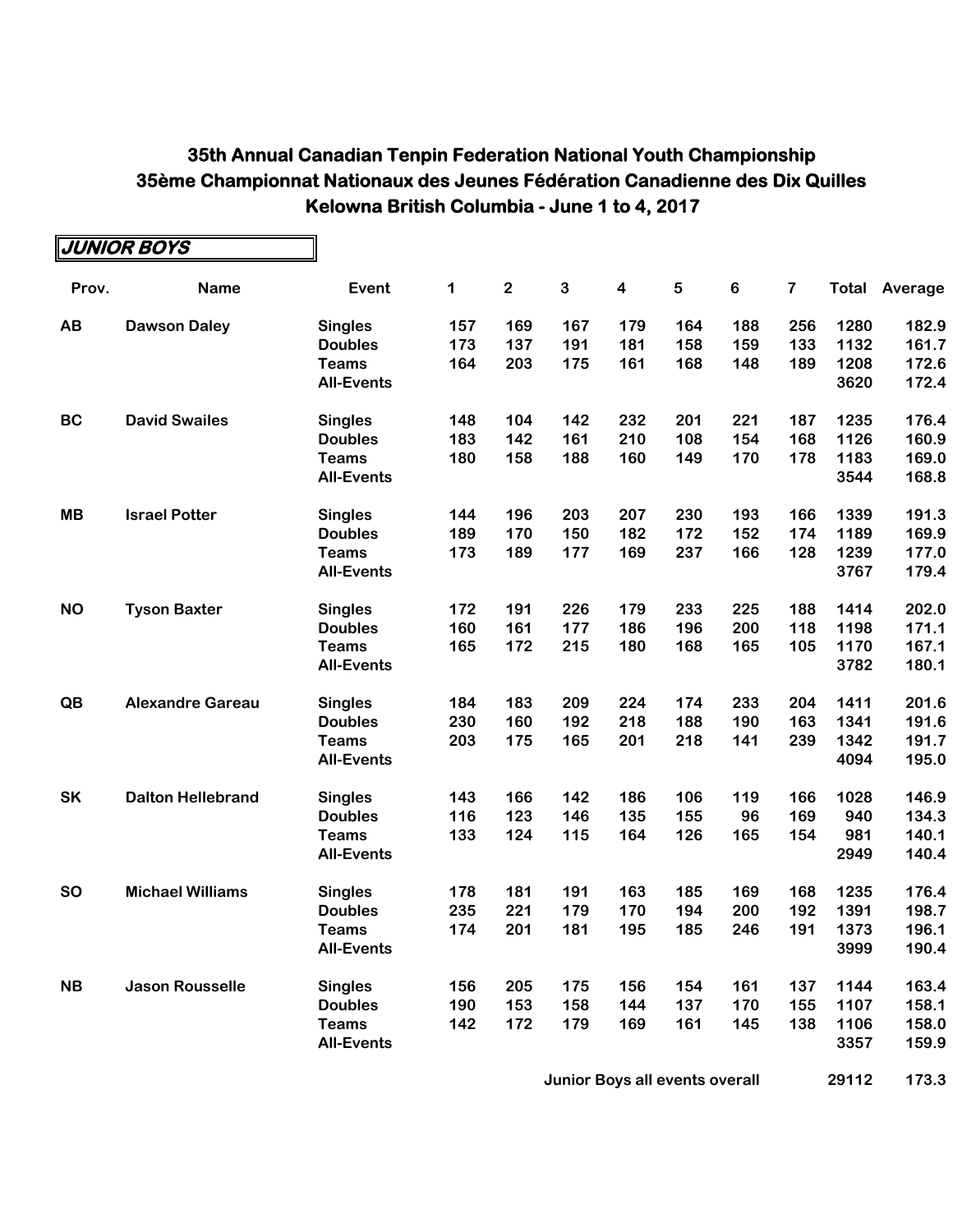|           | JUNIOR GIRLS               |                   |     |                         |              |                         |            |     |                         |      |                      |
|-----------|----------------------------|-------------------|-----|-------------------------|--------------|-------------------------|------------|-----|-------------------------|------|----------------------|
| Prov.     | <b>Name</b>                | Event             | 1   | $\overline{\mathbf{c}}$ | $\mathbf{3}$ | $\overline{\mathbf{4}}$ | $\sqrt{5}$ | 6   | $\overline{\mathbf{7}}$ |      | <b>Total Average</b> |
| AB        | <b>Molly Nimchuk</b>       | <b>Singles</b>    | 178 | 179                     | 212          | 183                     | 197        | 143 | 158                     | 1250 | 178.6                |
|           |                            | <b>Doubles</b>    | 153 | 157                     | 191          | 180                     | 157        | 161 | 190                     | 1189 | 169.9                |
|           |                            | <b>Teams</b>      | 140 | 211                     | 213          | 208                     | 182        | 183 | 144                     | 1281 | 183.0                |
|           |                            | <b>All-Events</b> |     |                         |              |                         |            |     |                         | 3720 | 177.1                |
| <b>BC</b> | Amy Buchanan               | <b>Singles</b>    | 125 | 187                     | 121          | 174                     | 138        | 135 | 202                     | 1082 | 154.6                |
|           |                            | <b>Doubles</b>    | 129 | 162                     | 168          | 156                     | 172        | 196 | 178                     | 1161 | 165.9                |
|           |                            | <b>Teams</b>      | 153 | 156                     | 162          | 180                     | 191        | 181 | 158                     | 1181 | 168.7                |
|           |                            | <b>All-Events</b> |     |                         |              |                         |            |     |                         | 3424 | 163.0                |
| <b>MB</b> | <b>Kristen Jolly</b>       | <b>Singles</b>    | 129 | 186                     | 179          | 148                     | 146        | 177 | 177                     | 1142 | 163.1                |
|           |                            | <b>Doubles</b>    | 149 | 179                     | 163          | 114                     | 155        | 182 | 187                     | 1129 | 161.3                |
|           |                            | <b>Teams</b>      | 178 | 232                     | 162          | 236                     | 155        | 173 | 160                     | 1296 | 185.1                |
|           |                            | <b>All-Events</b> |     |                         |              |                         |            |     |                         | 3567 | 169.9                |
| <b>NO</b> | <b>Ema Bowen</b>           | <b>Singles</b>    | 136 | 152                     | 146          | 109                     | 157        | 161 | 137                     | 998  | 142.6                |
|           |                            | <b>Doubles</b>    | 190 | 123                     | 192          | 203                     | 187        | 150 | 147                     | 1192 | 170.3                |
|           |                            | <b>Teams</b>      | 157 | 191                     | 160          | 187                     | 150        | 179 | 201                     | 1225 | 175.0                |
|           |                            | <b>All-Events</b> |     |                         |              |                         |            |     |                         | 3415 | 162.6                |
| QB        | Naomie Erbetta             | <b>Singles</b>    | 173 | 170                     | 181          | 180                     | 211        | 151 | 225                     | 1291 | 184.4                |
|           |                            | <b>Doubles</b>    | 158 | 147                     | 182          | 180                     | 143        | 164 | 178                     | 1152 | 164.6                |
|           |                            | <b>Teams</b>      | 152 | 152                     | 215          | 194                     | 191        | 172 | 193                     | 1269 | 181.3                |
|           |                            | <b>All-Events</b> |     |                         |              |                         |            |     |                         | 3712 | 176.8                |
| <b>SK</b> | Jaymie Reimer              | <b>Singles</b>    | 109 | 133                     | 119          | 131                     | 128        | 170 | 133                     | 923  | 131.9                |
|           |                            | <b>Doubles</b>    | 112 | 117                     | 170          | 125                     | 109        | 133 | 95                      | 861  | 123.0                |
|           |                            | <b>Teams</b>      | 138 | 119                     | 122          | 130                     | 169        | 122 | 158                     | 958  | 136.9                |
|           |                            | <b>All-Events</b> |     |                         |              |                         |            |     |                         | 2742 | 130.6                |
| <b>SO</b> | <b>Brianna Villeneuve</b>  | <b>Singles</b>    | 149 | 175                     | 145          | 203                     | 176        | 186 | 188                     | 1222 | 174.6                |
|           |                            | <b>Doubles</b>    | 158 | 200                     | 220          | 187                     | 207        | 156 | 125                     | 1253 | 179.0                |
|           |                            | <b>Teams</b>      | 152 | 165                     | 171          | 158                     | 226        | 159 | 182                     | 1213 | 173.3                |
|           |                            | <b>All-Events</b> |     |                         |              |                         |            |     |                         | 3688 | 175.6                |
| <b>NB</b> | <b>Marie-Kim Robichaud</b> | <b>Singles</b>    | 146 | 137                     | 157          | 170                     | 128        | 120 | 141                     | 999  | 142.7                |
|           |                            | <b>Doubles</b>    | 143 | 151                     | 125          | 149                     | 146        | 118 | 135                     | 967  | 138.1                |
|           |                            | <b>Teams</b>      | 135 | 190                     | 150          | 168                     | 183        | 151 | 169                     | 1146 | 163.7                |
|           |                            | <b>All-Events</b> |     |                         |              |                         |            |     |                         | 3112 | 148.2                |

**Junior Girls all events overall 168 27380 163.0**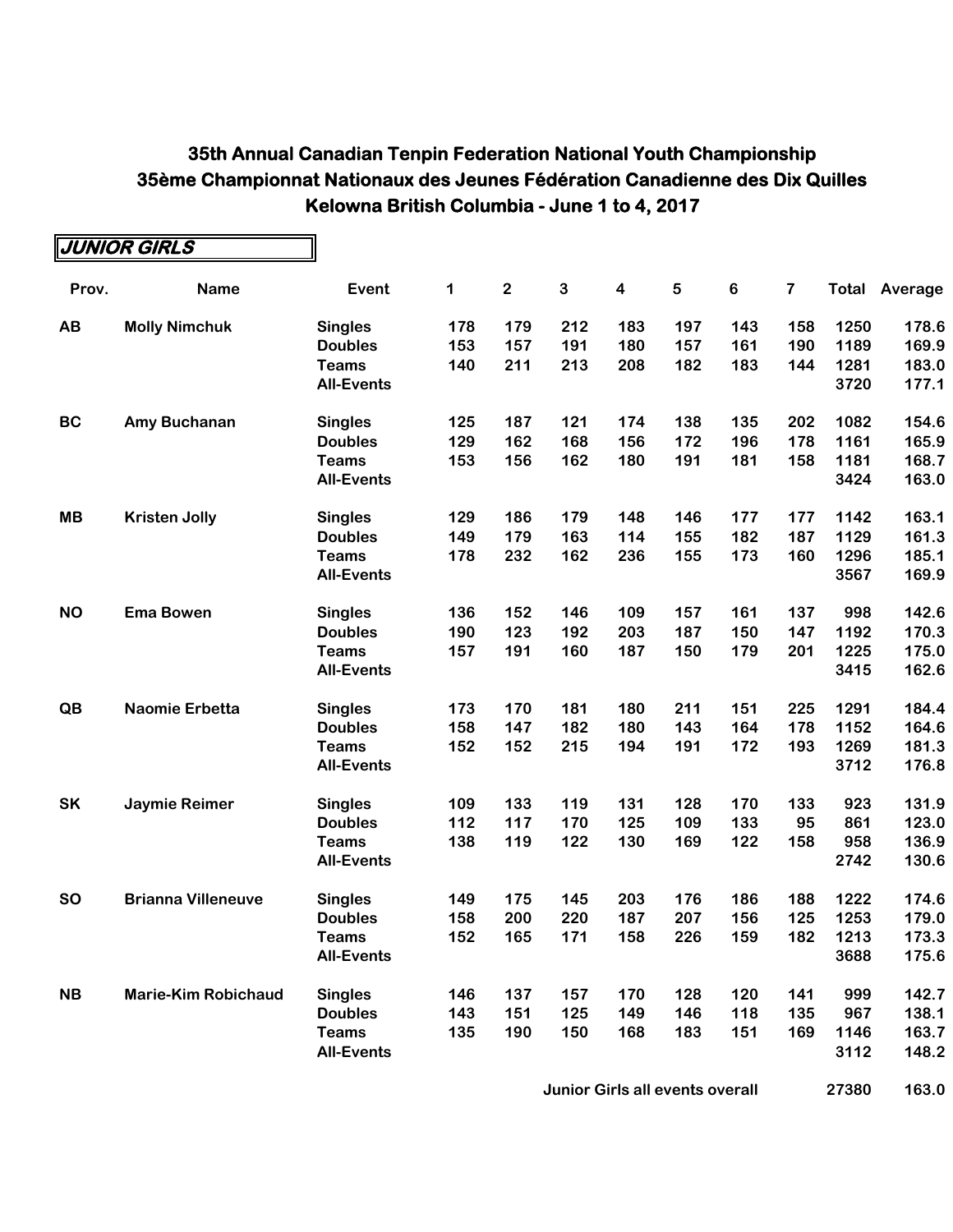|           | <b>INTERMEDIATE BOYS</b>               |                   |     |                         |              |                         |            |         |                         |      |                      |
|-----------|----------------------------------------|-------------------|-----|-------------------------|--------------|-------------------------|------------|---------|-------------------------|------|----------------------|
| Prov.     | <b>Name</b>                            | Event             | 1   | $\overline{\mathbf{c}}$ | $\mathbf{3}$ | $\overline{\mathbf{4}}$ | $\sqrt{5}$ | $\bf 6$ | $\overline{\mathbf{7}}$ |      | <b>Total Average</b> |
| AB        | <b>Austyn Ducharme</b>                 | <b>Singles</b>    | 213 | 190                     | 206          | 213                     | 197        | 187     | 170                     | 1376 | 196.6                |
|           |                                        | <b>Doubles</b>    | 226 | 215                     | 191          | 224                     | 196        | 192     | 223                     | 1467 | 209.6                |
|           |                                        | <b>Teams</b>      | 143 | 193                     | 242          | 208                     | 268        | 260     | 180                     | 1494 | 213.4                |
|           |                                        | <b>All-Events</b> |     |                         |              |                         |            |         |                         | 4337 | 206.5                |
| <b>BC</b> | <b>Darin Tsu</b>                       | <b>Singles</b>    | 177 | 123                     | 150          | 143                     | 174        | 206     | 169                     | 1142 | 163.1                |
|           |                                        | <b>Doubles</b>    | 184 | 150                     | 166          | 203                     | 232        | 129     | 201                     | 1265 | 180.7                |
|           |                                        | <b>Teams</b>      | 184 | 164                     | 138          | 196                     | 153        | 146     | 150                     | 1131 | 161.6                |
|           |                                        | <b>All-Events</b> |     |                         |              |                         |            |         |                         | 3538 | 168.5                |
| <b>MB</b> | <b>Justin Omaga</b>                    | <b>Singles</b>    | 227 | 183                     | 183          | 180                     | 180        | 170     | 197                     | 1320 | 188.6                |
|           |                                        | <b>Doubles</b>    | 157 | 152                     | 166          | 208                     | 149        | 134     | 145                     | 1111 | 158.7                |
|           |                                        | <b>Teams</b>      | 129 | 124                     | 172          | 165                     | 235        | 165     | 248                     | 1238 | 176.9                |
|           |                                        | <b>All-Events</b> |     |                         |              |                         |            |         |                         | 3669 | 174.7                |
| <b>NO</b> | <b>Joshua Woolley</b>                  | <b>Singles</b>    | 117 | 192                     | 227          | 191                     | 207        | 235     | 160                     | 1329 | 189.9                |
|           |                                        | <b>Doubles</b>    | 159 | 168                     | 223          | 211                     | 189        | 199     | 141                     | 1290 | 184.3                |
|           |                                        | <b>Teams</b>      | 212 | 167                     | 200          | 207                     | 165        | 186     | 168                     | 1305 | 186.4                |
|           |                                        | <b>All-Events</b> |     |                         |              |                         |            |         |                         | 3924 | 186.9                |
| QB        | <b>Gabriel Rousseau</b>                | <b>Singles</b>    | 175 | 163                     | 253          | 188                     | 246        | 225     | 186                     | 1436 | 205.1                |
|           |                                        | <b>Doubles</b>    | 204 | 223                     | 157          | 212                     | 209        | 179     | 190                     | 1374 | 196.3                |
|           |                                        | <b>Teams</b>      | 196 | 204                     | 160          | 151                     | 215        | 193     | 160                     | 1279 | 182.7                |
|           |                                        | <b>All-Events</b> |     |                         |              |                         |            |         |                         | 4089 | 194.7                |
| <b>SK</b> | <b>John Espanol</b>                    | <b>Singles</b>    | 145 | 134                     | 166          | 185                     | 167        | 167     | 212                     | 1176 | 168.0                |
|           |                                        | <b>Doubles</b>    | 138 | 143                     | 147          | 146                     | 178        | 169     | 180                     | 1101 | 157.3                |
|           |                                        | <b>Teams</b>      | 163 | 201                     | 177          | 169                     | 199        | 182     | 165                     | 1256 | 179.4                |
|           |                                        | <b>All-Events</b> |     |                         |              |                         |            |         |                         | 3533 | 168.2                |
| <b>SO</b> | <b>Lucas Holland</b>                   | <b>Singles</b>    | 165 | 174                     | 157          | 216                     | 159        | 206     | 179                     | 1256 | 179.4                |
|           |                                        | <b>Doubles</b>    | 210 | 185                     | 165          | 168                     | 194        | 221     | 225                     | 1368 | 195.4                |
|           |                                        | <b>Teams</b>      | 185 | 190                     | 150          | 206                     | 214        | 176     | 227                     | 1348 | 192.6                |
|           |                                        | <b>All-Events</b> |     |                         |              |                         |            |         |                         | 3972 | 189.1                |
| <b>NB</b> | <b>Yanick Duguay-Galluchon Singles</b> |                   | 177 | 170                     | 178          | 175                     | 194        | 149     | 153                     | 1196 | 170.9                |
|           |                                        | <b>Doubles</b>    | 153 | 147                     | 216          | 150                     | 149        | 126     | 161                     | 1102 | 157.4                |
|           |                                        | <b>Teams</b>      | 173 | 181                     | 150          | 125                     | 187        | 137     | 181                     | 1134 | 162.0                |
|           |                                        | <b>All-Events</b> |     |                         |              |                         |            |         |                         | 3432 | 163.4                |
|           |                                        |                   |     |                         |              |                         |            |         |                         |      |                      |

**Intermediate Boys all events overall <b>168 181.5**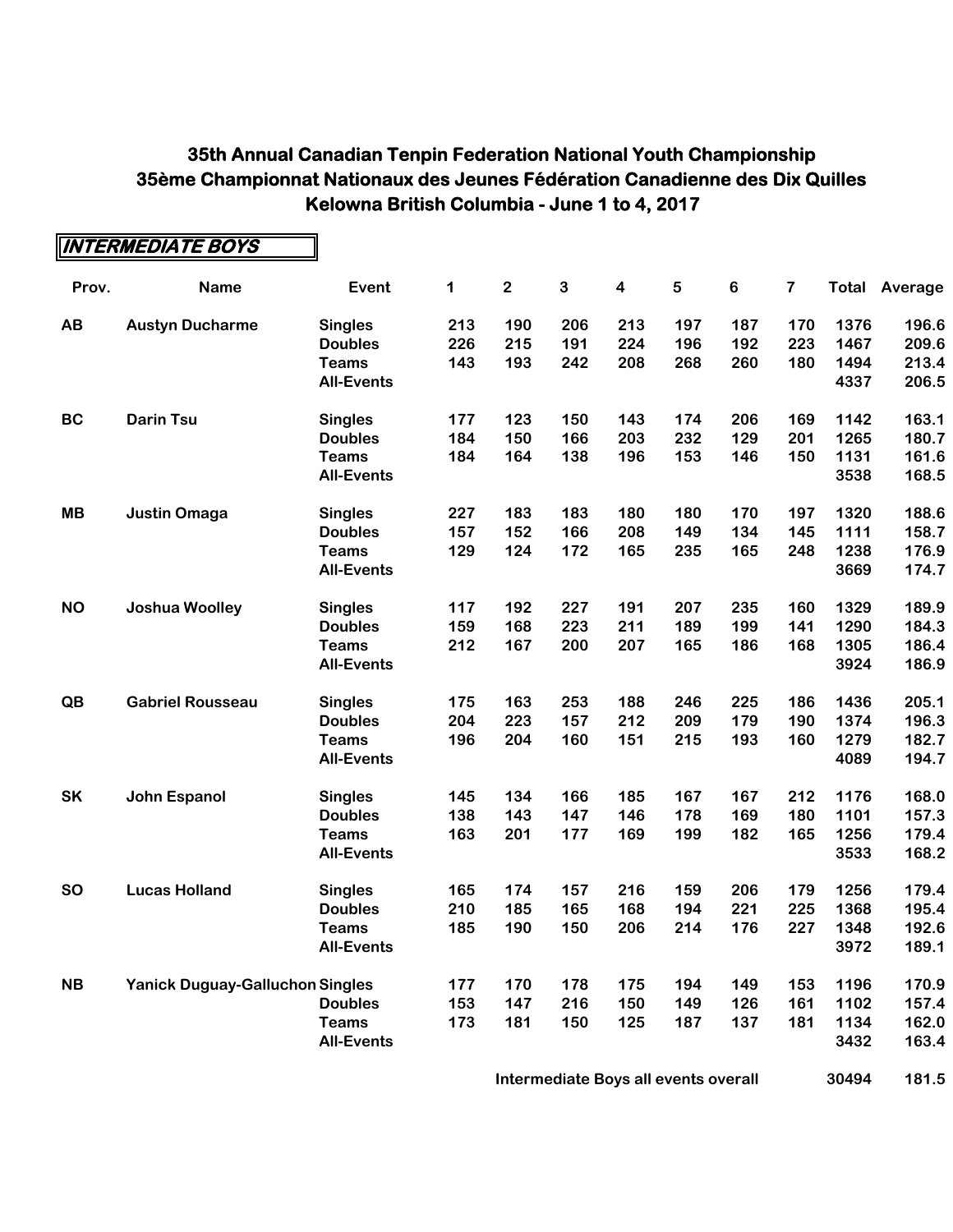**INTERMEDIATE GIRLS**

┑

| Prov.     | <b>Name</b>                               | Event             | 1   | $\mathbf{2}$ | $\mathbf{3}$ | $\overline{\mathbf{4}}$ | $\sqrt{5}$ | $\bf 6$ | $\overline{\mathbf{7}}$ |      | <b>Total Average</b> |
|-----------|-------------------------------------------|-------------------|-----|--------------|--------------|-------------------------|------------|---------|-------------------------|------|----------------------|
| AB        | <b>Kaytlynn Insko</b>                     | <b>Singles</b>    | 150 | 167          | 200          | 147                     | 177        | 178     | 179                     | 1198 | 171.1                |
|           |                                           | <b>Doubles</b>    | 161 | 180          | 159          | 142                     | 151        | 198     | 214                     | 1205 | 172.1                |
|           |                                           | <b>Teams</b>      | 127 | 127          | 182          | 172                     | 161        | 170     | 164                     | 1103 | 157.6                |
|           |                                           | <b>All-Events</b> |     |              |              |                         |            |         |                         | 3506 | 167.0                |
| <b>BC</b> | <b>Courtney Collins</b>                   | <b>Singles</b>    | 130 | 110          | 170          | 161                     | 148        | 150     | 178                     | 1047 | 149.6                |
|           |                                           | <b>Doubles</b>    | 200 | 108          | 174          | 176                     | 211        | 157     | 133                     | 1159 | 165.6                |
|           |                                           | <b>Teams</b>      | 169 | 136          | 134          | 129                     | 128        | 115     | 122                     | 933  | 133.3                |
|           |                                           | <b>All-Events</b> |     |              |              |                         |            |         |                         | 3139 | 149.5                |
| <b>MB</b> | <b>Brittney Rocan</b>                     | <b>Singles</b>    | 192 | 217          | 204          | 174                     | 167        | 180     | 198                     | 1332 | 190.3                |
|           |                                           | <b>Doubles</b>    | 180 | 178          | 155          | 160                     | 169        | 212     | 181                     | 1235 | 176.4                |
|           |                                           | <b>Teams</b>      | 198 | 182          | 249          | 202                     | 181        | 145     | 213                     | 1370 | 195.7                |
|           |                                           | <b>All-Events</b> |     |              |              |                         |            |         |                         | 3937 | 187.5                |
| <b>NO</b> | <b>Hayleigh Hayes-Sheen</b>               | <b>Singles</b>    | 191 | 147          | 161          | 157                     | 138        | 178     | 119                     | 1091 | 155.9                |
|           |                                           | <b>Doubles</b>    | 177 | 164          | 186          | 157                     | 170        | 137     | 127                     | 1118 | 159.7                |
|           |                                           | <b>Teams</b>      | 141 | 175          | 122          | 136                     | 139        | 137     | 133                     | 983  | 140.4                |
|           |                                           | <b>All-Events</b> |     |              |              |                         |            |         |                         | 3192 | 152.0                |
| QB        | <b>Kristina Fortin</b>                    | <b>Singles</b>    | 140 | 153          | 183          | 154                     | 160        | 190     | 165                     | 1145 | 163.6                |
|           |                                           | <b>Doubles</b>    | 176 | 152          | 156          | 190                     | 221        | 178     | 180                     | 1253 | 179.0                |
|           |                                           | <b>Teams</b>      | 176 | 149          | 173          | 154                     | 167        | 164     | 196                     | 1179 | 168.4                |
|           |                                           | <b>All-Events</b> |     |              |              |                         |            |         |                         | 3577 | 170.3                |
| <b>SK</b> | <b>Kelsi Beauchamp</b>                    | <b>Singles</b>    | 179 | 162          | 188          | 171                     | 190        | 170     | 183                     | 1243 | 177.6                |
|           |                                           | <b>Doubles</b>    | 148 | 164          | 156          | 208                     | 176        | 168     | 176                     | 1196 | 170.9                |
|           |                                           | <b>Teams</b>      | 159 | 181          | 175          | 157                     | 179        | 183     | 169                     | 1203 | 171.9                |
|           |                                           | <b>All-Events</b> |     |              |              |                         |            |         |                         | 3642 | 173.4                |
| <b>SO</b> | <b>Dakota Faichnie</b>                    | <b>Singles</b>    | 201 | 199          | 224          | 203                     | 192        | 206     | 150                     | 1375 | 196.4                |
|           |                                           | <b>Doubles</b>    | 182 | 193          | 169          | 150                     | 155        | 185     | 170                     | 1204 | 172.0                |
|           |                                           | <b>Teams</b>      | 206 | 212          | 206          | 222                     | 209        | 182     | 158                     | 1395 | 199.3                |
|           |                                           | <b>All-Events</b> |     |              |              |                         |            |         |                         | 3974 | 189.2                |
| <b>NB</b> | <b>Gabrielle Albert-St-Laurei Singles</b> |                   | 137 | 119          | 147          | 149                     | 149        | 139     | 148                     | 988  | 141.1                |
|           |                                           | <b>Doubles</b>    | 132 | 126          | 157          | 225                     | 156        | 171     | 148                     | 1115 | 159.3                |
|           |                                           | <b>Teams</b>      | 137 | 122          | 157          | 157                     | 122        | 113     | 170                     | 978  | 139.7                |
|           |                                           | <b>All-Events</b> |     |              |              |                         |            |         |                         | 3081 | 146.7                |

**Intermediate Girls all events overall <b>167.0 28048** 167.0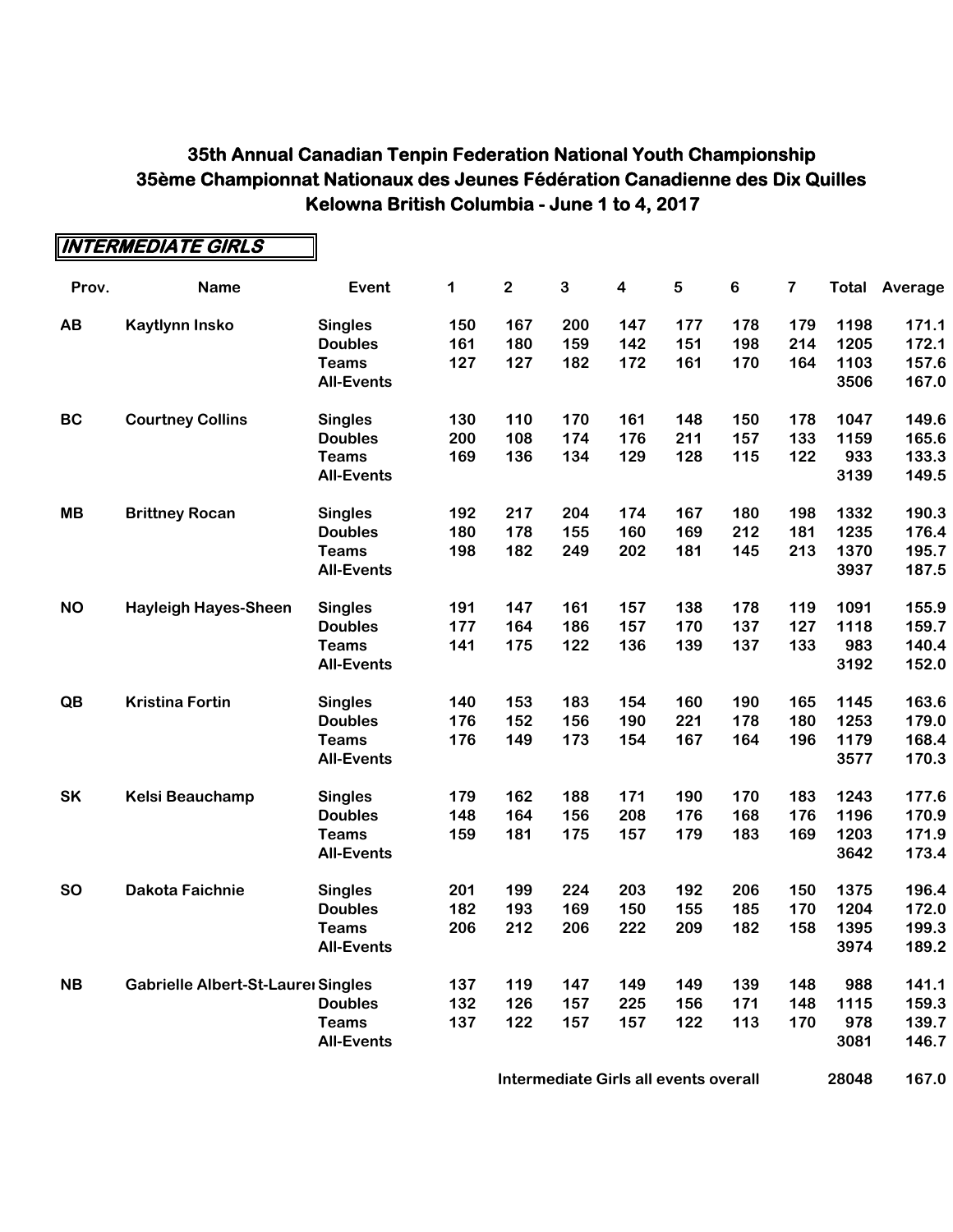|           | <b>SENIOR BOYS</b>           |                   |             |             |     |     |            |         |                         |      |                      |
|-----------|------------------------------|-------------------|-------------|-------------|-----|-----|------------|---------|-------------------------|------|----------------------|
| Prov.     | <b>Name</b>                  | Event             | $\mathbf 1$ | $\mathbf 2$ | 3   | 4   | $\sqrt{5}$ | $\bf 6$ | $\overline{\mathbf{7}}$ |      | <b>Total Average</b> |
| AB        | <b>David Sanchez</b>         | <b>Singles</b>    | 204         | 169         | 146 | 209 | 185        | 187     | 235                     | 1335 | 190.7                |
|           |                              | <b>Doubles</b>    | 179         | 200         | 178 | 162 | 179        | 179     | 211                     | 1288 | 184.0                |
|           |                              | <b>Teams</b>      | 159         | 234         | 156 | 236 | 179        | 203     | 193                     | 1360 | 194.3                |
|           |                              | <b>All-Events</b> |             |             |     |     |            |         |                         | 3983 | 189.7                |
| BC        | <b>Christopher Gutierrez</b> | <b>Singles</b>    | 195         | 195         | 201 | 249 | 191        | 202     | 169                     | 1402 | 200.3                |
|           |                              | <b>Doubles</b>    | 183         | 147         | 202 | 203 | 253        | 228     | 199                     | 1415 | 202.1                |
|           |                              | <b>Teams</b>      | 182         | 203         | 216 | 185 | 204        | 177     | 190                     | 1357 | 193.9                |
|           |                              | <b>All-Events</b> |             |             |     |     |            |         |                         | 4174 | 198.8                |
| <b>MB</b> | <b>Liam Naylor</b>           | <b>Singles</b>    | 167         | 169         | 190 | 224 | 258        | 204     | 210                     | 1422 | 203.1                |
|           |                              | <b>Doubles</b>    | 177         | 149         | 237 | 195 | 216        | 279     | 171                     | 1424 | 203.4                |
|           |                              | <b>Teams</b>      | 209         | 176         | 266 | 192 | 226        | 198     | 245                     | 1512 | 216.0                |
|           |                              | <b>All-Events</b> |             |             |     |     |            |         |                         | 4358 | 207.5                |
| <b>NO</b> | <b>Aaron Craig</b>           | <b>Singles</b>    | 197         | 148         | 184 | 194 | 172        | 171     | 197                     | 1263 | 180.4                |
|           |                              | <b>Doubles</b>    | 213         | 225         | 198 | 167 | 182        | 189     | 208                     | 1382 | 197.4                |
|           |                              | <b>Teams</b>      | 156         | 164         | 180 | 258 | 218        | 170     | 205                     | 1351 | 193.0                |
|           |                              | <b>All-Events</b> |             |             |     |     |            |         |                         | 3996 | 190.3                |
| QB        | <b>Alexandre Côté</b>        | <b>Singles</b>    | 206         | 162         | 198 | 225 | 212        | 237     | 175                     | 1415 | 202.1                |
|           |                              | <b>Doubles</b>    | 228         | 203         | 215 | 247 | 238        | 192     | 189                     | 1512 | 216.0                |
|           |                              | <b>Teams</b>      | 232         | 161         | 260 | 217 | 225        | 182     | 245                     | 1522 | 217.4                |
|           |                              | <b>All-Events</b> |             |             |     |     |            |         |                         | 4449 | 211.9                |
| <b>SK</b> | <b>Aaron Doherty</b>         | <b>Singles</b>    | 151         | 177         | 175 | 225 | 209        | 174     | 202                     | 1313 | 187.6                |
|           |                              | <b>Doubles</b>    | 190         | 188         | 160 | 160 | 143        | 163     | 167                     | 1171 | 167.3                |
|           |                              | <b>Teams</b>      | 188         | 151         | 203 | 110 | 181        | 216     | 116                     | 1165 | 166.4                |
|           |                              | <b>All-Events</b> |             |             |     |     |            |         |                         | 3649 | 173.8                |
| <b>SO</b> | <b>James Koo</b>             | <b>Singles</b>    | 177         | 216         | 245 | 200 | 160        | 202     | 185                     | 1385 | 197.9                |
|           |                              | <b>Doubles</b>    | 190         | 194         | 208 | 219 | 180        | 196     | 201                     | 1388 | 198.3                |
|           |                              | Teams             | 193         | 198         | 217 | 233 | 222        | 191     | 278                     | 1532 | 218.9                |
|           |                              | <b>All-Events</b> |             |             |     |     |            |         |                         | 4305 | 205.0                |
| <b>NB</b> | <b>Michael Chiasson</b>      | <b>Singles</b>    | 127         | 231         | 170 | 157 | 185        | 159     | 202                     | 1231 | 175.9                |
|           |                              | <b>Doubles</b>    | 133         | 177         | 168 | 204 | 168        | 170     | 207                     | 1227 | 175.3                |
|           |                              | <b>Teams</b>      | 183         | 147         | 207 | 164 | 124        | 147     | 163                     | 1135 | 162.1                |
|           |                              | <b>All-Events</b> |             |             |     |     |            |         |                         | 3593 | 171.1                |

**Senior Boys all events overall 1688 1688 1688 1688 1688 1688 1688 1688 1688 1688 1688 1688 1688 1688 1688 1688 1688 1688 1688 1688 1688 1688 1688 1688 1688 1688 1688**